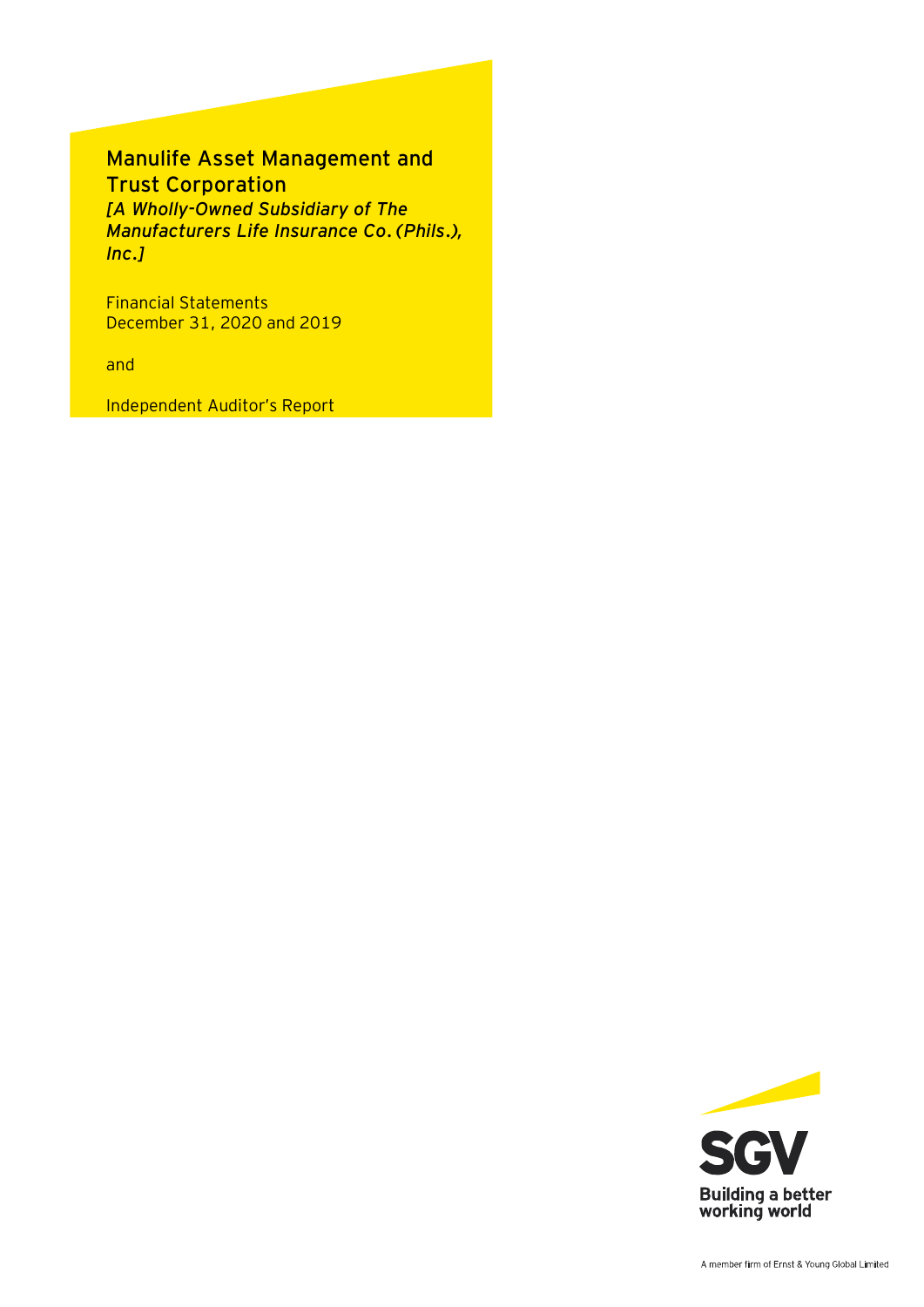

SyCip Gorres Velayo & Co. 6760 Ayala Avenue 1226 Makati City Philippines

 Tel: (632) 8891 0307 Fax: (632) 8819 0872 ey.com/ph

 BOA/PRC Reg. No. 0001, October 4, 2018, valid until August 24, 2021 SEC Accreditation No. 0012-FR-5 (Group A), November 6, 2018, valid until November 5, 2021

# **INDEPENDENT AUDITOR'S REPORT**

The Board of Directors and Stockholders Manulife Asset Management and Trust Corporation

### **Report on the Audit of the Financial Statements**

# **Opinion**

We have audited the financial statements of Manulife Asset Management and Trust Corporation (the Company), which comprise the statements of financial position as at December 31, 2020 and 2019, and the statements of comprehensive income, statements of changes in equity and statements of cash flows for the years then ended, and notes to the financial statements, including a summary of significant accounting policies.

In our opinion, the accompanying financial statements present fairly, in all material respects, the financial position of the Company as at December 31, 2020 and 2019, and its financial performance and its cash flows for the years then ended in accordance with Philippine Financial Reporting Standards (PFRS).

### **Basis for Opinion**

We conducted our audits in accordance with Philippine Standards on Auditing (PSAs). Our responsibilities under those standards are further described in the *Auditor's Responsibilities for the Audit of the Financial Statements* section of our report. We are independent of the Company in accordance with the Code of Ethics for Professional Accountants in the Philippines (Code of Ethics) together with the ethical requirements that are relevant to our audit of the financial statements in the Philippines, and we have fulfilled our other ethical responsibilities in accordance with these requirements and the Code of Ethics. We believe that the audit evidence we have obtained is sufficient and appropriate to provide a basis for our opinion.

# **Responsibilities of Management and Those Charged with Governance for the Financial Statements**

Management is responsible for the preparation and fair presentation of the financial statements in accordance with PFRS, and for such internal control as management determines is necessary to enable the preparation of financial statements that are free from material misstatement, whether due to fraud or error.

In preparing the financial statements, management is responsible for assessing the Company's ability to continue as a going concern, disclosing, as applicable, matters related to going concern and using the going concern basis of accounting unless management either intends to liquidate the Company or to cease operations, or has no realistic alternative but to do so.

Those charged with governance are responsible for overseeing the Company's financial reporting process.

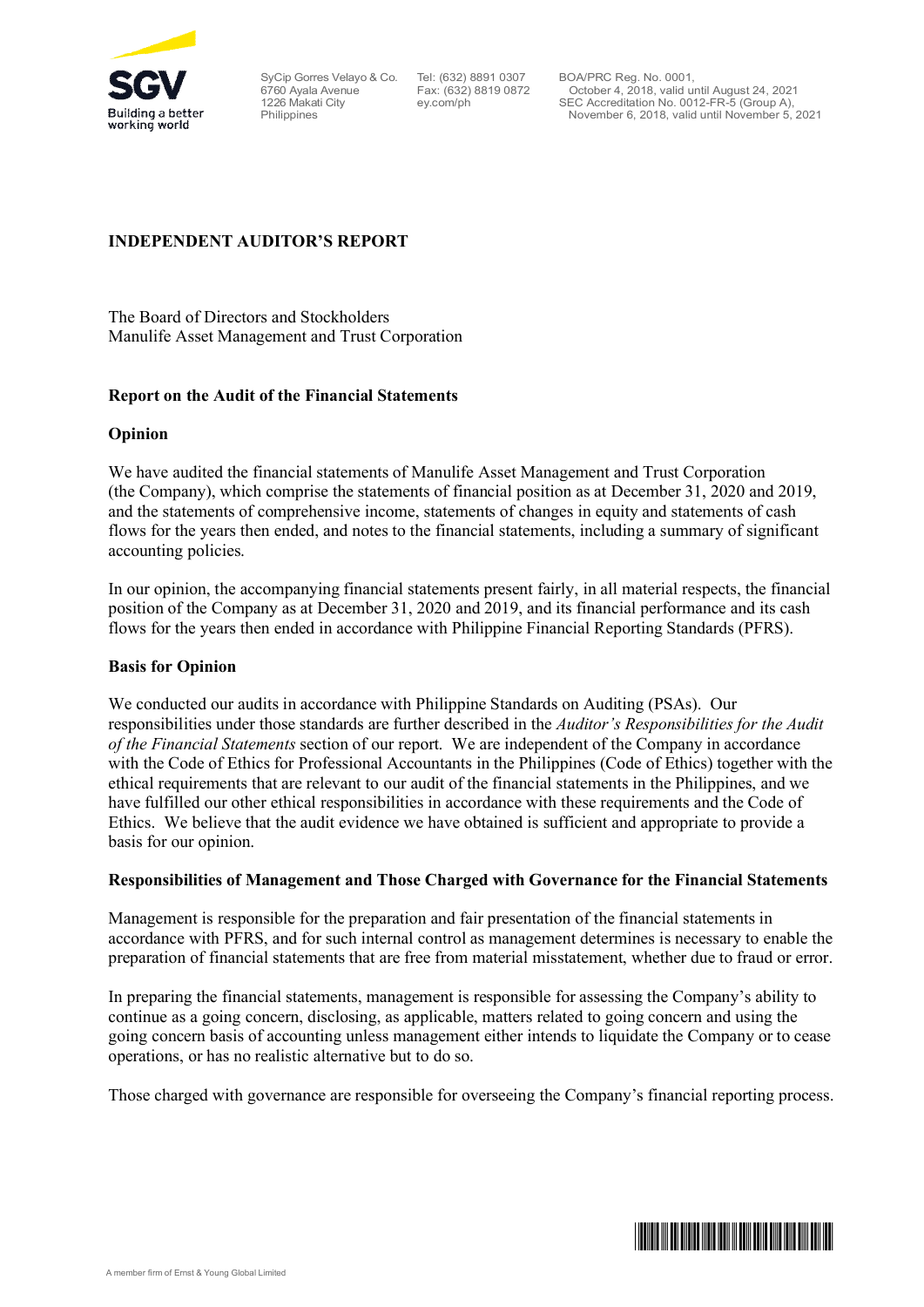

# **Auditor's Responsibilities for the Audit of the Financial Statements**

Our objectives are to obtain reasonable assurance about whether the financial statements as a whole are free from material misstatement, whether due to fraud or error, and to issue an auditor's report that includes our opinion. Reasonable assurance is a high level of assurance, but is not a guarantee that an audit conducted in accordance with PSAs will always detect a material misstatement when it exists. Misstatements can arise from fraud or error and are considered material if, individually or in the aggregate, they could reasonably be expected to influence the economic decisions of users taken on the basis of these financial statements.

As part of an audit in accordance with PSAs, we exercise professional judgment and maintain professional skepticism throughout the audit. We also:

- Identify and assess the risks of material misstatement of the financial statements, whether due to fraud or error, design and perform audit procedures responsive to those risks, and obtain audit evidence that is sufficient and appropriate to provide a basis for our opinion. The risk of not detecting a material misstatement resulting from fraud is higher than for one resulting from error, as fraud may involve collusion, forgery, intentional omissions, misrepresentations, or the override of internal control.
- Obtain an understanding of internal control relevant to the audit in order to design audit procedures that are appropriate in the circumstances, but not for the purpose of expressing an opinion on the effectiveness of the Company's internal control.
- Evaluate the appropriateness of accounting policies used and the reasonableness of accounting estimates and related disclosures made by management.
- Conclude on the appropriateness of management's use of the going concern basis of accounting and, based on the audit evidence obtained, whether a material uncertainty exists related to events or conditions that may cast significant doubt on the Company's ability to continue as a going concern. If we conclude that a material uncertainty exists, we are required to draw attention in our auditor's report to the related disclosures in the financial statements or, if such disclosures are inadequate, to modify our opinion. Our conclusions are based on the audit evidence obtained up to the date of our auditor's report. However, future events or conditions may cause the Company to cease to continue as a going concern.
- Evaluate the overall presentation, structure and content of the financial statements, including the disclosures, and whether the financial statements represent the underlying transactions and events in a manner that achieves fair presentation.

We communicate with those charged with governance regarding, among other matters, the planned scope and timing of the audit and significant audit findings, including any significant deficiencies in internal control that we identify during our audit.

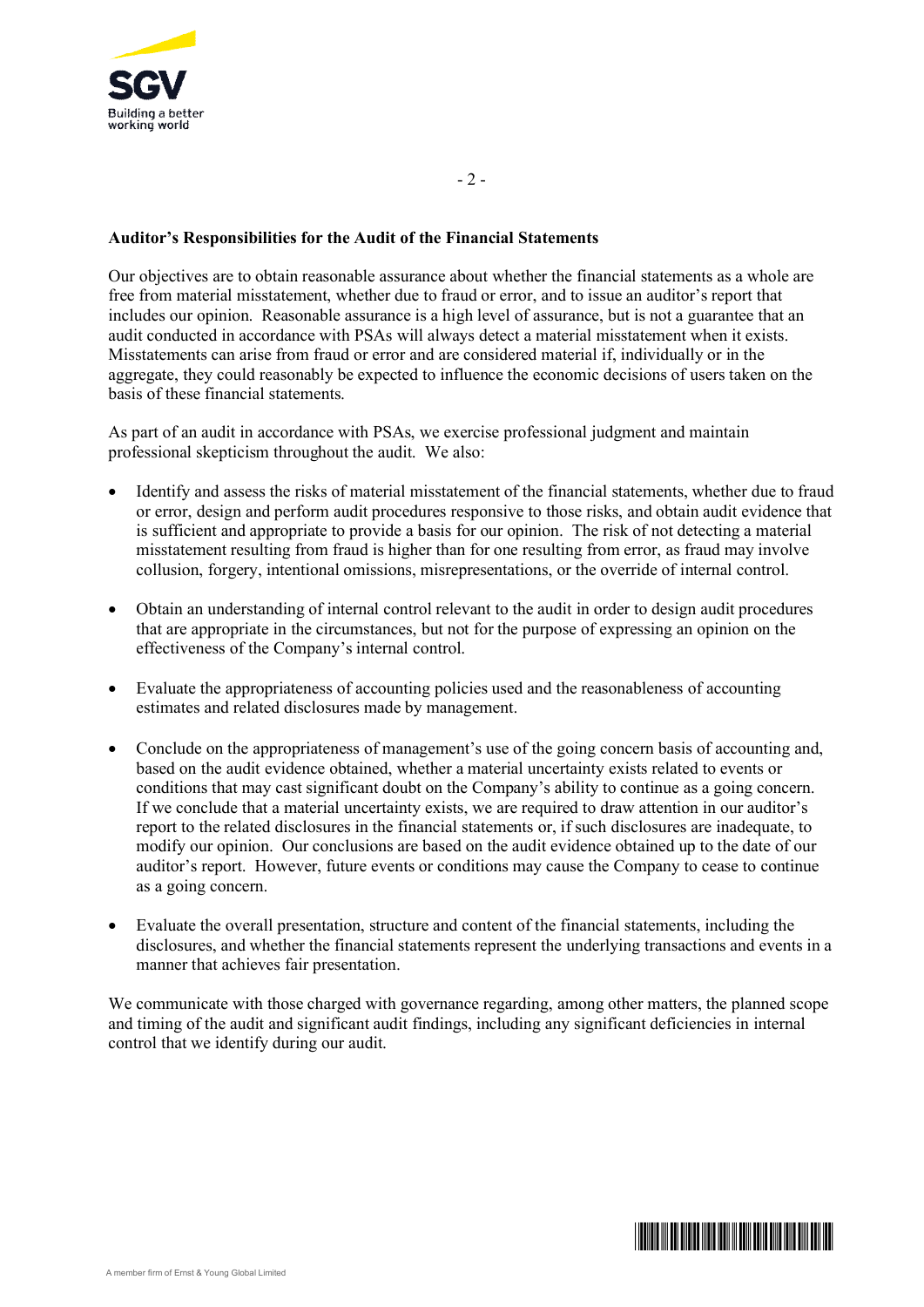

# **Report on the Supplementary Information Required Under Bangko Sentral ng Pilipinas (BSP) Circular No. 1075 and Revenue Regulations 15-2010**

- 3 -

Our audits were conducted for the purpose of forming an opinion on the basic financial statements taken as a whole. The supplementary information required under BSP Circular No. 1075 in Note 22 and Revenue Regulations 15-2010 in Note 23 to the financial statements is presented for purposes of filing with the BSP and Bureau of Internal Revenue, respectively, and is not a required part of the basic financial statements. Such information is the responsibility of the management of Manulife Asset Management and Trust Corporation. The information has been subjected to the auditing procedures applied in our audit of the basic financial statements. In our opinion, the information is fairly stated, in all material respects, in relation to the basic financial statements taken as a whole.

SYCIP GORRES VELAYO & CO.

ucephic adriance a. dann

Josephine Adrienne A. Abarca Partner CPA Certificate No. 92126 SEC Accreditation No. 0466-AR-4 (Group A), November 13, 2018, valid until November 12, 2021 Tax Identification No. 163-257-145 BIR Accreditation No. 08-001998-061-2020, December 3, 2020, valid until December 2, 2023 PTR No. 8534208, January 4, 2021, Makati City

April 8, 2021

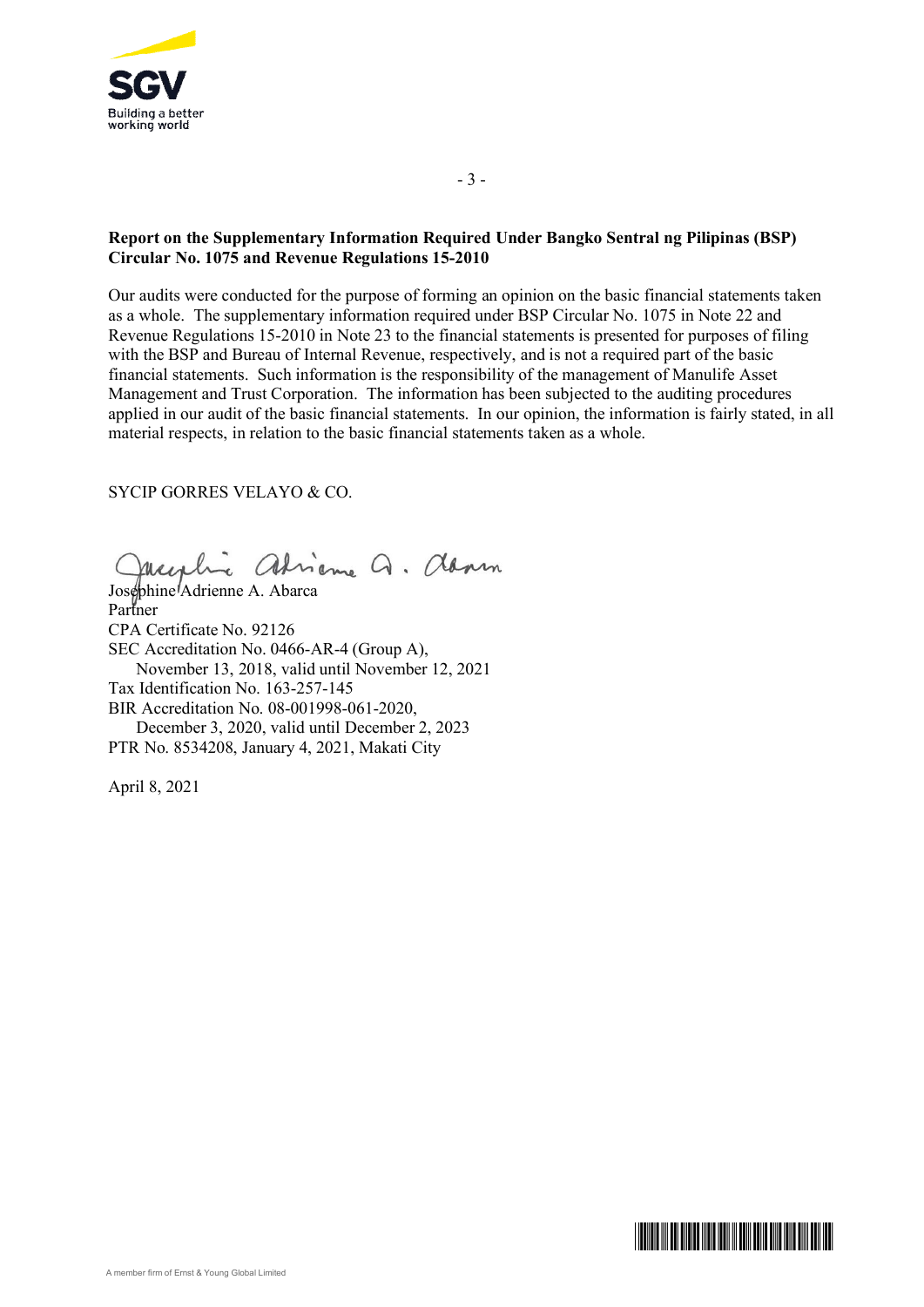# **MANULIFE ASSET MANAGEMENT AND TRUST CORPORATION [A Wholly-Owned Subsidiary of The Manufacturers Life Insurance Co. (Phils.), Inc.] STATEMENTS OF FINANCIAL POSITION**

|                                                                            | December 31    |               |
|----------------------------------------------------------------------------|----------------|---------------|
|                                                                            | 2020           | 2019          |
| <b>ASSETS</b>                                                              |                |               |
| <b>Current Assets</b>                                                      |                |               |
| Cash and cash equivalents (Note 5)                                         | P211,016,687   | P197,551,904  |
| Due from related parties (Notes 19 and 20)                                 | 31,203,008     | 27,117,340    |
| Receivables (Note 6)                                                       | 7,920,811      | 7,580,648     |
| Financial assets at fair value through other comprehensive income (Note 8) | 51,856,500     | 15,008,750    |
| Other current assets (Note 7)                                              | 54,097,952     | 44,937,376    |
| <b>Total Current Assets</b>                                                | 356,094,958    | 292,196,018   |
| <b>Noncurrent Assets</b>                                                   |                |               |
| Financial assets at fair value through other comprehensive income (Note 8) | 300,959,300    | 254, 273, 630 |
| Property and equipment (Note 9)                                            | 12,984,737     | 15,443,029    |
| Software costs (Note 10)                                                   | 12,403,694     | 20,977,734    |
| Deferred tax assets (Note 18)                                              | 5,430,124      | 3,164,112     |
| <b>Total Noncurrent Assets</b>                                             | 331,777,855    | 293,858,505   |
| <b>TOTAL ASSETS</b>                                                        | P687,872,813   | P586,054,523  |
| <b>LIABILITIES AND EQUITY</b>                                              |                |               |
| <b>Current Liabilities</b>                                                 |                |               |
| Accounts payable and accrued expenses (Note 11)                            | P31,405,087    | P27,785,546   |
| Due to related parties (Note 19)                                           | 49,152,412     | 53,623,061    |
| Lease liability (Note 16)                                                  | 2,932,877      | 2,593,778     |
| Other liabilities (Note 12)                                                | 53,398,486     | 42,787,343    |
| <b>Total Current Liabilities</b>                                           | 136,888,862    | 126,789,728   |
| <b>Noncurrent Liabilities</b>                                              |                |               |
| Lease liability (Note 16)                                                  | 6,248,850      | 9,181,727     |
| Pension liability (Note 17)                                                | 18,117,542     | 7,837,159     |
| <b>Total Noncurrent Liabilities</b>                                        | 24,366,392     | 17,018,886    |
| <b>Total Liabilities</b>                                                   | 161,255,254    | 143,808,614   |
| <b>Equity</b>                                                              |                |               |
| Capital stock (Note 13)                                                    | 300,000,000    | 300,000,000   |
| Retained earnings                                                          | 219,462,188    | 141,549,094   |
| Remeasurement losses on pension plan (Note 17)                             | (10, 856, 928) | (4,836,510)   |
| Unrealized gains on financial assets at fair value through other           |                |               |
| comprehensive income (Note 8)                                              | 18,012,299     | 5,533,325     |
| <b>Total Equity</b>                                                        | 526,617,559    | 442,245,909   |
| <b>TOTAL LIABILITIES AND EQUITY</b>                                        | P687,872,813   | P586,054,523  |

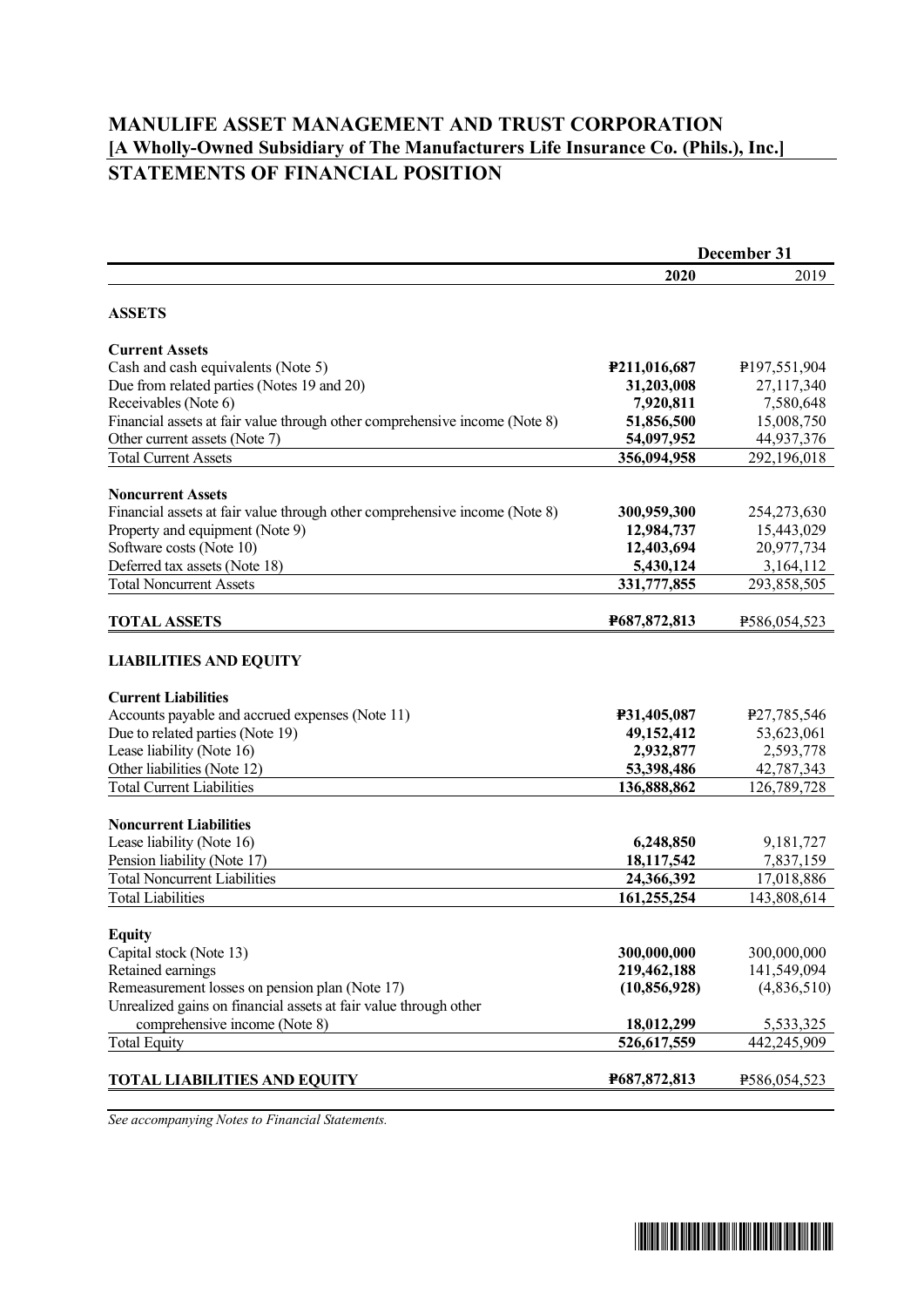# **MANULIFE ASSET MANAGEMENT AND TRUST CORPORATION [A Wholly-Owned Subsidiary of The Manufacturers Life Insurance Co. (Phils.), Inc.] STATEMENTS OF COMPREHENSIVE INCOME**

| 2020<br>2019<br><b>REVENUE</b><br>Trust fees (Note 14)<br>P347,587,883<br>P320,600,269<br><b>EXPENSES</b><br>Compensation and employee benefits (Note 15)<br>98,906,486<br>87,474,900<br>26,062,190<br>27,335,485<br>Information technology<br>Taxes and licenses<br>25, 137, 267<br>21,978,487<br>Service fees (Note 19)<br>21,146,848<br>28,983,698<br>18,467,787<br>12,871,706<br>Commission<br>Advisory fees<br>14,821,444<br>6,363,166<br>License fees<br>13,499,666<br>11,606,093<br>Depreciation and amortization (Notes 9 and 10)<br>12,475,540<br>8,168,441<br>Advertising and promotion<br>10,497,139<br>10,774,637<br>Professional fees<br>3,473,450<br>2,080,229<br>Utilities<br>805,444<br>612,256<br>Provision for credit losses (Note 8)<br>762,424<br>Entertainment, amusement and recreation<br>460,751<br>2,460,065<br>237,919<br>4,850,051<br>Finance charges<br>417,461<br>Others<br>1,005,768<br>247,760,123<br>225,976,675<br><b>INCOME FROM OPERATIONS</b><br>94,623,594<br>99,827,760<br><b>OTHER INCOME (EXPENSE)</b><br>Interest income (Notes 5 and 8)<br>13,295,366<br>8,832,992<br>Foreign currency exchange gains - net<br>900,471<br>129,879<br>Interest expense on lease liability (Note 16)<br>(675, 304)<br>(679, 949)<br>530,759<br>Other income<br>466,147<br>113,879,052<br><b>INCOME BEFORE INCOME TAX</b><br>103,372,663<br><b>PROVISION FOR INCOME TAX (Note 18)</b><br>28,482,871<br>35,965,958<br><b>NET INCOME</b><br>77,913,094<br>74,889,792<br><b>OTHER COMPREHENSIVE INCOME (LOSS)</b><br>Items that may be reclassified to the statement of income in subsequent<br>periods:<br>comprehensive income (Note 8)<br>12,744,844<br>10,396,166<br>Income tax effect on net changes in fair value of financial assets at fair value<br>through other comprehensive income (Note 18)<br>(265, 870)<br>(776, 967)<br>Items that may not be reclassified to the statement of income in subsequent<br>periods:<br>Remeasurement losses on pension plan (Note 17)<br>(6,020,418)<br>(5,713,484)<br>Reversal of deferred income tax recognized in the prior year (Note 18)<br>263,093<br>4,168,808<br>6,458,556<br>P84,371,650<br>TOTAL COMPREHENSIVE INCOME<br>P79,058,600 |                                                                           | <b>Years Ended December 31</b> |
|-----------------------------------------------------------------------------------------------------------------------------------------------------------------------------------------------------------------------------------------------------------------------------------------------------------------------------------------------------------------------------------------------------------------------------------------------------------------------------------------------------------------------------------------------------------------------------------------------------------------------------------------------------------------------------------------------------------------------------------------------------------------------------------------------------------------------------------------------------------------------------------------------------------------------------------------------------------------------------------------------------------------------------------------------------------------------------------------------------------------------------------------------------------------------------------------------------------------------------------------------------------------------------------------------------------------------------------------------------------------------------------------------------------------------------------------------------------------------------------------------------------------------------------------------------------------------------------------------------------------------------------------------------------------------------------------------------------------------------------------------------------------------------------------------------------------------------------------------------------------------------------------------------------------------------------------------------------------------------------------------------------------------------------------------------------------------------------------------------------------------------------------------------------------------------------------------------------------|---------------------------------------------------------------------------|--------------------------------|
|                                                                                                                                                                                                                                                                                                                                                                                                                                                                                                                                                                                                                                                                                                                                                                                                                                                                                                                                                                                                                                                                                                                                                                                                                                                                                                                                                                                                                                                                                                                                                                                                                                                                                                                                                                                                                                                                                                                                                                                                                                                                                                                                                                                                                 |                                                                           |                                |
|                                                                                                                                                                                                                                                                                                                                                                                                                                                                                                                                                                                                                                                                                                                                                                                                                                                                                                                                                                                                                                                                                                                                                                                                                                                                                                                                                                                                                                                                                                                                                                                                                                                                                                                                                                                                                                                                                                                                                                                                                                                                                                                                                                                                                 |                                                                           |                                |
|                                                                                                                                                                                                                                                                                                                                                                                                                                                                                                                                                                                                                                                                                                                                                                                                                                                                                                                                                                                                                                                                                                                                                                                                                                                                                                                                                                                                                                                                                                                                                                                                                                                                                                                                                                                                                                                                                                                                                                                                                                                                                                                                                                                                                 |                                                                           |                                |
|                                                                                                                                                                                                                                                                                                                                                                                                                                                                                                                                                                                                                                                                                                                                                                                                                                                                                                                                                                                                                                                                                                                                                                                                                                                                                                                                                                                                                                                                                                                                                                                                                                                                                                                                                                                                                                                                                                                                                                                                                                                                                                                                                                                                                 |                                                                           |                                |
|                                                                                                                                                                                                                                                                                                                                                                                                                                                                                                                                                                                                                                                                                                                                                                                                                                                                                                                                                                                                                                                                                                                                                                                                                                                                                                                                                                                                                                                                                                                                                                                                                                                                                                                                                                                                                                                                                                                                                                                                                                                                                                                                                                                                                 |                                                                           |                                |
|                                                                                                                                                                                                                                                                                                                                                                                                                                                                                                                                                                                                                                                                                                                                                                                                                                                                                                                                                                                                                                                                                                                                                                                                                                                                                                                                                                                                                                                                                                                                                                                                                                                                                                                                                                                                                                                                                                                                                                                                                                                                                                                                                                                                                 |                                                                           |                                |
|                                                                                                                                                                                                                                                                                                                                                                                                                                                                                                                                                                                                                                                                                                                                                                                                                                                                                                                                                                                                                                                                                                                                                                                                                                                                                                                                                                                                                                                                                                                                                                                                                                                                                                                                                                                                                                                                                                                                                                                                                                                                                                                                                                                                                 |                                                                           |                                |
|                                                                                                                                                                                                                                                                                                                                                                                                                                                                                                                                                                                                                                                                                                                                                                                                                                                                                                                                                                                                                                                                                                                                                                                                                                                                                                                                                                                                                                                                                                                                                                                                                                                                                                                                                                                                                                                                                                                                                                                                                                                                                                                                                                                                                 |                                                                           |                                |
|                                                                                                                                                                                                                                                                                                                                                                                                                                                                                                                                                                                                                                                                                                                                                                                                                                                                                                                                                                                                                                                                                                                                                                                                                                                                                                                                                                                                                                                                                                                                                                                                                                                                                                                                                                                                                                                                                                                                                                                                                                                                                                                                                                                                                 |                                                                           |                                |
|                                                                                                                                                                                                                                                                                                                                                                                                                                                                                                                                                                                                                                                                                                                                                                                                                                                                                                                                                                                                                                                                                                                                                                                                                                                                                                                                                                                                                                                                                                                                                                                                                                                                                                                                                                                                                                                                                                                                                                                                                                                                                                                                                                                                                 |                                                                           |                                |
|                                                                                                                                                                                                                                                                                                                                                                                                                                                                                                                                                                                                                                                                                                                                                                                                                                                                                                                                                                                                                                                                                                                                                                                                                                                                                                                                                                                                                                                                                                                                                                                                                                                                                                                                                                                                                                                                                                                                                                                                                                                                                                                                                                                                                 |                                                                           |                                |
|                                                                                                                                                                                                                                                                                                                                                                                                                                                                                                                                                                                                                                                                                                                                                                                                                                                                                                                                                                                                                                                                                                                                                                                                                                                                                                                                                                                                                                                                                                                                                                                                                                                                                                                                                                                                                                                                                                                                                                                                                                                                                                                                                                                                                 |                                                                           |                                |
|                                                                                                                                                                                                                                                                                                                                                                                                                                                                                                                                                                                                                                                                                                                                                                                                                                                                                                                                                                                                                                                                                                                                                                                                                                                                                                                                                                                                                                                                                                                                                                                                                                                                                                                                                                                                                                                                                                                                                                                                                                                                                                                                                                                                                 |                                                                           |                                |
|                                                                                                                                                                                                                                                                                                                                                                                                                                                                                                                                                                                                                                                                                                                                                                                                                                                                                                                                                                                                                                                                                                                                                                                                                                                                                                                                                                                                                                                                                                                                                                                                                                                                                                                                                                                                                                                                                                                                                                                                                                                                                                                                                                                                                 |                                                                           |                                |
|                                                                                                                                                                                                                                                                                                                                                                                                                                                                                                                                                                                                                                                                                                                                                                                                                                                                                                                                                                                                                                                                                                                                                                                                                                                                                                                                                                                                                                                                                                                                                                                                                                                                                                                                                                                                                                                                                                                                                                                                                                                                                                                                                                                                                 |                                                                           |                                |
|                                                                                                                                                                                                                                                                                                                                                                                                                                                                                                                                                                                                                                                                                                                                                                                                                                                                                                                                                                                                                                                                                                                                                                                                                                                                                                                                                                                                                                                                                                                                                                                                                                                                                                                                                                                                                                                                                                                                                                                                                                                                                                                                                                                                                 |                                                                           |                                |
|                                                                                                                                                                                                                                                                                                                                                                                                                                                                                                                                                                                                                                                                                                                                                                                                                                                                                                                                                                                                                                                                                                                                                                                                                                                                                                                                                                                                                                                                                                                                                                                                                                                                                                                                                                                                                                                                                                                                                                                                                                                                                                                                                                                                                 |                                                                           |                                |
|                                                                                                                                                                                                                                                                                                                                                                                                                                                                                                                                                                                                                                                                                                                                                                                                                                                                                                                                                                                                                                                                                                                                                                                                                                                                                                                                                                                                                                                                                                                                                                                                                                                                                                                                                                                                                                                                                                                                                                                                                                                                                                                                                                                                                 |                                                                           |                                |
|                                                                                                                                                                                                                                                                                                                                                                                                                                                                                                                                                                                                                                                                                                                                                                                                                                                                                                                                                                                                                                                                                                                                                                                                                                                                                                                                                                                                                                                                                                                                                                                                                                                                                                                                                                                                                                                                                                                                                                                                                                                                                                                                                                                                                 |                                                                           |                                |
|                                                                                                                                                                                                                                                                                                                                                                                                                                                                                                                                                                                                                                                                                                                                                                                                                                                                                                                                                                                                                                                                                                                                                                                                                                                                                                                                                                                                                                                                                                                                                                                                                                                                                                                                                                                                                                                                                                                                                                                                                                                                                                                                                                                                                 |                                                                           |                                |
|                                                                                                                                                                                                                                                                                                                                                                                                                                                                                                                                                                                                                                                                                                                                                                                                                                                                                                                                                                                                                                                                                                                                                                                                                                                                                                                                                                                                                                                                                                                                                                                                                                                                                                                                                                                                                                                                                                                                                                                                                                                                                                                                                                                                                 |                                                                           |                                |
|                                                                                                                                                                                                                                                                                                                                                                                                                                                                                                                                                                                                                                                                                                                                                                                                                                                                                                                                                                                                                                                                                                                                                                                                                                                                                                                                                                                                                                                                                                                                                                                                                                                                                                                                                                                                                                                                                                                                                                                                                                                                                                                                                                                                                 |                                                                           |                                |
|                                                                                                                                                                                                                                                                                                                                                                                                                                                                                                                                                                                                                                                                                                                                                                                                                                                                                                                                                                                                                                                                                                                                                                                                                                                                                                                                                                                                                                                                                                                                                                                                                                                                                                                                                                                                                                                                                                                                                                                                                                                                                                                                                                                                                 |                                                                           |                                |
|                                                                                                                                                                                                                                                                                                                                                                                                                                                                                                                                                                                                                                                                                                                                                                                                                                                                                                                                                                                                                                                                                                                                                                                                                                                                                                                                                                                                                                                                                                                                                                                                                                                                                                                                                                                                                                                                                                                                                                                                                                                                                                                                                                                                                 |                                                                           |                                |
|                                                                                                                                                                                                                                                                                                                                                                                                                                                                                                                                                                                                                                                                                                                                                                                                                                                                                                                                                                                                                                                                                                                                                                                                                                                                                                                                                                                                                                                                                                                                                                                                                                                                                                                                                                                                                                                                                                                                                                                                                                                                                                                                                                                                                 |                                                                           |                                |
|                                                                                                                                                                                                                                                                                                                                                                                                                                                                                                                                                                                                                                                                                                                                                                                                                                                                                                                                                                                                                                                                                                                                                                                                                                                                                                                                                                                                                                                                                                                                                                                                                                                                                                                                                                                                                                                                                                                                                                                                                                                                                                                                                                                                                 |                                                                           |                                |
|                                                                                                                                                                                                                                                                                                                                                                                                                                                                                                                                                                                                                                                                                                                                                                                                                                                                                                                                                                                                                                                                                                                                                                                                                                                                                                                                                                                                                                                                                                                                                                                                                                                                                                                                                                                                                                                                                                                                                                                                                                                                                                                                                                                                                 |                                                                           |                                |
|                                                                                                                                                                                                                                                                                                                                                                                                                                                                                                                                                                                                                                                                                                                                                                                                                                                                                                                                                                                                                                                                                                                                                                                                                                                                                                                                                                                                                                                                                                                                                                                                                                                                                                                                                                                                                                                                                                                                                                                                                                                                                                                                                                                                                 |                                                                           |                                |
|                                                                                                                                                                                                                                                                                                                                                                                                                                                                                                                                                                                                                                                                                                                                                                                                                                                                                                                                                                                                                                                                                                                                                                                                                                                                                                                                                                                                                                                                                                                                                                                                                                                                                                                                                                                                                                                                                                                                                                                                                                                                                                                                                                                                                 |                                                                           |                                |
|                                                                                                                                                                                                                                                                                                                                                                                                                                                                                                                                                                                                                                                                                                                                                                                                                                                                                                                                                                                                                                                                                                                                                                                                                                                                                                                                                                                                                                                                                                                                                                                                                                                                                                                                                                                                                                                                                                                                                                                                                                                                                                                                                                                                                 |                                                                           |                                |
|                                                                                                                                                                                                                                                                                                                                                                                                                                                                                                                                                                                                                                                                                                                                                                                                                                                                                                                                                                                                                                                                                                                                                                                                                                                                                                                                                                                                                                                                                                                                                                                                                                                                                                                                                                                                                                                                                                                                                                                                                                                                                                                                                                                                                 |                                                                           |                                |
|                                                                                                                                                                                                                                                                                                                                                                                                                                                                                                                                                                                                                                                                                                                                                                                                                                                                                                                                                                                                                                                                                                                                                                                                                                                                                                                                                                                                                                                                                                                                                                                                                                                                                                                                                                                                                                                                                                                                                                                                                                                                                                                                                                                                                 |                                                                           |                                |
|                                                                                                                                                                                                                                                                                                                                                                                                                                                                                                                                                                                                                                                                                                                                                                                                                                                                                                                                                                                                                                                                                                                                                                                                                                                                                                                                                                                                                                                                                                                                                                                                                                                                                                                                                                                                                                                                                                                                                                                                                                                                                                                                                                                                                 |                                                                           |                                |
|                                                                                                                                                                                                                                                                                                                                                                                                                                                                                                                                                                                                                                                                                                                                                                                                                                                                                                                                                                                                                                                                                                                                                                                                                                                                                                                                                                                                                                                                                                                                                                                                                                                                                                                                                                                                                                                                                                                                                                                                                                                                                                                                                                                                                 |                                                                           |                                |
|                                                                                                                                                                                                                                                                                                                                                                                                                                                                                                                                                                                                                                                                                                                                                                                                                                                                                                                                                                                                                                                                                                                                                                                                                                                                                                                                                                                                                                                                                                                                                                                                                                                                                                                                                                                                                                                                                                                                                                                                                                                                                                                                                                                                                 | Net changes in fair value of financial assets at fair value through other |                                |
|                                                                                                                                                                                                                                                                                                                                                                                                                                                                                                                                                                                                                                                                                                                                                                                                                                                                                                                                                                                                                                                                                                                                                                                                                                                                                                                                                                                                                                                                                                                                                                                                                                                                                                                                                                                                                                                                                                                                                                                                                                                                                                                                                                                                                 |                                                                           |                                |
|                                                                                                                                                                                                                                                                                                                                                                                                                                                                                                                                                                                                                                                                                                                                                                                                                                                                                                                                                                                                                                                                                                                                                                                                                                                                                                                                                                                                                                                                                                                                                                                                                                                                                                                                                                                                                                                                                                                                                                                                                                                                                                                                                                                                                 |                                                                           |                                |
|                                                                                                                                                                                                                                                                                                                                                                                                                                                                                                                                                                                                                                                                                                                                                                                                                                                                                                                                                                                                                                                                                                                                                                                                                                                                                                                                                                                                                                                                                                                                                                                                                                                                                                                                                                                                                                                                                                                                                                                                                                                                                                                                                                                                                 |                                                                           |                                |
|                                                                                                                                                                                                                                                                                                                                                                                                                                                                                                                                                                                                                                                                                                                                                                                                                                                                                                                                                                                                                                                                                                                                                                                                                                                                                                                                                                                                                                                                                                                                                                                                                                                                                                                                                                                                                                                                                                                                                                                                                                                                                                                                                                                                                 |                                                                           |                                |
|                                                                                                                                                                                                                                                                                                                                                                                                                                                                                                                                                                                                                                                                                                                                                                                                                                                                                                                                                                                                                                                                                                                                                                                                                                                                                                                                                                                                                                                                                                                                                                                                                                                                                                                                                                                                                                                                                                                                                                                                                                                                                                                                                                                                                 |                                                                           |                                |
|                                                                                                                                                                                                                                                                                                                                                                                                                                                                                                                                                                                                                                                                                                                                                                                                                                                                                                                                                                                                                                                                                                                                                                                                                                                                                                                                                                                                                                                                                                                                                                                                                                                                                                                                                                                                                                                                                                                                                                                                                                                                                                                                                                                                                 |                                                                           |                                |
|                                                                                                                                                                                                                                                                                                                                                                                                                                                                                                                                                                                                                                                                                                                                                                                                                                                                                                                                                                                                                                                                                                                                                                                                                                                                                                                                                                                                                                                                                                                                                                                                                                                                                                                                                                                                                                                                                                                                                                                                                                                                                                                                                                                                                 |                                                                           |                                |
|                                                                                                                                                                                                                                                                                                                                                                                                                                                                                                                                                                                                                                                                                                                                                                                                                                                                                                                                                                                                                                                                                                                                                                                                                                                                                                                                                                                                                                                                                                                                                                                                                                                                                                                                                                                                                                                                                                                                                                                                                                                                                                                                                                                                                 |                                                                           |                                |
|                                                                                                                                                                                                                                                                                                                                                                                                                                                                                                                                                                                                                                                                                                                                                                                                                                                                                                                                                                                                                                                                                                                                                                                                                                                                                                                                                                                                                                                                                                                                                                                                                                                                                                                                                                                                                                                                                                                                                                                                                                                                                                                                                                                                                 |                                                                           |                                |
|                                                                                                                                                                                                                                                                                                                                                                                                                                                                                                                                                                                                                                                                                                                                                                                                                                                                                                                                                                                                                                                                                                                                                                                                                                                                                                                                                                                                                                                                                                                                                                                                                                                                                                                                                                                                                                                                                                                                                                                                                                                                                                                                                                                                                 |                                                                           |                                |

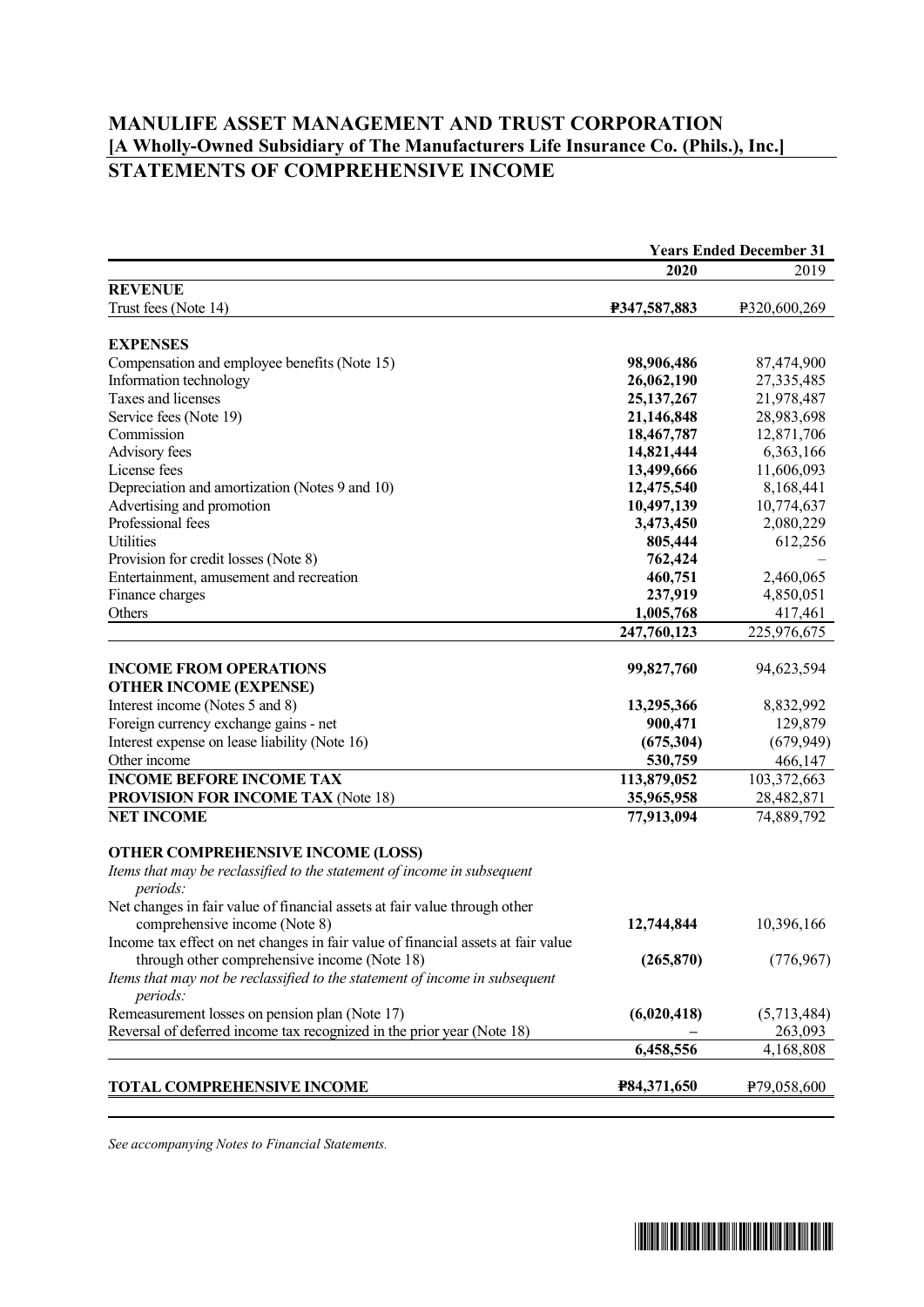# **MANULIFE ASSET MANAGEMENT AND TRUST CORPORATION [A Wholly-Owned Subsidiary of The Manufacturers Life Insurance Co. (Phils.), Inc.] STATEMENTS OF CHANGES IN EQUITY**

|                                                |                           |                             |                     | <b>Unrealized</b>        |                             |
|------------------------------------------------|---------------------------|-----------------------------|---------------------|--------------------------|-----------------------------|
|                                                |                           |                             |                     | Gains (Losses) on        |                             |
|                                                |                           |                             | Remeasurement       | Financial                |                             |
|                                                |                           | <b>Retained</b>             | <b>Losses on</b>    | Assets at                |                             |
|                                                | <b>Capital Stock</b>      | Earnings                    | <b>Pension Plan</b> | <b>FVOCI</b>             |                             |
|                                                | (Note $13$ )              | (Note $13$ )                | (Note $17$ )        | (Note 8)                 | Total                       |
| As at January 1, 2020                          | P300,000,000              | P141,549,094                | (F4, 836, 510)      | P5,533,325               | P442,245,909                |
| Net income                                     |                           | 77,913,094                  |                     |                          | 77,913,094                  |
| Other comprehensive income (loss)              |                           |                             | (6,020,418)         | 12,478,974               | 6,458,556                   |
| Total comprehensive income (loss) for the year |                           | 77,913,094                  | (6,020,418)         | 12,478,974               | 84,371,650                  |
| As at December 31, 2020                        | <b>P300,000,000</b>       | <b>P219,462,188</b>         | (F10, 856, 928)     | P <sub>18</sub> ,012,299 | P526,617,559                |
| As at January 1, 2019                          | P <sub>200</sub> ,000,000 | P <sub>67</sub> ,659,302    | P613,881            | (P4,085,874)             | P <sub>264</sub> , 187, 309 |
| Issuance of capital stock (Note 13)            | 100,000,000               |                             |                     |                          | 100,000,000                 |
| Cost of issuance of capital stock (Note 13)    | $\hspace{0.05cm}$         | (1,000,000)                 | -                   | $\overline{\phantom{0}}$ | (1,000,000)                 |
| Net income                                     |                           | 74,889,792                  | -                   | $\overline{\phantom{0}}$ | 74,889,792                  |
| Other comprehensive income (loss)              | $\overline{\phantom{m}}$  |                             | (5,450,391)         | 9,619,199                | 4,168,808                   |
| Total comprehensive income (loss) for the year | $\hspace{0.05cm}$         | 74,889,792                  | (5,450,391)         | 9,619,199                | 79,058,600                  |
| As at December 31, 2019                        | P300,000,000              | P <sub>141</sub> , 549, 094 | (P4,836,510)        | P5,533,325               | P442,245,909                |

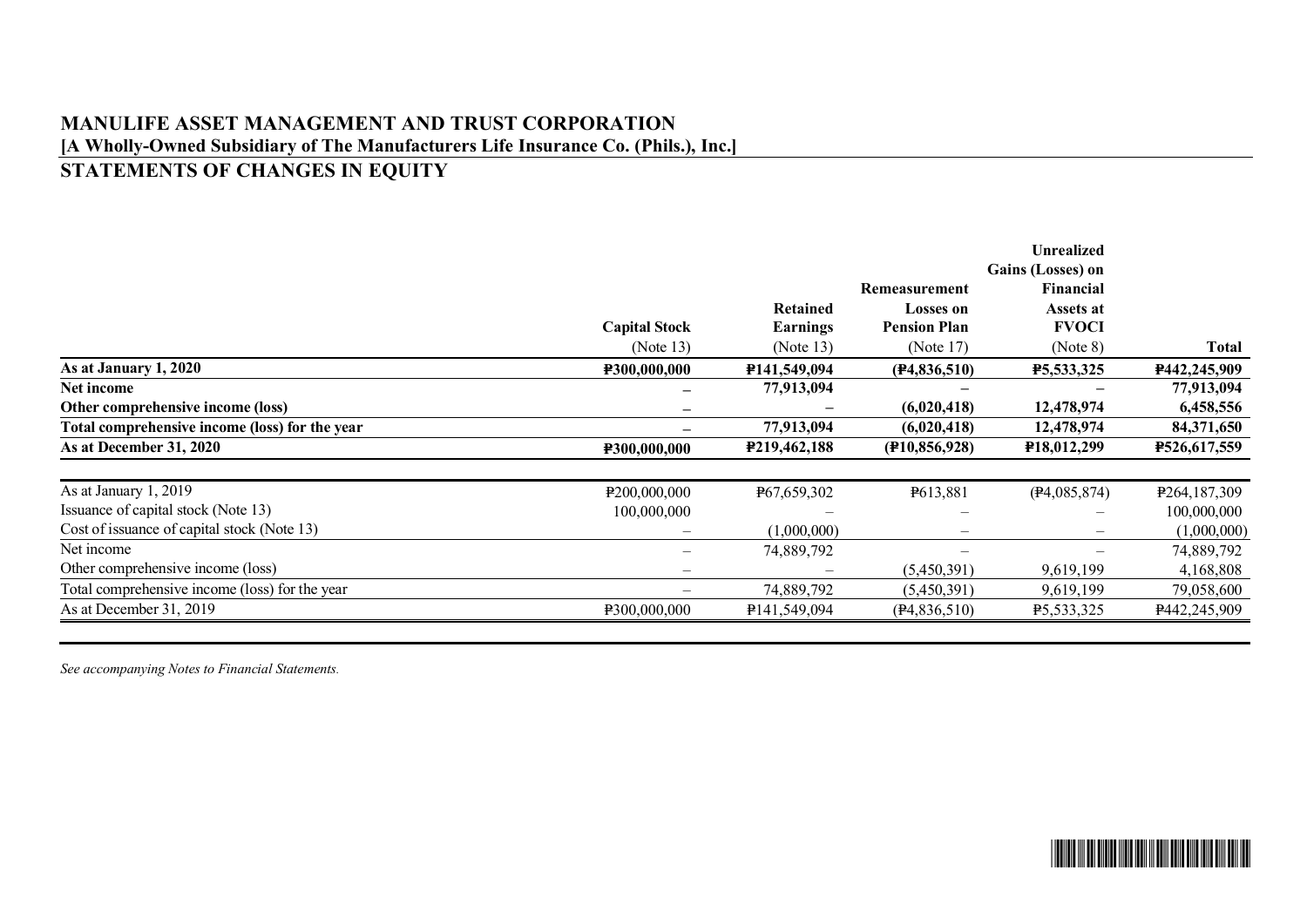# **MANULIFE ASSET MANAGEMENT AND TRUST CORPORATION [A Wholly-Owned Subsidiary of The Manufacturers Life Insurance Co. (Phils.), Inc.] STATEMENTS OF CASH FLOWS**

| 2020<br>2019<br><b>CASH FLOWS FROM OPERATING ACTIVITIES</b><br>Income before income tax<br>P113,879,052<br>P <sub>103</sub> , 372, 663<br>Adjustments for:<br>Interest income (Notes 5 and 8)<br>(13, 295, 366)<br>(8,832,992)<br>Interest expense on lease liability (Note 16)<br>679,949<br>675,304<br>762,424<br>Provision for credit losses (Note 8)<br>Unrealized foreign exchange loss (gain) - net<br>1,842,593<br>(348, 686)<br>Depreciation and amortization (Notes 9 and 10)<br>12,475,540<br>8,168,441<br>103,039,375<br>Operating income before changes in working capital<br>116,339,547<br>Changes in operating assets and liabilities:<br>Decrease (increase) in:<br>Due from related parties<br>(4,085,668)<br>9,714,684<br>Receivables<br>(7,652,514)<br>(242, 349)<br>Other assets<br>(1,006,748)<br>7,669,560<br>Increase (decrease) in:<br>Accounts payable and accrued expenses<br>19,240,434<br>3,619,541<br>Due to related parties<br>(4,470,649)<br>(5,030,359) |
|-----------------------------------------------------------------------------------------------------------------------------------------------------------------------------------------------------------------------------------------------------------------------------------------------------------------------------------------------------------------------------------------------------------------------------------------------------------------------------------------------------------------------------------------------------------------------------------------------------------------------------------------------------------------------------------------------------------------------------------------------------------------------------------------------------------------------------------------------------------------------------------------------------------------------------------------------------------------------------------------|
|                                                                                                                                                                                                                                                                                                                                                                                                                                                                                                                                                                                                                                                                                                                                                                                                                                                                                                                                                                                         |
|                                                                                                                                                                                                                                                                                                                                                                                                                                                                                                                                                                                                                                                                                                                                                                                                                                                                                                                                                                                         |
|                                                                                                                                                                                                                                                                                                                                                                                                                                                                                                                                                                                                                                                                                                                                                                                                                                                                                                                                                                                         |
|                                                                                                                                                                                                                                                                                                                                                                                                                                                                                                                                                                                                                                                                                                                                                                                                                                                                                                                                                                                         |
|                                                                                                                                                                                                                                                                                                                                                                                                                                                                                                                                                                                                                                                                                                                                                                                                                                                                                                                                                                                         |
|                                                                                                                                                                                                                                                                                                                                                                                                                                                                                                                                                                                                                                                                                                                                                                                                                                                                                                                                                                                         |
|                                                                                                                                                                                                                                                                                                                                                                                                                                                                                                                                                                                                                                                                                                                                                                                                                                                                                                                                                                                         |
|                                                                                                                                                                                                                                                                                                                                                                                                                                                                                                                                                                                                                                                                                                                                                                                                                                                                                                                                                                                         |
|                                                                                                                                                                                                                                                                                                                                                                                                                                                                                                                                                                                                                                                                                                                                                                                                                                                                                                                                                                                         |
|                                                                                                                                                                                                                                                                                                                                                                                                                                                                                                                                                                                                                                                                                                                                                                                                                                                                                                                                                                                         |
|                                                                                                                                                                                                                                                                                                                                                                                                                                                                                                                                                                                                                                                                                                                                                                                                                                                                                                                                                                                         |
|                                                                                                                                                                                                                                                                                                                                                                                                                                                                                                                                                                                                                                                                                                                                                                                                                                                                                                                                                                                         |
|                                                                                                                                                                                                                                                                                                                                                                                                                                                                                                                                                                                                                                                                                                                                                                                                                                                                                                                                                                                         |
|                                                                                                                                                                                                                                                                                                                                                                                                                                                                                                                                                                                                                                                                                                                                                                                                                                                                                                                                                                                         |
|                                                                                                                                                                                                                                                                                                                                                                                                                                                                                                                                                                                                                                                                                                                                                                                                                                                                                                                                                                                         |
|                                                                                                                                                                                                                                                                                                                                                                                                                                                                                                                                                                                                                                                                                                                                                                                                                                                                                                                                                                                         |
|                                                                                                                                                                                                                                                                                                                                                                                                                                                                                                                                                                                                                                                                                                                                                                                                                                                                                                                                                                                         |
|                                                                                                                                                                                                                                                                                                                                                                                                                                                                                                                                                                                                                                                                                                                                                                                                                                                                                                                                                                                         |
| Pension liability<br>4,259,965<br>529,588                                                                                                                                                                                                                                                                                                                                                                                                                                                                                                                                                                                                                                                                                                                                                                                                                                                                                                                                               |
| Other liabilities<br>10,611,143<br>14,595,973                                                                                                                                                                                                                                                                                                                                                                                                                                                                                                                                                                                                                                                                                                                                                                                                                                                                                                                                           |
| Net cash from operations<br>142,106,741<br>125,024,782                                                                                                                                                                                                                                                                                                                                                                                                                                                                                                                                                                                                                                                                                                                                                                                                                                                                                                                                  |
| Interest received<br>14,428,314<br>5,689,120                                                                                                                                                                                                                                                                                                                                                                                                                                                                                                                                                                                                                                                                                                                                                                                                                                                                                                                                            |
| Interest paid<br>(679, 949)<br>(675, 304)                                                                                                                                                                                                                                                                                                                                                                                                                                                                                                                                                                                                                                                                                                                                                                                                                                                                                                                                               |
| Income tax paid (including creditable withholding taxes)<br>(46, 651, 668)<br>(59,320,310)                                                                                                                                                                                                                                                                                                                                                                                                                                                                                                                                                                                                                                                                                                                                                                                                                                                                                              |
| Net cash generated from operating activities<br>92,126,124<br>87,795,602                                                                                                                                                                                                                                                                                                                                                                                                                                                                                                                                                                                                                                                                                                                                                                                                                                                                                                                |
|                                                                                                                                                                                                                                                                                                                                                                                                                                                                                                                                                                                                                                                                                                                                                                                                                                                                                                                                                                                         |
| <b>CASH FLOWS FROM INVESTING ACTIVITIES</b>                                                                                                                                                                                                                                                                                                                                                                                                                                                                                                                                                                                                                                                                                                                                                                                                                                                                                                                                             |
| Acquisitions of:                                                                                                                                                                                                                                                                                                                                                                                                                                                                                                                                                                                                                                                                                                                                                                                                                                                                                                                                                                        |
| Financial assets at fair value through other comprehensive                                                                                                                                                                                                                                                                                                                                                                                                                                                                                                                                                                                                                                                                                                                                                                                                                                                                                                                              |
| income (Note 8)<br>(87, 781, 762)<br>(219,315,666)                                                                                                                                                                                                                                                                                                                                                                                                                                                                                                                                                                                                                                                                                                                                                                                                                                                                                                                                      |
| Property and equipment (Note 9)<br>(1,329,388)<br>(1,639,193)                                                                                                                                                                                                                                                                                                                                                                                                                                                                                                                                                                                                                                                                                                                                                                                                                                                                                                                           |
| Software costs (Note 10)<br>(19, 424, 657)<br>(113,820)                                                                                                                                                                                                                                                                                                                                                                                                                                                                                                                                                                                                                                                                                                                                                                                                                                                                                                                                 |
| Proceeds from maturities of financial assets at fair value through other                                                                                                                                                                                                                                                                                                                                                                                                                                                                                                                                                                                                                                                                                                                                                                                                                                                                                                                |
| comprehensive income (Note 8)<br>15,000,000<br>80,100,000                                                                                                                                                                                                                                                                                                                                                                                                                                                                                                                                                                                                                                                                                                                                                                                                                                                                                                                               |
| Net cash used in investing activities<br>(74, 224, 970)<br>(160, 279, 516)                                                                                                                                                                                                                                                                                                                                                                                                                                                                                                                                                                                                                                                                                                                                                                                                                                                                                                              |
|                                                                                                                                                                                                                                                                                                                                                                                                                                                                                                                                                                                                                                                                                                                                                                                                                                                                                                                                                                                         |
| <b>CASH FLOWS FROM FINANCING ACTIVITIES</b>                                                                                                                                                                                                                                                                                                                                                                                                                                                                                                                                                                                                                                                                                                                                                                                                                                                                                                                                             |
| Payment of principal portion of lease liability (Note 16)<br>(2,593,778)<br>(2,433,464)                                                                                                                                                                                                                                                                                                                                                                                                                                                                                                                                                                                                                                                                                                                                                                                                                                                                                                 |
| Net proceeds from issuance of capital stock - net (Note 13)<br>99,000,000                                                                                                                                                                                                                                                                                                                                                                                                                                                                                                                                                                                                                                                                                                                                                                                                                                                                                                               |
|                                                                                                                                                                                                                                                                                                                                                                                                                                                                                                                                                                                                                                                                                                                                                                                                                                                                                                                                                                                         |
| Net cash provided by (used in) financing activities<br>96,566,536<br>(2,593,778)                                                                                                                                                                                                                                                                                                                                                                                                                                                                                                                                                                                                                                                                                                                                                                                                                                                                                                        |
| EFFECT OF EXCHANGE RATE CHANGES ON CASH AND CASH                                                                                                                                                                                                                                                                                                                                                                                                                                                                                                                                                                                                                                                                                                                                                                                                                                                                                                                                        |
| <b>EQUIVALENTS</b><br>(1,842,593)<br>348,686                                                                                                                                                                                                                                                                                                                                                                                                                                                                                                                                                                                                                                                                                                                                                                                                                                                                                                                                            |
| NET INCREASE IN CASH AND CASH EQUIVALENTS<br>13,464,783<br>24,431,308                                                                                                                                                                                                                                                                                                                                                                                                                                                                                                                                                                                                                                                                                                                                                                                                                                                                                                                   |
| CASH AND CASH EQUIVALENTS AT BEGINNING OF YEAR<br>197,551,904<br>173,120,596                                                                                                                                                                                                                                                                                                                                                                                                                                                                                                                                                                                                                                                                                                                                                                                                                                                                                                            |
| CASH AND CASH EQUIVALENTS AT END OF YEAR<br>P211,016,687<br>P197,551,904                                                                                                                                                                                                                                                                                                                                                                                                                                                                                                                                                                                                                                                                                                                                                                                                                                                                                                                |

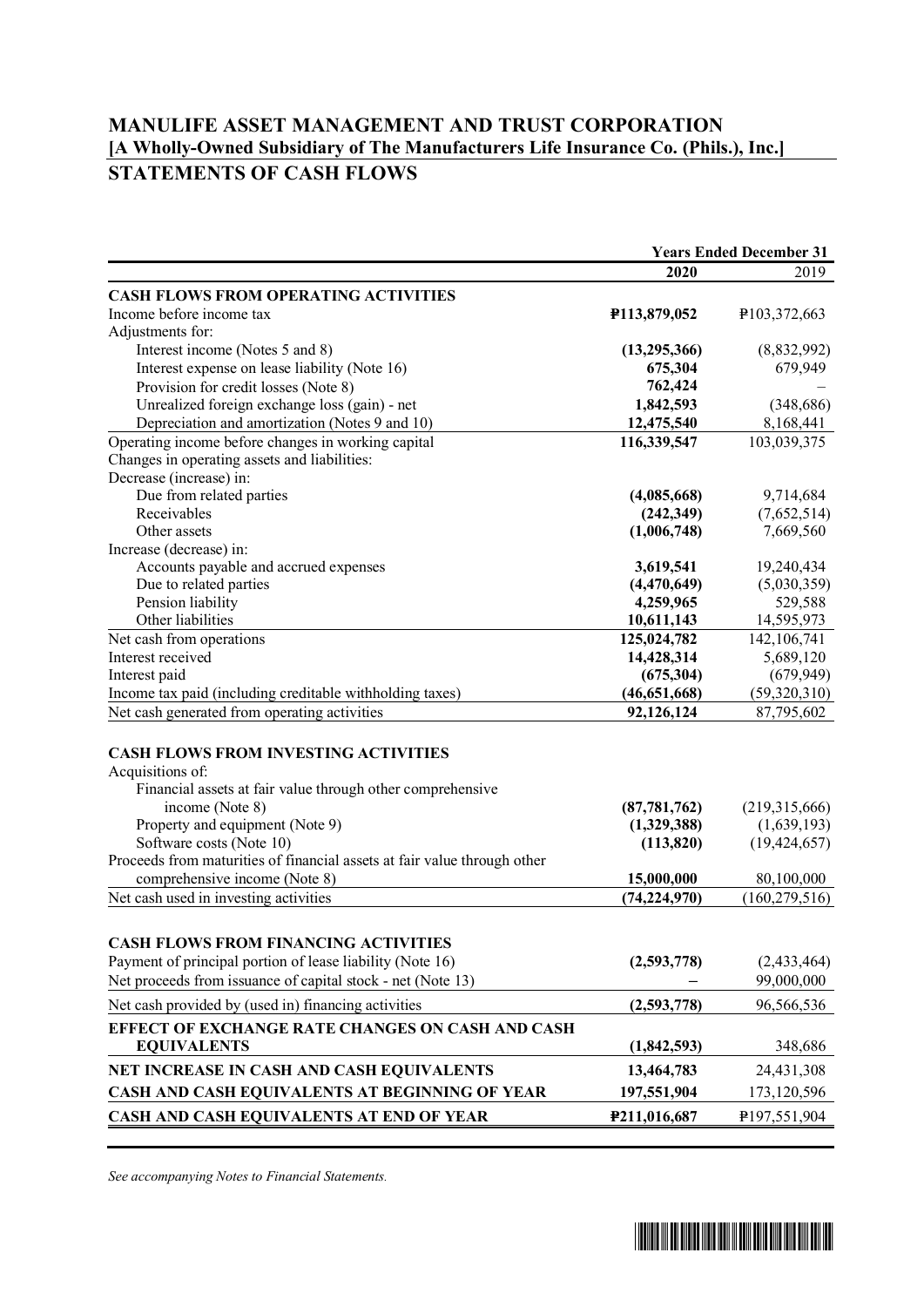# 1. **Corporate Information**

Manulife Asset Management and Trust Corporation (the Company or MAMTC) was incorporated and registered with the Philippine Securities and Exchange Commission (SEC) on February 1, 2017 to engage in the business of trust, other fiduciary business and investment management activities. The Bangko Sentral ng Pilipinas (BSP) granted the Certificate of Authority on June 5, 2017 and the Company received the official notification to operate and perform trust and other fiduciary business services on June 13, 2017.

MAMTC is a wholly-owned subsidiary of The Manufacturers Life Insurance Co. (Phil.), Inc. (the Parent Company or Manulife Philippines), a life insurance company incorporated and with principal place of business in the Philippines. The ultimate parent company is Manulife Financial Corporation (MFC), a publicly traded company incorporated in Canada and is listed in Toronto Stock Exchange, Hong Kong Exchange, New York Stock Exchange and the Philippine Stock Exchange.

On September 12, 2017, MAMTC entered into the following agreements:

- Investment Advisory Agreements (IAA) with the Parent Company and Manulife China Bank Life Assurance Corporation (MCBL), a subsidiary of the Parent Company (collectively, the Clients), whereby these affiliates availed of advisory services relative to the management and investment of the investible funds of the Clients' variable unit linked insurance products.
- Investment Management Agreements (IMA) with the Parent Company, MCBL and Manulife Financial Plans, Inc. (MFP), a subsidiary of the Parent Company (collectively, the Clients), whereby these affiliates availed of the services for the management and investment of the Clients' investable funds.

On September 14, 2017, MAMTC entered into an Administrative Service Agreement with the Parent Company, whereby the latter will provide certain administrative and other services which the former requires for its operations.

MAMTC officially commenced its operations on September 14, 2017.

On December 15, 2017, MAMTC (the Trustee) entered into a Trust Agreement with MFP (the Trustor) for the administration and management of the latter's pension and education block of business. The Trustor will establish 5 Trust Fund accounts for the benefit of the Trustor's planholders and or/designated beneficiary/ies. Five Trust Fund accounts were subsequently created on January 15, 2018.

As of December 31, 2020 and 2019, MAMTC manages the following Unit Investment Trust Funds (UITFs):

| Fund                                         | <b>Launch Date</b> |
|----------------------------------------------|--------------------|
| Manulife Equity Wealth Fund                  | September 18, 2017 |
| Manulife Income Builder Fund.                | September 18, 2017 |
| Manulife Stable Income Fund.                 | September 18, 2017 |
| Manulife Asia Best Select Equity Fund        | June 19, 2018      |
| Manulife Asia Pacific REIT Fund of Funds     | July 11, 2018      |
| Manulife Asia Dynamic Bond Feeder Fund       | October 18, 2018   |
| Manulife Dragon Growth Equity Feeder Fund    | December 10, 2018  |
| Manulife Global Preferred Income Feeder Fund | March 25, 2019     |
| Manulife American Growth Equity Feeder Fund  | May 15, 2019       |

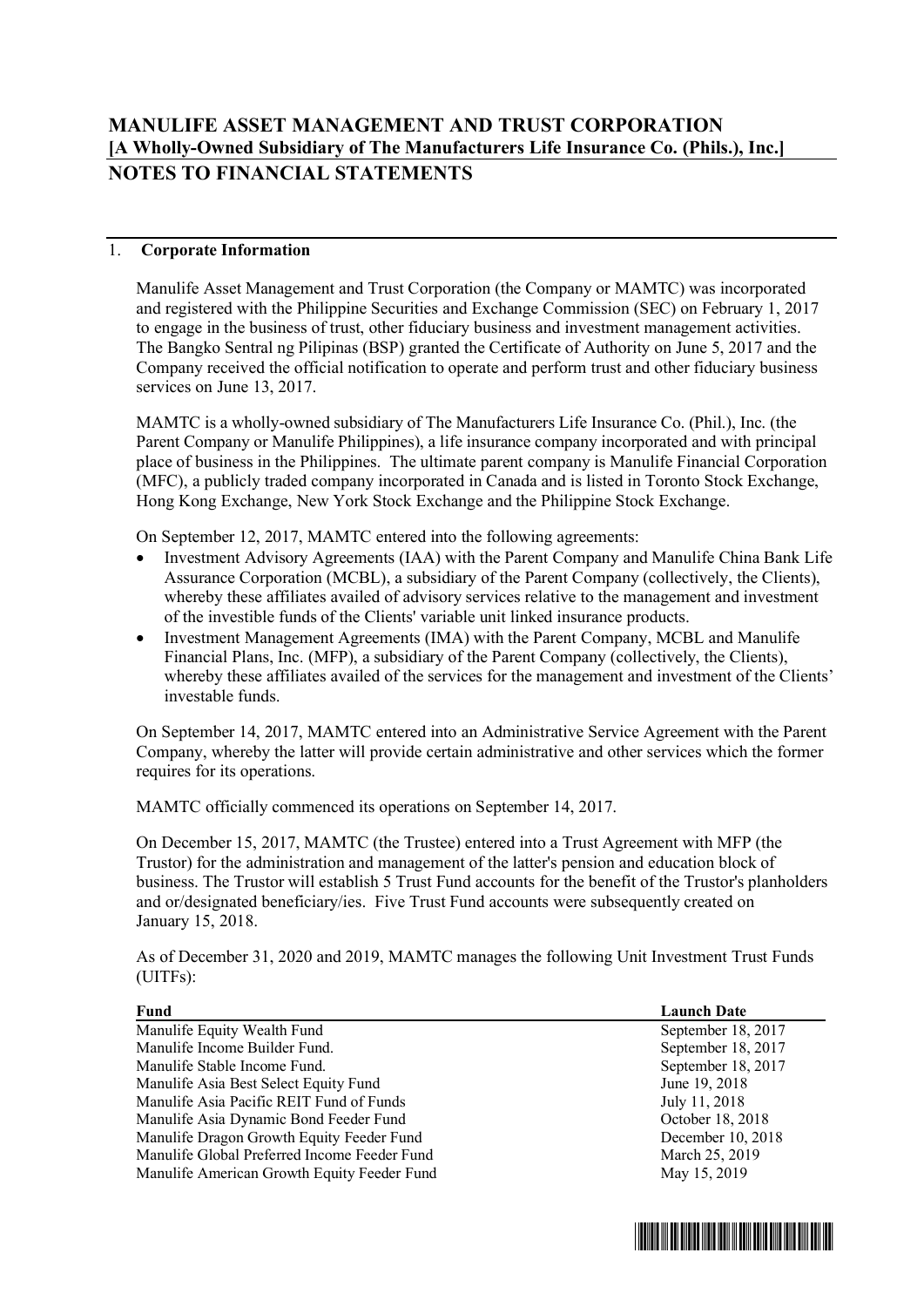The registered office of the Company, which is also its principal place of business, is located at the 10th Floor, NEX Tower, 6786 Ayala Avenue, Makati City.

The accompanying financial statements have been authorized for issue by the Company's Board of Directors on April 8, 2021.

### 2. **Summary of Significant Accounting Policies**

#### Basis of Preparation

The accompanying financial statements of the Company have been prepared on a historical cost basis, except for financial assets at fair value through other comprehensive income (FVOCI). The financial statements are presented in Philippine peso  $(\overline{P})$ , which is the Company's functional and presentation currency. All values are rounded to the nearest peso unless otherwise stated.

# Statement of Compliance

The financial statements of the Company have been prepared in accordance with Philippine Financial Reporting Standards (PFRS).

### Change in Accounting Policies and Disclosures

The accounting policies adopted are consistent with those of the previous financial year, except that the Company has adopted the following new accounting pronouncements starting January 1, 2020. The adoption of these pronouncements did not have any significant impact on the Company's financial position or performance.

- Amendments to PFRS 3, *Business Combinations, Definition of a Business*
- Amendments to PFRS 7, *Financial Instruments: Disclosures* and PFRS 9, *Financial Instruments*, *Interest Rate Benchmark Reform*
- Amendments to PAS 1, *Presentation of Financial Statements*, and PAS 8, *Accounting Policies, Changes in Accounting Estimates and Errors, Definition of Material*
- Conceptual Framework for Financial Reporting issued on March 29, 2018
- Amendments to PFRS 16, *COVID-19-related Rent Concessions*

### **Significant Accounting Policies**

#### Fair value Measurement

Fair value is the price that would be received to sell an asset or paid to transfer a liability in an orderly transaction between market participants at the measurement date. The fair value measurement is based on the presumption that the transaction to sell the asset or transfer the liability takes place either:

- In the principal market for the asset or liability, or
- In the absence of a principal market, in the most advantageous market for the asset or liability.

The principal or the most advantageous market must be accessible to the Company.

The fair value of an asset or a liability is measured using the assumptions that market participants would use when pricing the asset or liability, assuming that market participants act in their economic best interest.

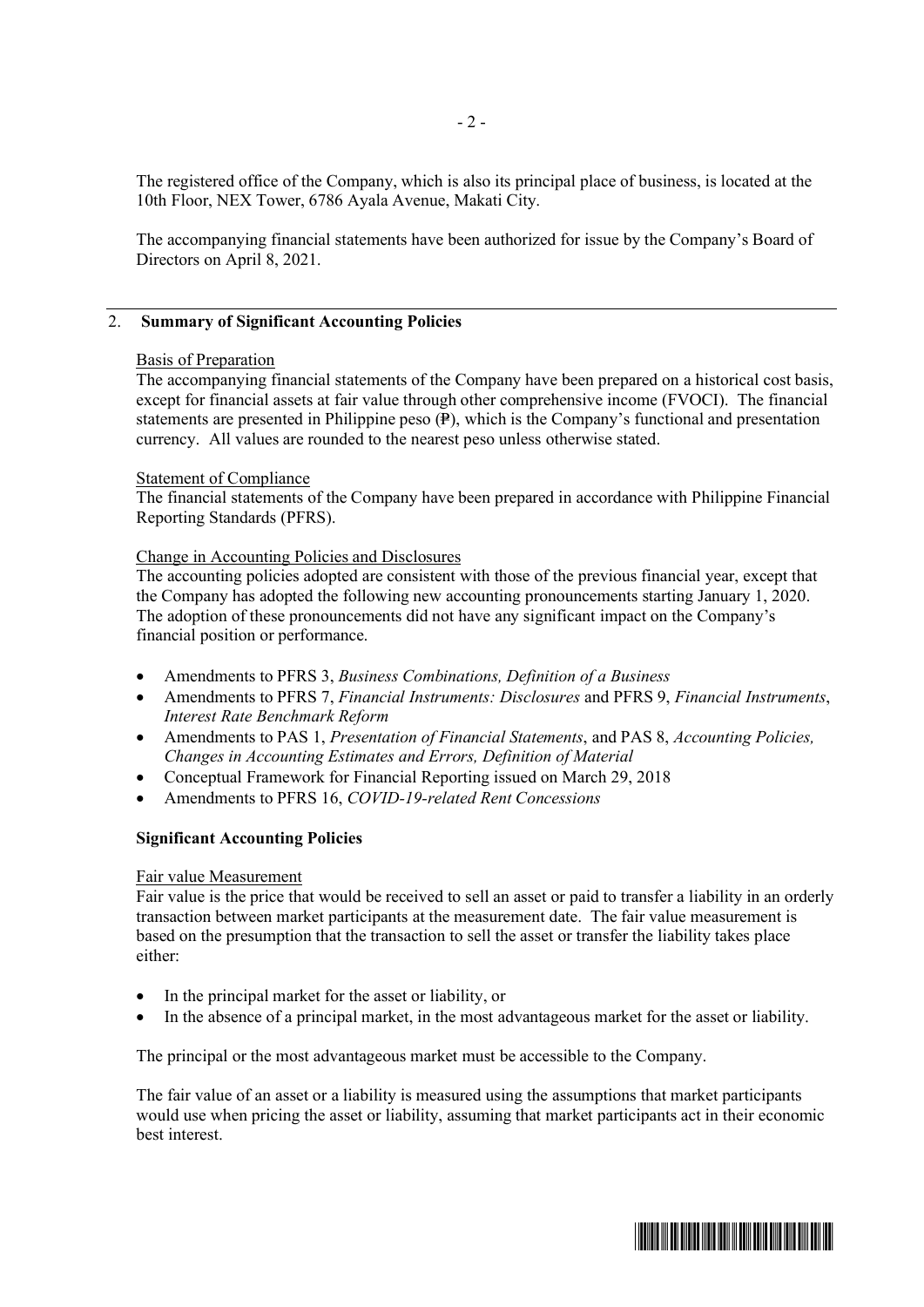If an asset or a liability measured at fair value has a bid price and an ask price, the price within the bid-ask spread that is most representative of fair value in the circumstances shall be used to measure fair value regardless of where the input is categorized within the fair value hierarchy.

A fair value measurement of a non-financial asset takes into account a market participant's ability to generate economic benefits by using the asset in its highest and best use or by selling it to another market participant that would use the asset in its highest and best use.

The Company uses valuation techniques that are appropriate in the circumstances and for which sufficient data are available to measure fair value, maximizing the use of relevant observable inputs and minimizing the use of unobservable inputs.

All assets and liabilities for which fair value is measured or disclosed in the Company's financial statements are categorized within the fair value hierarchy, described as follows, based on the lowest level input that is significant to the fair value measurement as a whole:

- Level 1 Quoted (unadjusted) market prices in active markets for identical assets or liabilities
- Level 2 Valuation techniques for which the lowest level input that is significant to the fair value measurement is directly or indirectly observable
- Level 3 Valuation techniques for which the lowest level input that is significant to the fair value measurement is unobservable

For assets and liabilities that are recognized in the Company's financial statements on a recurring basis, the Company determines whether transfers have occurred between levels in the hierarchy by reassessing categorization (based on the lowest level input that is significant to the fair value measurement as a whole) at the end of each reporting period.

For the purpose of fair value disclosures, the Company has determined classes of assets and liabilities on the basis of the nature, characteristics and risks of the asset or liability and the level of the fair value hierarchy as explained above.

### Cash and Cash Equivalents

Short-term, highly liquid investments that are readily convertible to known amounts of cash with original maturities of three months or less from dates of placements and that are subject to an insignificant risk of changes in value are classified as cash equivalents.

#### Financial Instruments

# *Date of recognition*

Financial instruments are recognized in the statement of financial position when the Company becomes a party to the contractual provisions of the instruments. Purchases or sales of financial assets that require delivery of assets within the time frame established by regulation or convention in the marketplace are recognized on the settlement date.

### *Initial measurement of financial instruments*

Financial assets are recognized initially at fair value. Except for financial instruments at fair value through profit or loss (FVTPL), the initial measurement of financial instruments includes transaction costs.

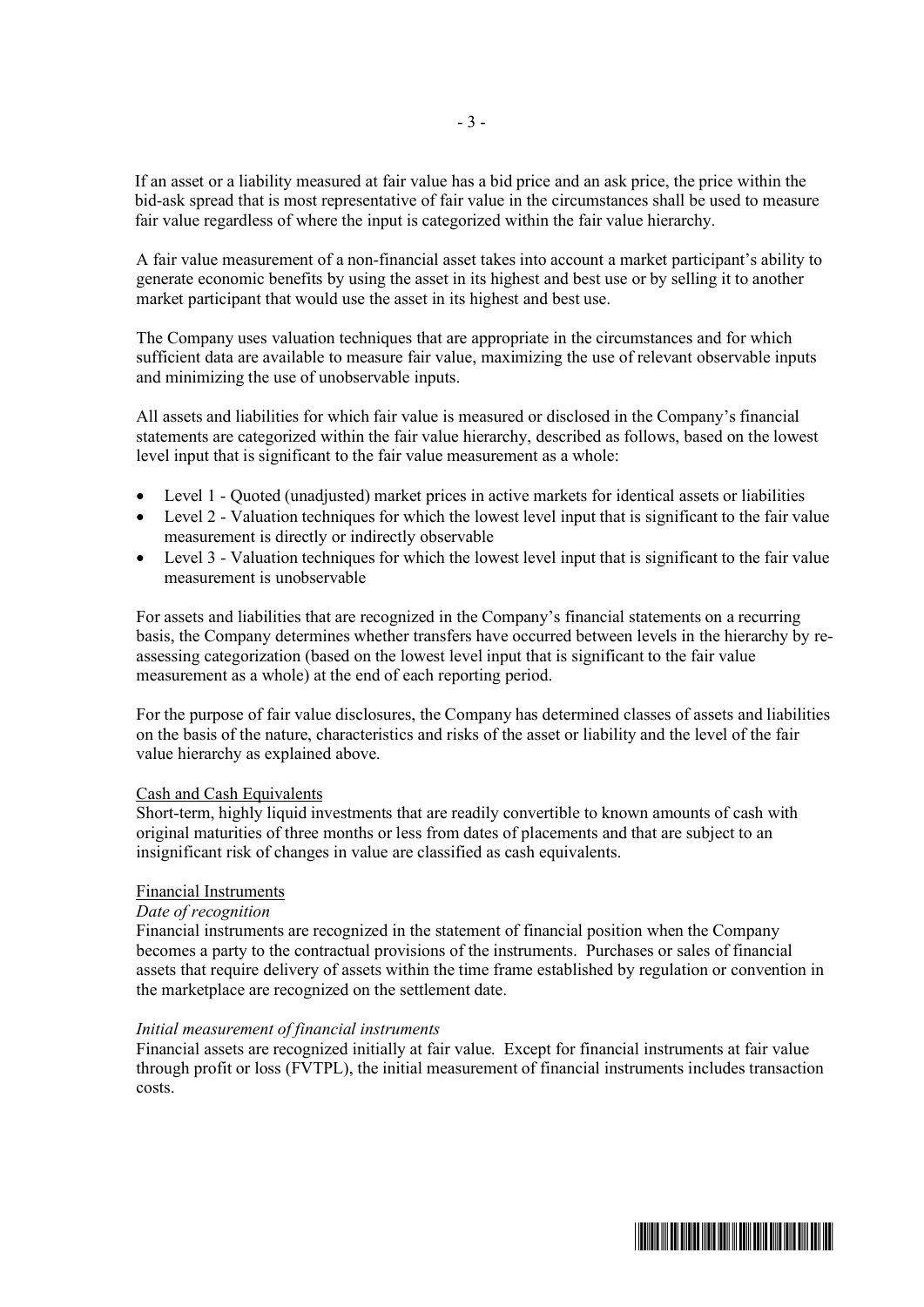### *Classification and measurement of financial assets*

For purposes of classifying financial assets, an instrument is an 'equity instrument' if it is a nonderivative instrument and meets the definition of 'equity' for the issuer (under PAS 32, *Financial Instruments: Presentation*). All other non-derivative financial instruments are 'debt instruments'.

# a. Financial Assets at Amortized Cost

Financial assets are measured at amortized cost if both of the following conditions are met:

- The asset is held within the Company's business model whose objective is to hold the financial assets in order to collect contractual cash flows; and
- The contractual terms of the instrument give rise on specified dates to cash flows that are solely payments of principal and interest (SPPI) on the outstanding principal amount outstanding.

Financial assets meeting these criteria are measured initially at fair value plus transaction costs. These are subsequently measured at amortized cost using the effective interest method, less allowance for credit losses, with the interest calculated recognized as 'Interest income' in the statement of comprehensive income. Gains and losses are recognized in statement of comprehensive income when these investments are derecognized or impaired, as well as through the amortization process. The expected credit losses (ECL) are recognized in the statement of comprehensive income under 'Provision for credit losses'. The effects of revaluation on foreign currency-denominated assets are recognized in the statement of comprehensive income.

The Company classified 'Cash and cash equivalents', 'Due from related parties', and 'Receivables' as financial assets at amortized cost.

The Company may irrevocably elect at initial recognition to classify a financial asset that meets the amortized cost criteria above as at FVTPL if that designation eliminates or significantly reduces an accounting mismatch had the financial asset been measured at amortized cost. As of December 31, 2020 and 2019, the Company has not made such designation.

### b. Financial assets at FVOCI

Financial assets at FVOCI consists of investments in debt securities. Debt securities are measured at FVOCI if both of the following conditions are met:

- The asset is held within the Company's business model whose objective is to hold the financial assets in order to collect contractual cash flows and selling; and
- The contractual terms of the instrument give rise on specified dates to cash flows that are SPPI on the outstanding principal amount outstanding.

Debt securities meeting these criteria are measured initially at fair value plus transaction costs. These are subsequently measured at fair value. The unrealized gains and losses arising from the fair valuation of investment securities at FVOCI are excluded, net of tax as applicable, from the reported earnings and are included in the statement of comprehensive income as 'Net change in fair value of financial assets at fair value through other comprehensive income'. The effective yield component of debt securities at FVOCI, as well as the impact of translation of foreign currency-denominated debt securities at FVOCI to Philippine peso, is reported in the statement of comprehensive income. Interest earned are reported as 'Interest income' using the effective interest (EIR) method. When the debt securities at FVOCI are disposed of, the cumulative gain or loss previously recognized in OCI is recognized as 'Trading and securities gain (loss) - net'.

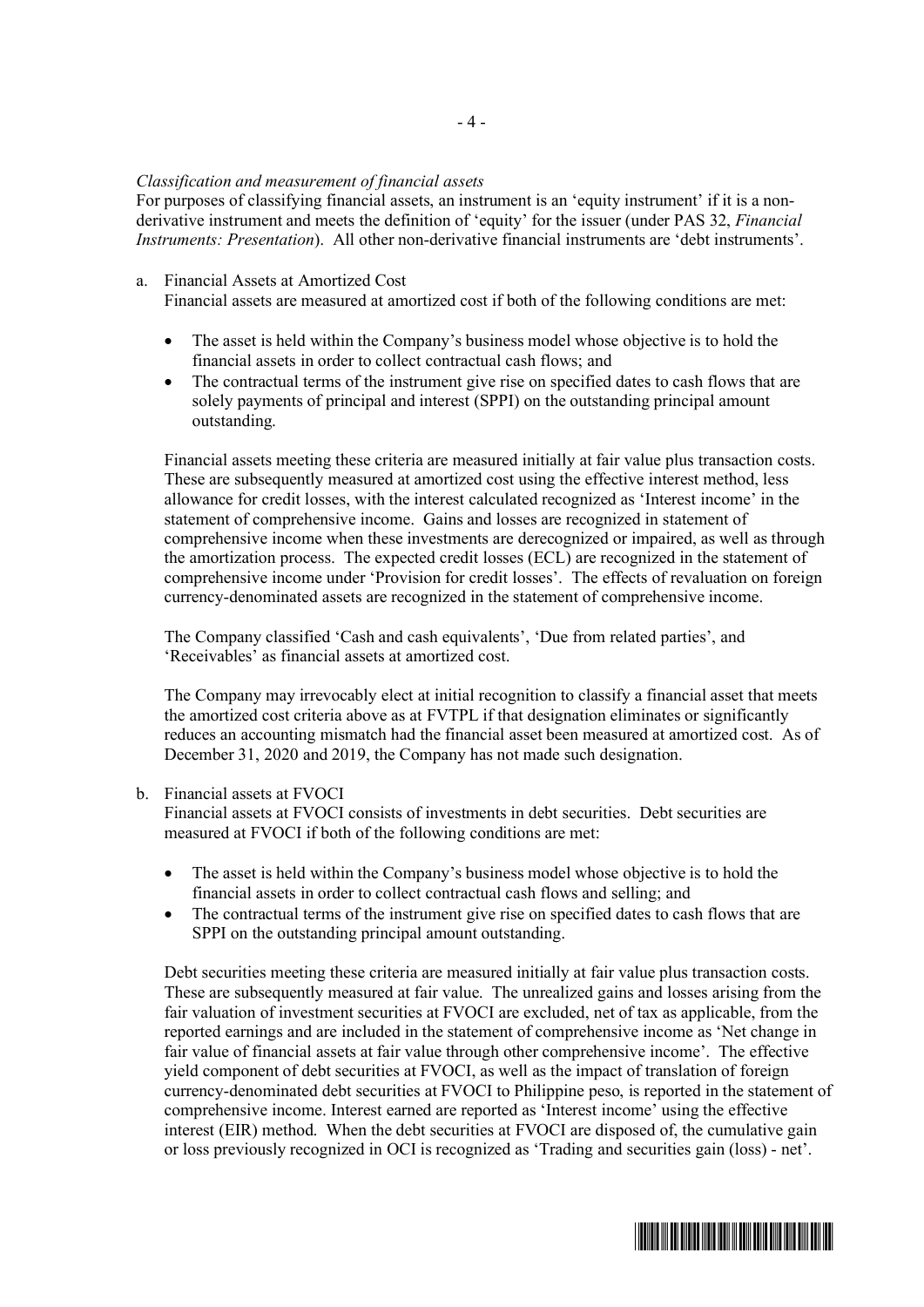The ECL arising from impairment of such investments are recognized in OCI with a corresponding charge to 'Provision for credit losses' in the statement of comprehensive income.

#### *Reclassification of financial assets*

The Company can reclassify financial assets if the objective of its business model for managing those financial assets changes. Reclassification of financial assets designated as at FVTPL at initial recognition is not permitted. A change in the objective of the Company's business model must be effected before the reclassification date. The reclassification date is the beginning of the next reporting period following the change in the business model.

#### *Impairment of financial assets*

The Company recognizes an ECL for all debt instruments not held at FVTPL. ECLs are based on the difference between the contractual cash flows due in accordance with the contract and all the cash flows that the Company expects to receive, discounted at an approximation of the original EIR. The expected cash flows will include cash flows from the sale of collateral held or other credit enhancements that are integral to the contractual terms.

ECLs are recognized in two stages. For credit exposures for which there has not been a significant increase in credit risk since initial recognition, ECLs are provided for credit losses that result from default events that are possible within the next 12-months (a 12-month ECL). For those credit exposures for which there has been a significant increase in credit risk since initial recognition, a loss allowance is required for credit losses expected over the remaining life of the exposure, irrespective of the timing of the default (a lifetime ECL).

For trade receivables, the Company applies a simplified approach in calculating ECLs. Therefore, the Company does not track changes in credit risk, but instead recognizes a loss allowance based on lifetime ECLs at each reporting date. The Company has established a provision matrix that is based on its historical credit loss experience, adjusted for forward-looking factors specific to the debtors and the economic environment.

The Company assesses on a forward-looking basis the ECL associated with its debt financial assets not measured at FVTPL. For cash in bank, debt financial assets at FVOCI, receivables from employees and accrued interest receivables, the Company applies the general approach in calculating ECL. The loss allowance is based on the probability of default in the next twelve months unless there has been a significant increase in credit risk since origination.

For cash and cash equivalents and investment in debt securities, the Company applies the low credit risk simplification. The Company considers a debt financial asset to have low credit risk when its credit risk rating is equivalent to the definition of investment grade. At every reporting date, the Company evaluates whether the debt instrument is considered to have low credit risk using all reasonable and supportable information that is available without undue cost or effort.

The Company considers a financial asset in default when contractual payments are 90 days past due. However, in certain cases, the Company may also consider a financial asset to be in default when internal or external information indicates that the Company is unlikely to receive the outstanding contractual amounts in full before taking into account any credit enhancements held by the Company.

A financial asset is written off when there is no reasonable expectation of recovering the contractual cash flows.

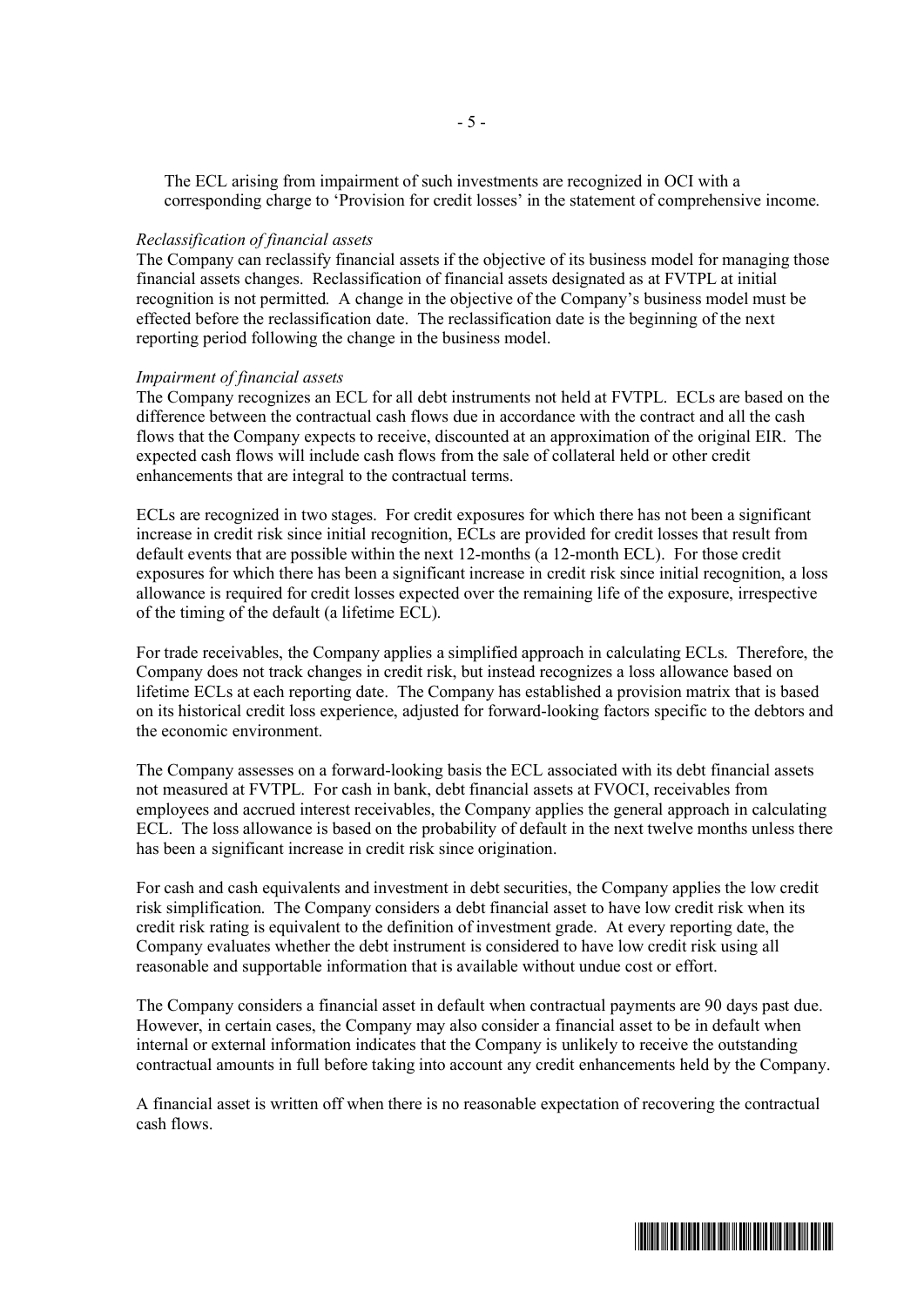### *Financial liabilities at amortized cost*

Issued financial instruments or their components, which are not classified as at FVTPL, are classified as other financial liabilities, where the substance of the contractual arrangement results in the Company having an obligation either to deliver cash or another financial asset to the holder or lender, or to satisfy the obligation other than by the exchange of a fixed amount of cash or another financial asset for a fixed number of the Company's own equity instruments. The components of issued financial instruments that contain both liability and equity elements are accounted for separately, with the equity component being assigned the residual amount after deducting from the instrument as a whole the amount separately determined as the fair value of the liability component on the date of issue.

After initial measurement, other financial liabilities are subsequently measured at amortized cost using the effective interest method. Amortized cost is calculated by taking into account any discount or premium on the issue and fees that are an integral part of EIR. The amortization is included as part of interest expense in statement of comprehensive income.

This category includes the Company's 'Due to related parties'. It also applies to 'Accrued expenses' and 'Others' shown under 'Accounts payable and accrued expenses'.

### 'Day 1' difference

Where the transaction price in a non-active market is different from the fair value from other observable current market transactions in the same instrument or based on a valuation technique whose variables include only data from observable market, the Company recognizes the difference between the transaction price and fair value (a 'Day 1' difference) in the statement of comprehensive income in 'Other income', unless it qualifies for recognition as some other type of asset. In cases where transaction price used is made of data which is not observable, the difference between the transaction price and model value is only recognized in the statement of comprehensive income when the inputs become observable or when the instrument is derecognized. For each transaction, the Company determines the appropriate method of recognizing the 'Day 1' difference amount.

#### Offsetting Financial Instruments

Financial instruments are offset and the net amount is reported in the statement of financial position if, and only if, there is a currently enforceable legal right to offset the recognized amounts and there is an intention to settle on a net basis, or to realize the asset and settle the liability simultaneously. The Company assesses that it has a currently enforceable right of offset if the right is not contingent on a future event, and is legally enforceable in the normal course of business, event of default, and event of insolvency or bankruptcy of the Company and all of the counterparties.

### Derecognition of Financial Instruments

### *Financial assets*

A financial asset (or, where applicable, a part of a financial asset or part of a group of financial assets) is derecognized (that is, removed from the statement of financial position) when:

- The rights to receive cash flows from the asset have expired;
- The Company has transferred its rights to receive cash flows from the asset or has assumed an obligation to pay the received cash flows in full without material delay to a third party under a 'pass-through' arrangement; and either the Company:
	- a. Has transferred substantially all the risks and rewards of the asset, or
	- b. Has neither transferred nor retained substantially all the risks and rewards of the asset, but has transferred control of the asset.

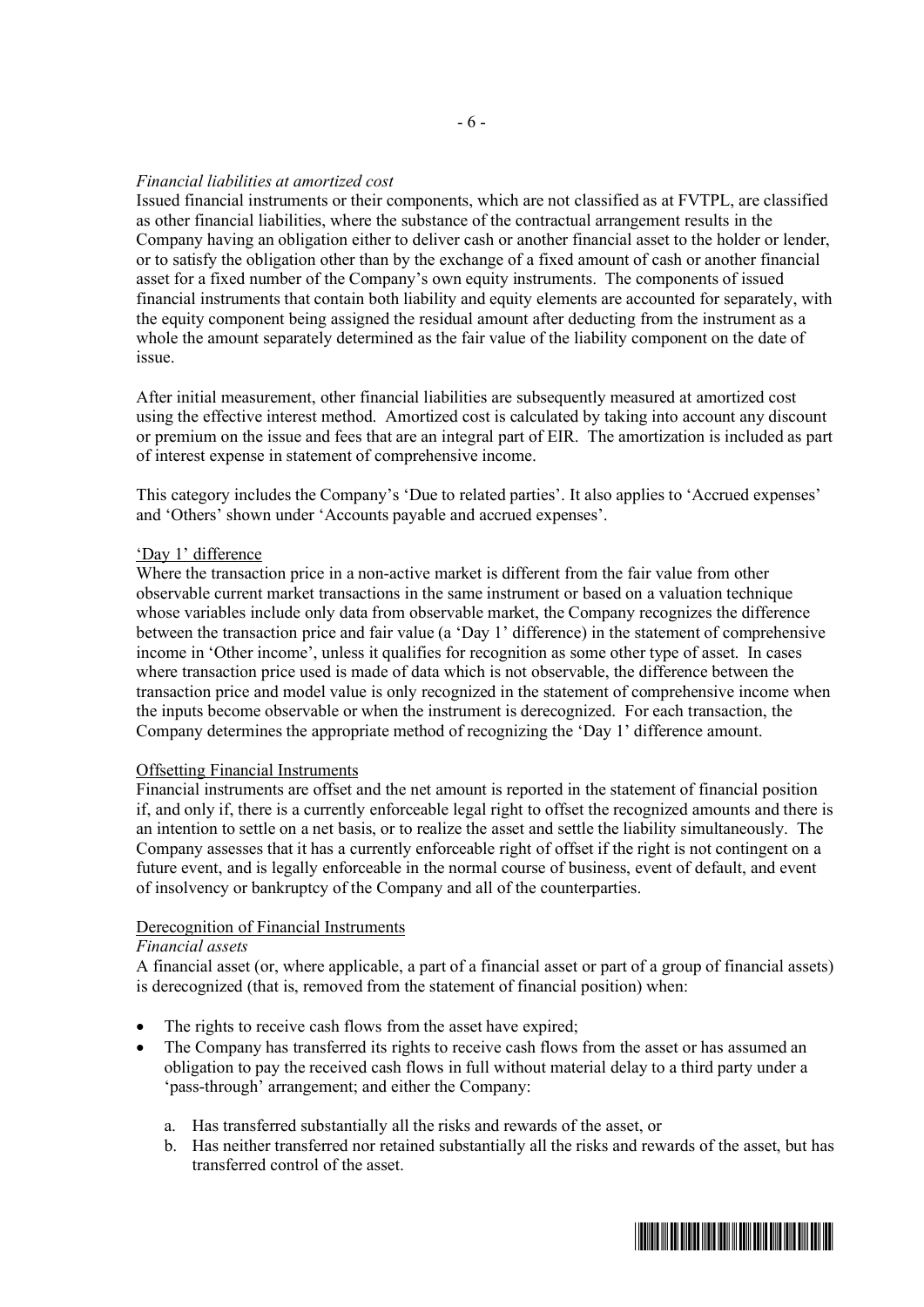When the Company has transferred its right to receive cash flows from an asset and has entered into pass-through arrangement, it evaluates if, and to what extent, it has retained the risks and rewards of ownership. When it has neither transferred nor retained substantially all the risks and rewards of the asset nor transferred control over the asset, the Company continues to recognize the transferred asset to the extent of its continuing involvement. In that case, the Company also recognizes an associated liability. The transferred asset and the associate liability are measured on a basis that reflects the rights and obligations that the Company has retained.

Continuing involvement that takes the form of a guarantee over the transferred asset is measured at the lower of the original carrying amount of the asset and the maximum amount of consideration that the Company could be required to pay.

The Company derecognizes a financial asset, when the terms and conditions have been renegotiated to the extent that, substantially, it becomes a new financial asset, with the difference recognized as a derecognition gain or loss, to the extent that an impairment loss has not already been recorded.

If the modification does not result in cash flows that are substantially different, the modification does not result in derecognition. Based on the change in cash flows discounted at the original EIR, the Company records a modification gain or loss, to the extent that an impairment loss has not already been recorded. The Company considers a modification substantial based on qualitative factors.

#### *Financial liability*

A financial liability is derecognized when the obligation under the liability is discharged or cancelled or has expired. Where an existing financial liability is replaced by another from the same lender on substantially different terms, or the terms of an existing liability are substantially modified, such an exchange or modification is treated as a derecognition of the original liability and the recognition of a new liability, with the difference in the respective carrying amounts recognized in statement of comprehensive income.

The Company considers a modification substantial based on qualitative factors and if it results in a difference between the adjusted discounted present value and the original carrying amount of the financial liability of or greater than ten percent.

Similar with financial assets, when the modification of a financial liability is not considered substantial, the Company records a modification gain or loss based on the change in cash flows discounted at the original EIR.

#### Property and Equipment

Property and equipment are stated at cost less accumulated depreciation and any impairment in value. Such cost includes the cost of replacing part of the equipment of the recognition criteria are met, but excludes repairs and maintenance cost. The initial cost of property and equipment comprises of its purchase price and other costs directly attributable to bringing the asset to its working condition and location for its intended use. Expenditures incurred after the property and equipment have been put into operation, such as repairs and maintenance are normally charged against operations in the year in which the costs are incurred. In situations where it can be clearly demonstrated that the expenditures have resulted in an increase in the future economic benefits expected to be obtained from the use of an item of property and equipment beyond its originally assessed standard of performance, the expenditures are capitalized as additional costs of furniture and fixtures.

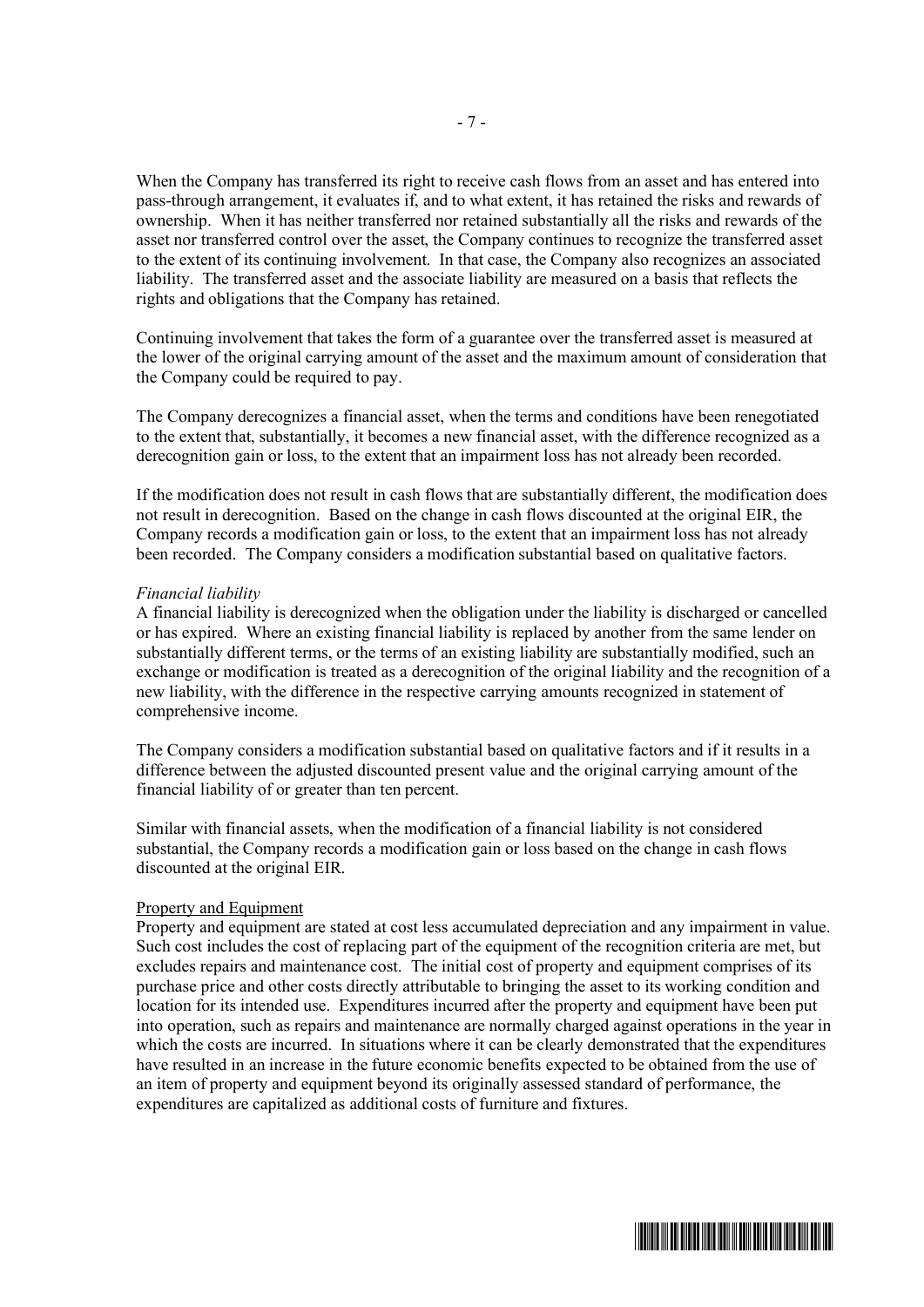Depreciation is calculated on a straight-line basis over the estimated useful life (EUL) of the assets as follows:

|                          | Number of Years |
|--------------------------|-----------------|
| Furniture and fixtures   |                 |
| Transportation equipment |                 |

The EUL and the depreciation method are reviewed periodically to ensure that the period and the method of depreciation are consistent with the expected pattern of economic benefits from items of property and equipment.

An item of property and equipment is derecognized upon disposal or when no future economic benefits are expected from the continued use of the asset. Any gain or loss arising on derecognition of the asset (calculated as the difference between the net disposal proceeds and the carrying amount of the item) is included in statement of comprehensive income in the year when the asset is derecognized.

#### Software Costs

Software costs include computer software licenses to be used in operations which are accounted for under the cost model.

Acquired computer software licenses are capitalized on the basis of the costs incurred to acquire and install the specific software. Costs associated with maintaining computer software are expensed as incurred. Subsequently, software is measured at cost less accumulated amortization and any accumulated impairment losses.

Costs are amortized on a straight-line basis over the EUL of three years as these intangible assets are considered finite. In addition, intangible assets are subject to impairment testing.

#### Impairment of Non-Financial Assets

At each reporting date, the Company assesses whether there is any indication that its non-financial assets such as property and equipment and software may be impaired. When an indicator of impairment exists, the Company estimates the recoverable amount of the impaired asset. The recoverable amount is the higher of fair value less costs to sell and value in use and is determined for an individual asset. For the purpose of impairment testing, assets that cannot be tested individually are grouped together into the smallest group of assets that generates cash inflows from continuing use that are largely independent of the cash inflows of other assets or groups of assets. Where the carrying amount of an asset exceeds its recoverable amount, the impaired asset is written down to its recoverable amount. The impairment loss is charged to statement of comprehensive income in the year in which it arises. In assessing value in use, the estimated future cash flows are discounted to their present value using a pre-tax discount rate that reflects current market assessment of the time value of money and the risks specific to the asset.

For non-financial assets, an assessment is made at each reporting date as to whether there is any indication that previously recognized impairment losses may no longer exist or may have decreased. If such indication exists, the recoverable amount is estimated. A previously recognized impairment loss is reversed only if there has been a change in the estimates used to determine the asset's recoverable amount since the last impairment loss was recognized. If that is the case, the carrying amount of the asset is increased to its recoverable amount. The reversal can be made only to the extent that the resulting carrying value does not exceed the carrying value that would have been determined, net of depreciation and amortization, had no impairment loss been recognized. Such reversal is recognized in profit or loss.

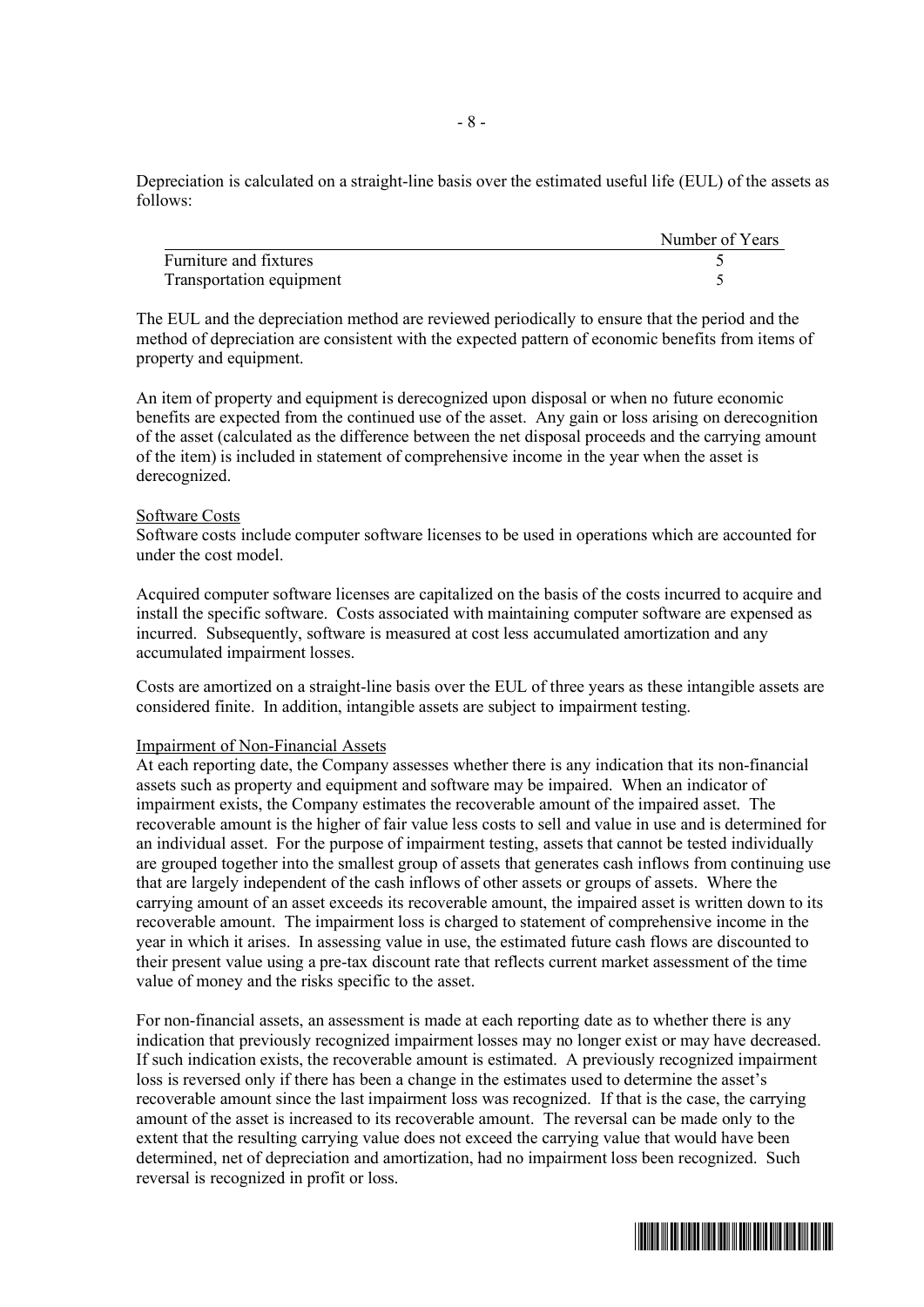After such a reversal, the depreciation and amortization are adjusted in future years to allocate the asset's revised carrying amount, less any residual value, on a systematic basis over its remaining life.

### Equity

Capital stock is measured at par value for all shares issued and outstanding. When the shares are sold at a premium, the difference between the proceeds and the par value is credited to 'Additional paid-in capital' account. Direct costs, net of related tax benefit, incurred related to equity issuance are chargeable to 'Additional paid-in capital'. If the 'Additional paid-in capital' is not sufficient, the excess is charged against 'Retained earnings'.

### Revenue Recognition

Revenue from contracts with customers is recognized when control of services is transferred to the customer at an amount that reflects the consideration to which the Company expects to be entitled in exchange for those services.

The Company assesses its revenue arrangements against specific criteria in order to determine if it is acting as a principal or agent. The Company assessed that it is acting as principal in all of its revenue arrangements. The following specific recognition criteria must also be met before revenue is recognized:

#### *Trust fees*

Trust fees related to trust accounts are recognized ratably over the period as the service is provided.

#### Revenue outside the scope of PFRS 15

#### *Interest income*

Interest income is accrued on a time proportion basis at the effective interest rate applicable, which is the rate that exactly discounts estimated future cash receipts through the expected life of the financial asset to that asset's net carrying amount.

#### Expense Recognition

Expenses are recognized in the statement of comprehensive income when a decrease in future economic benefit related to a decrease in an asset or an increase in a liability has arisen that can be measured reliably. Expenses are recognized in the statement of income:

- On the basis of a direct association between the costs incurred and the earning of specific items of income;
- On the basis of systematic and rational allocation procedures when economic benefits are expected to arise over several accounting periods and the association with income can only be broadly or indirectly determined; or
- Immediately when an expenditure produces no future economic benefits or when, and to the extent that, future economic benefits do not qualify, or cease to qualify, for recognition in the statement of financial condition as an asset.

Expenses in the statement of comprehensive income are presented using the nature of expense method.

### Pension Benefits

The Company maintains a defined contribution (DC) plan that covers all regular full-time employees. Under its DC plan, the Company pays fixed contributions based on the employees' monthly salaries. The Company, however, is covered by Republic Act (RA) No. 7641, The Philippine Retirement Law, which provides for its qualified employees a defined benefit (DB) minimum guarantee. The DB

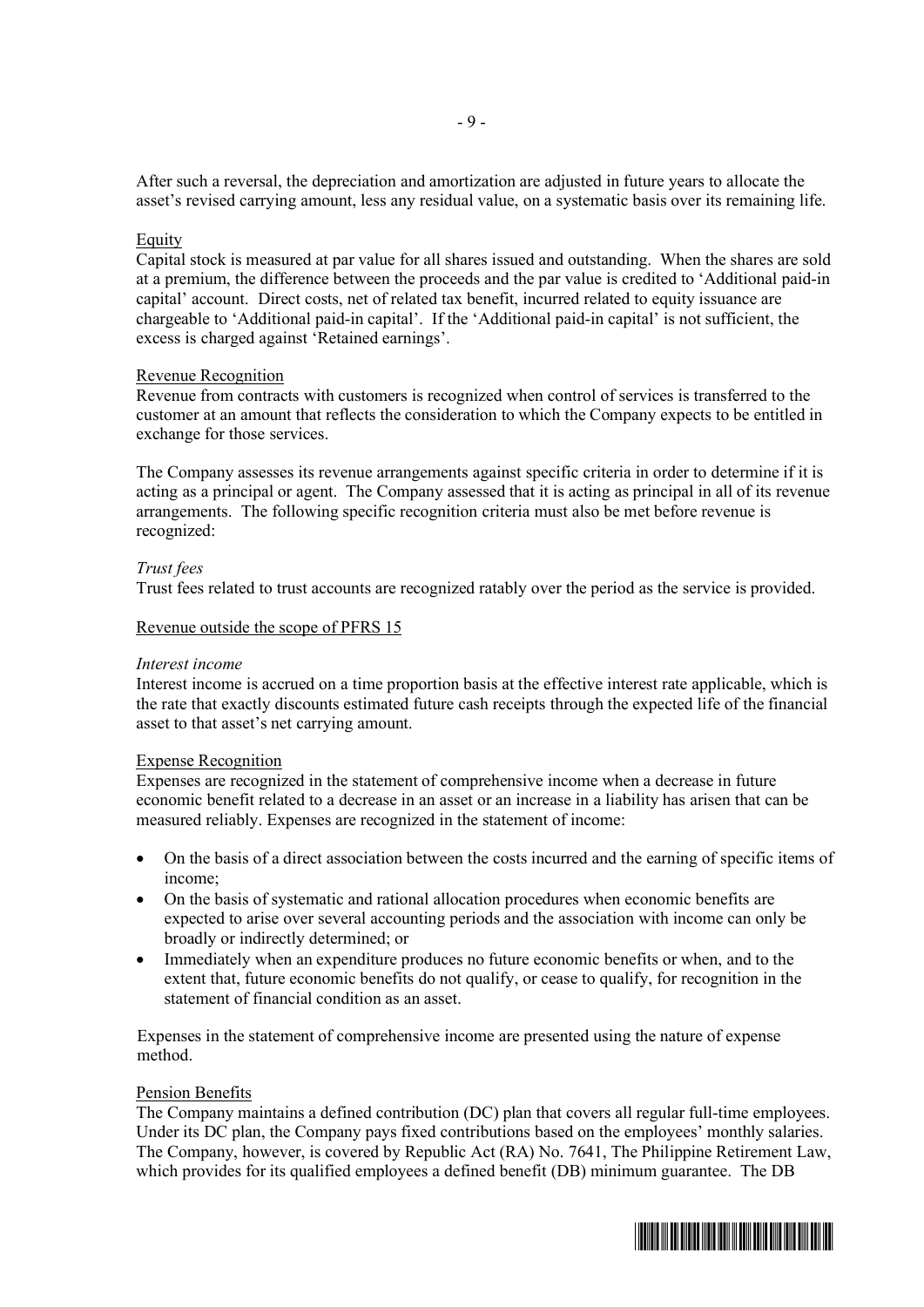minimum guarantee is equivalent to a certain percentage of the monthly salary payable to an employee at normal retirement age with the required credited years of service based on the provisions of RA 7641.

Accordingly, the Company accounts for its retirement obligation under the higher of the DB obligation relating to the minimum guarantee and the obligation arising from the DC plan.

For the DB minimum guarantee plan, the liability is determined based on the present value of the excess of the projected DB obligation over the projected DC obligation at the end of the reporting period. The DB obligation is calculated annually by a qualified independent actuary using the projected unit credit method. The Company determines the net interest expense (income) on the net DB liability (asset) for the period by applying the discount rate used to measure the DB obligation at the beginning of the annual period to the then net DB liability (asset), taking into account any changes in the net DB liability (asset) during the period as a result of contributions and benefit payments. Net interest expense and other expenses related to the DB plan are recognized in profit or loss.

The DC liability, on the other hand, is measured at the fair value of the DC assets upon which the DC benefits depend, with an adjustment for margin on asset returns, if any, where this is reflected in the DC benefits.

Remeasurements of the net DB liability, which comprise actuarial gains and losses, the return on plan assets (excluding interest) and the effect of the asset ceiling (if any, excluding interest), are recognized immediately in other comprehensive income.

When the benefits of a plan are changed or when a plan is curtailed, the resulting change in benefit that relates to past service or the gain or loss on curtailment is recognized immediately in profit or loss. The Company recognizes gains or losses on the settlement of a DB plan when the settlement occurs.

#### Share-based Payments

The Company provides share-based compensation to certain officers and employees as part of MFC's Restricted Share Unit (RSU) Plan and Global Share Ownership Plan (GSOP).

#### *RSU Plan*

RSUs are granted to certain eligible employees of the Company under MFC's RSU Plan. Each RSU entitles the holder to receive payment equal to the market value of one MFC common share, plus credited dividends, at the time of vesting. RSUs are expensed with a corresponding liability accrued based on the market value of MFC's common shares at the end of each reporting period. The change in the value of the RSUs resulting from changes in the market value of MFC common shares and credited dividends is recognized under 'Compensation and employee benefits' in the statement of comprehensive income.

#### *GSOP*

GSOP allows qualifying employees of the Company to apply up to five percent of their annual base earnings toward the purchase of MFC common shares . The Company matches a percentage of the employee's eligible contributions up to a maximum amount. The Company's contributions vest immediately. All contributions are used by the plan's trustee to purchase MFC common shares in the open market. The Company's contributions to the GSOP are expensed as incurred and recognized under 'Compensation and employee benefits' in the statement of comprehensive income.

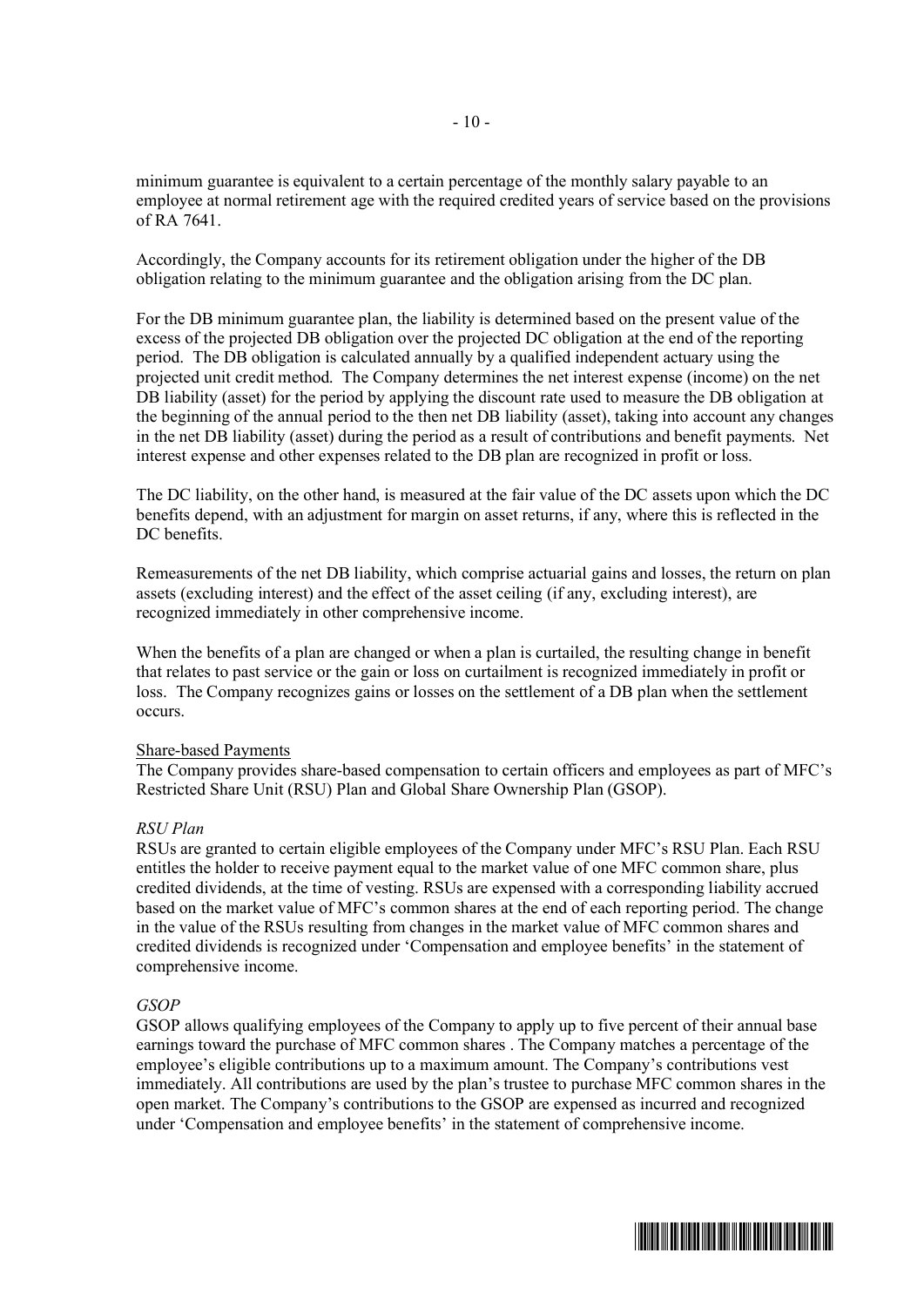### Leases

### *Company as lessee*

The Company assesses at contract inception whether a contract is, or contains a lease. A contract contains a lease if it conveys the right to control the use of an identified asset for a period of time in exchange for consideration. The Company applies a single recognition and measurement approach for all leases, except for short-term leases and leases of low-value assets. The Company recognizes lease liability to make lease payments and right-of-use (ROU) assets representing the right-of-use the underlying assets.

#### *ROU assets*

The Company recognizes ROU assets (included in 'Property and Equipment') at the commencement date of the lease (i.e. the date the underlying asset is available for use). ROU assets are measured at costs, less any accumulated depreciation and impairment losses, and adjusted for any remeasurement of lease liability. The cost of ROU assets includes the amount of lease liability recognized and lease payments made at or before the commencement date less any lease incentives received. ROU assets are depreciated on a straight-line basis over the shorter of the lease term and the estimated useful lives of the assets of five years.

#### *Lease liability*

At the commencement date of the lease, the Company recognizes lease liability measured at the present value of lease payments to be made over the lease term. In calculating the present value of lease payments, the Company uses its incremental borrowing rate at the lease commencement date because the interest rate implicit in the lease is not readily determinable. After the commencement date, the amount of lease liability is increased to reflect the accretion of interest (included in 'Interest expense on lease liability') and reduced for the lease payments made. In addition, the carrying amount of lease liability is remeasured if there is a modification, a change in the lease term or a change in the lease payments.

#### *Short-term leases and leases of low-value assets*

The Company applies the short-term lease recognition exemption to its short-term leases of office spaces (i.e. those leases that have a lease term of 12 months or less from the commencement date and do not contain a purchase option). It also applies the lease of low-value assets recognition exemption to leases of office equipment that are considered to be of low value (i.e., those with value of less than P250,000). Lease payments on short-term leases of low-value assets are recognized as expense on a straight-line basis over the lease term.

#### Income Tax

Income tax on profit or loss for the year comprises current and deferred tax. Income tax is determined in accordance with Philippine Tax Law. Income tax is recognized in profit or loss, except to the extent that it relates to items directly recognized in OCI.

#### *Current tax*

Current tax assets and liabilities for the current period are measured at the amount expected to be recovered from or paid to the taxation authorities. The tax rates and tax laws used to compute the amount are those that are enacted or substantively enacted as at the reporting date. Management periodically evaluates positions taken in the tax returns with respect to situations in which applicable tax regulations are subject to interpretations and establishes provisions where appropriate.

#### *Deferred tax*

Deferred tax is provided using the balance sheet liability method on all temporary differences at the reporting date between the tax bases of assets and liabilities and their carrying amounts for financial reporting purposes.

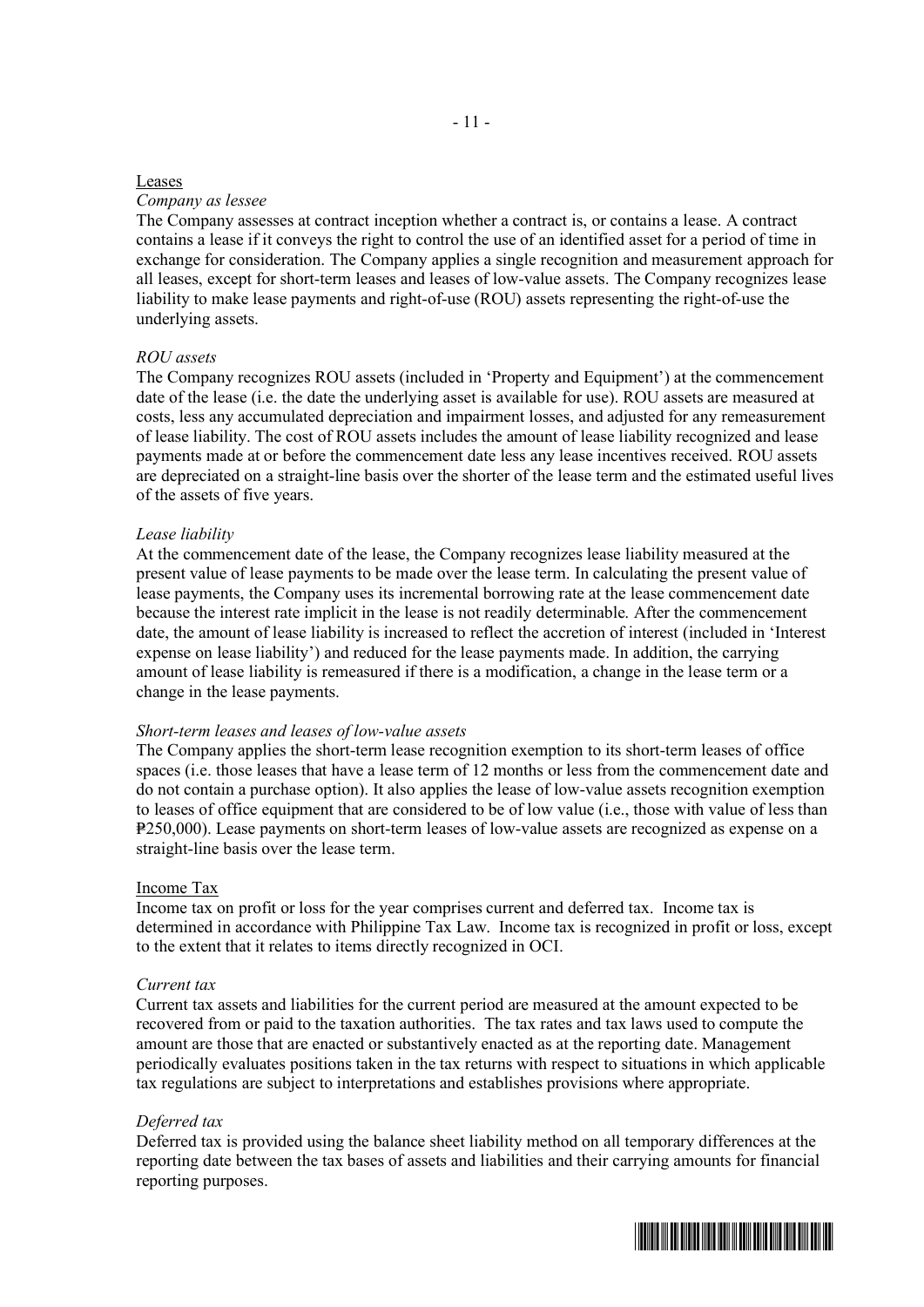Deferred tax liabilities are recognized for all taxable temporary differences, with certain exceptions. Deferred tax assets are recognized for all deductible temporary differences, carryforward of unused tax credits from the excess minimum corporate income tax (MCIT) over the regular corporate income tax (RCIT), and unused net operating loss carryover (NOLCO), to the extent that it is probable that sufficient taxable income will be available against which the deductible temporary differences and carryforward benefits of unused tax credits from MCIT and unused NOLCO can be utilized.

Deferred tax, however, is not recognized when it arises from the initial recognition of an asset or liability in a transaction that is not a business combination and, at the time of the transaction, affects neither the accounting income nor taxable income or loss.

The carrying amount of deferred tax assets is reviewed at each reporting date and reduced to the extent that it is no longer probable that sufficient taxable profit will be available to allow all or part of the deferred tax assets to be utilized. Unrecognized deferred tax assets are reassessed at each reporting date and are recognized to the extent that it has become probable that future taxable profit will allow the deferred tax assets to be recovered.

Deferred tax assets and liabilities are measured at the tax rates that are applicable to the period when the asset is realized or the liability is settled, based on tax rates (and tax laws) that have been enacted or substantively enacted as at the reporting date.

Deferred tax assets and deferred tax liabilities are offset if a legally enforceable right exists to set off current tax assets against current tax liabilities and the deferred taxes relate to the same taxable entity and the same tax authority.

#### Foreign Currency-Denominated Transactions and Balances

Transactions in foreign currencies are initially recorded in the functional currency at the foreign exchange rate prevailing at the date of the transaction. Monetary assets and liabilities denominated in foreign currencies are retranslated to the functional currency at the closing rate prevailing at reporting date. The foreign currency gain or loss on monetary items is the difference between amortized cost in the functional currency at the beginning of the period, adjusted for effective interest and payments during the period, and the amortized cost in foreign currency translated at the closing rate prevailing at the end of the reporting period. Foreign currency differences arising from translation are recognized in the statement of comprehensive income.

#### Provisions

Provisions are recognized when the Company has a present obligation (legal or constructive) as a result of past event and it is probable that an outflow of assets embodying economic benefits will be required to settle the obligation and a reliable estimate can be made of the amount of the obligation. When the Company expects some or all of a provision to be reimbursed, for example, under an insurance contract, the reimbursement is recognized as a separate asset but only when the reimbursement is virtually certain. The expense relating to any provision is presented in the statement of comprehensive income, net of any reimbursement. If the effect of the time value of money is material, provisions are determined by discounting the expected future cash flows at a pretax rate that reflects current market assessments of the time value of money and, where appropriate, the risks specific to the liability. Where discounting is used, the increase in the provision due to the passage of time is recognized as an 'Interest expense'.

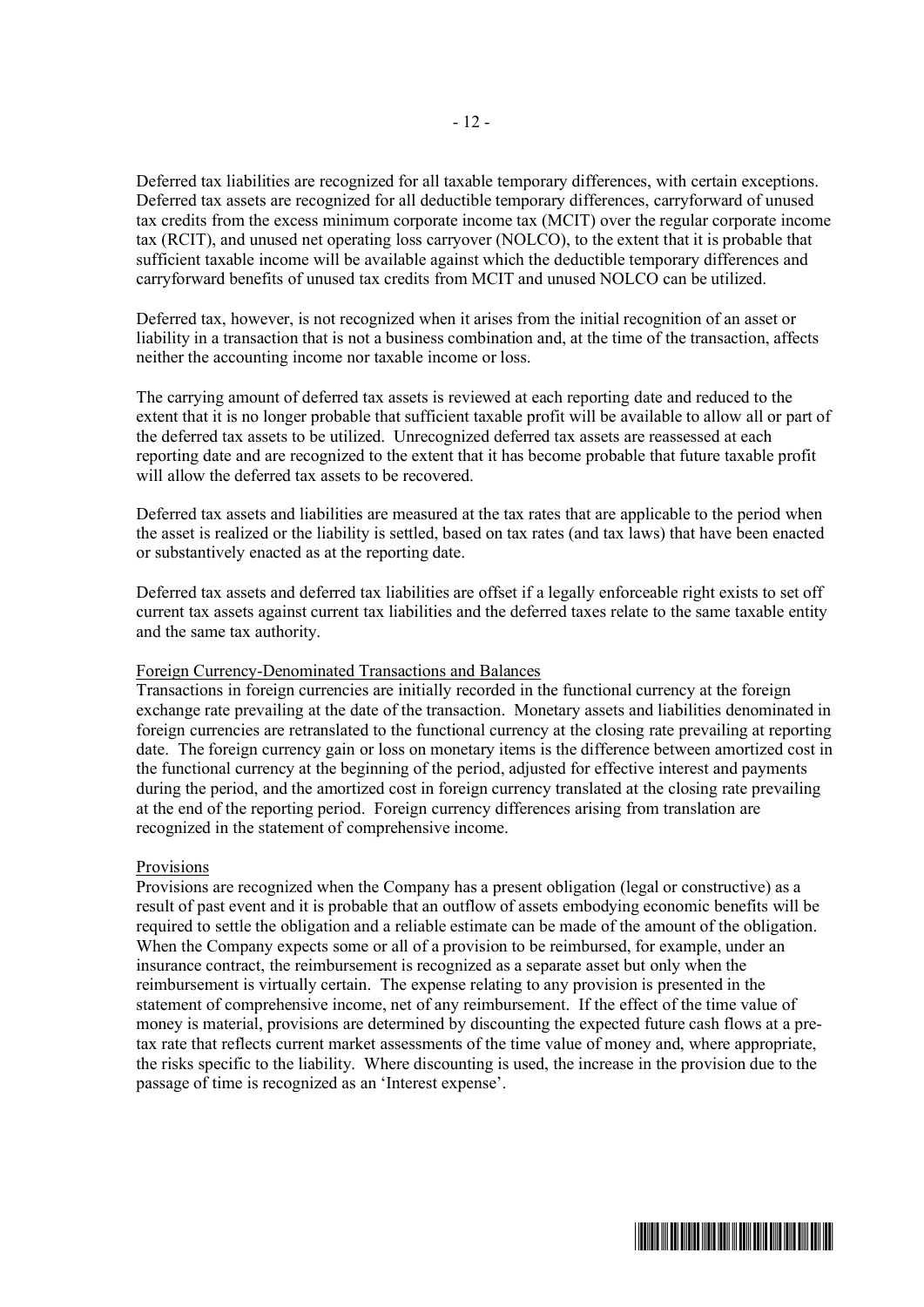### Contingencies

Contingent liabilities are not recognized but are disclosed in the financial statements unless the possibility of an outflow of assets embodying economic benefits is remote. Contingent assets are not recognized but are disclosed in the notes to the financial statements when an inflow of economic benefits is probable.

### Events after the Reporting Period

Post year-end events that provide additional information about the Company's position at the reporting date (adjusting events) is reflected in the financial statements. Post year-end events that are not adjusting events, if any, are disclosed when material to the Company's financial statements.

### Standards Issued but not yet Effective

Pronouncements issued but not yet effective are listed below. Unless otherwise indicated, the Company does not expect that the future adoption of the said pronouncements will have a significant impact on its financial statements. The Company intends to adopt the following pronouncements when they become effective.

### *Effective beginning on or after January 1, 2021*

 Amendments to PFRS 9, PFRS 7, PFRS 4 and PFRS 16, *Interest Rate Benchmark Reform – Phase 2*

### *Effective beginning on or after January 1, 2022*

- Amendments to PFRS 3, *Reference to the Conceptual Framework*
- Amendments to PAS 16 , *Plant and Equipment: Proceeds before Intended Use*
- Amendments to PAS 37, *Onerous Contracts Costs of Fulfilling a Contract*
- *Annual Improvements to PFRSs* 2018-2020 Cycle
	- o Amendments to PFRS 1, *First-time Adoption of Philippines Financial Reporting Standards, Subsidiary as a first-time adopter*
	- o Amendments to PFRS 9, *Financial Instruments*, *Fees in the '10 per cent' test for derecognition of financial liabilities*
	- o Amendments to PAS 41, *Agriculture, Taxation in fair value measurements*

#### *Effective beginning on or after January 1, 2023*

- Amendments to PAS 1*, Classification of Liabilities as Current or Non-current*
- PFRS 17, *Insurance Contracts*

### *Deferred effectivity*

 Amendments to PFRS 10, *Consolidated Financial Statements*, and PAS 28, *Sale or Contribution of Assets between an Investor and its Associate or Joint Venture.*

### 3. **Significant Accounting Judgment and Estimates**

The preparation of the financial statements in compliance with PFRS requires the Company to make judgment and estimates that affect the reported amounts of assets, liabilities, income and expenses and disclosure of contingent assets and contingent liabilities. Future events may occur which will cause the assumptions used in arriving at the estimates to change. The effects of any change in estimates are reflected in the financial statements as they become reasonably determinable.

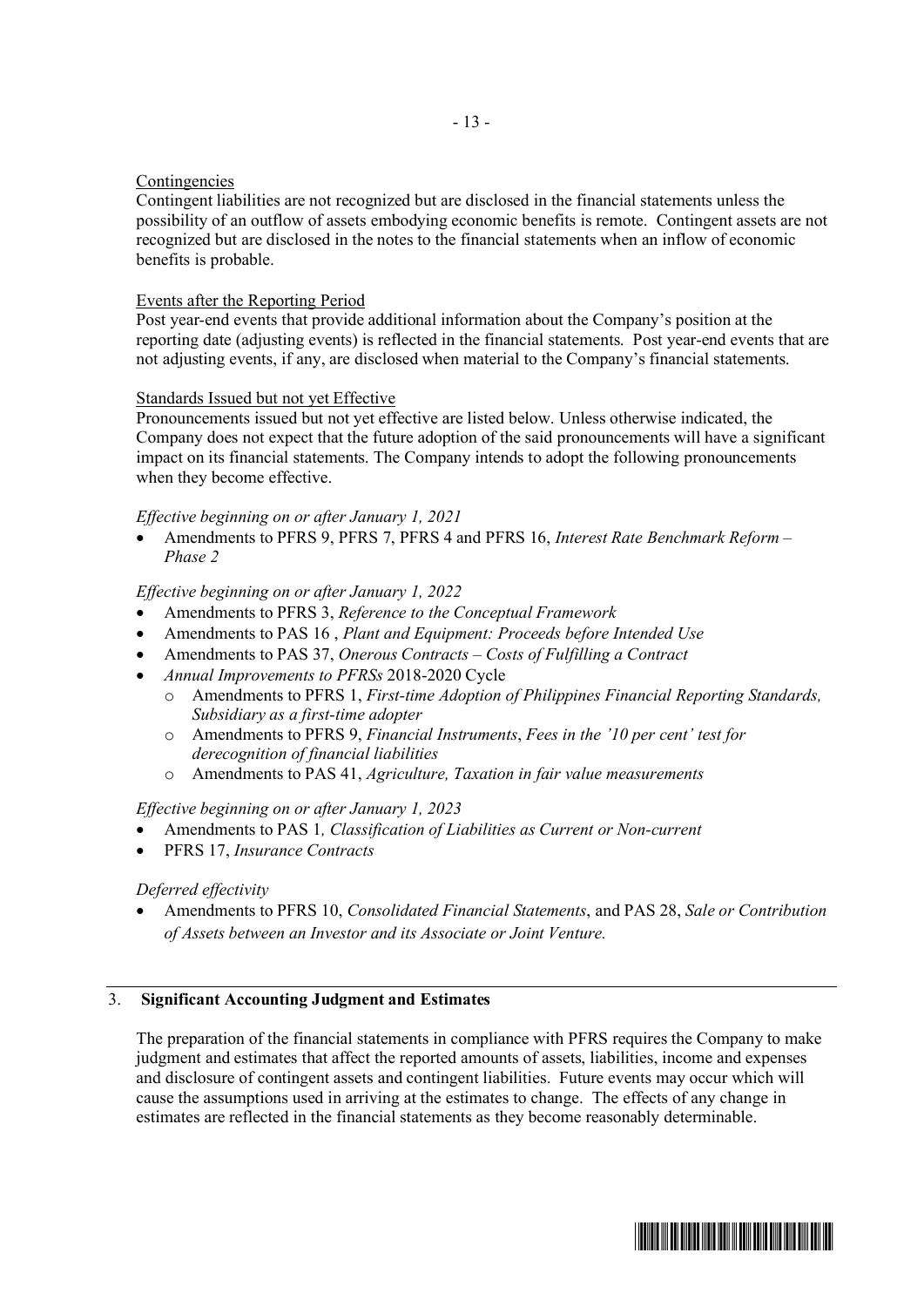Judgment and estimates are continually evaluated and are based on historical experience and other factors, including expectations of future events that are believed to be reasonable under the circumstances.

#### Judgment

In the process of applying the Company's accounting policies, management has made the judgment below which have the most significant effect on the amounts recognized in the financial statements.

*Determining the lease term of contract with renewal and termination options – Company as lessee* The Company has a lease contract that includes renewal and termination options. The Company applies judgment in evaluating whether it is reasonably certain whether or not to exercise the option to renew or terminate the lease. That is, it considers all relevant factors such as location and importance of the office and parking spaces to its operations that create an economic incentive for it to exercise either the renewal or termination. After the commencement date, the Company reassesses the lease term if there is a significant event or change in circumstances that is within its control and affects its ability to exercise or not to exercise the option to renew or to terminate.

#### Estimates

The key assumptions concerning the future and other key sources of estimation uncertainty at the reporting date that has significant risk of causing a material adjustment to the carrying amounts of assets and liabilities within the next financial year are discussed below:

#### *a) Impairment of financial assets*

The measurement of impairment losses under PFRS 9 across all categories of financial assets requires judgment, in particular, the estimation of the amount and timing of future cash flows when determining impairment losses and the assessment of a significant increase in credit risk. These estimates are driven by a number of factors, changes in which can result in different levels of allowances.

For Cash in bank, Financial assets at FVOCI, Receivables from employees and Accrued interest receivables, the allowance estimate is determined by obtaining the point-in-time probability of default (PD) and loss given default (LGD) of the counterparties from market sources (e.g. Bloomberg), adjusted for forward-looking factors specific to the counterparties and the economic environment, and days to maturities of the financial assets, and multiplying these inputs with the exposure at default (EAD). The PD is an estimate of the likelihood of default over a given time horizon. The LGD is an estimate of loss arising in the case where a default occurs at a given time. The EAD is an estimate of the exposure at a future default date, taking into account expected changes in the exposure after the reporting date, including repayments of principals and interest, whether scheduled by contract or otherwise (see Notes 5, 6 and 8).

For trade receivables recorded under 'Due from related parties' and 'Management fee receivables', the Company estimates ECL based on days past due for groupings of credit accounts with similar loss patterns. Credit accounts are grouped based on their nature. The provision matrix is based on historical loss experience adjusted for current and forward-looking information. At every reporting date, the historical observed default rates are updated and changes in the forward-looking estimates are analyzed. The amount of ECLs is sensitive to changes in circumstances and of forecast economic conditions. The Company's historical credit loss experience and forecast of economic conditions may also not be representative of customers' actual default in the future (see Notes 6 and 19).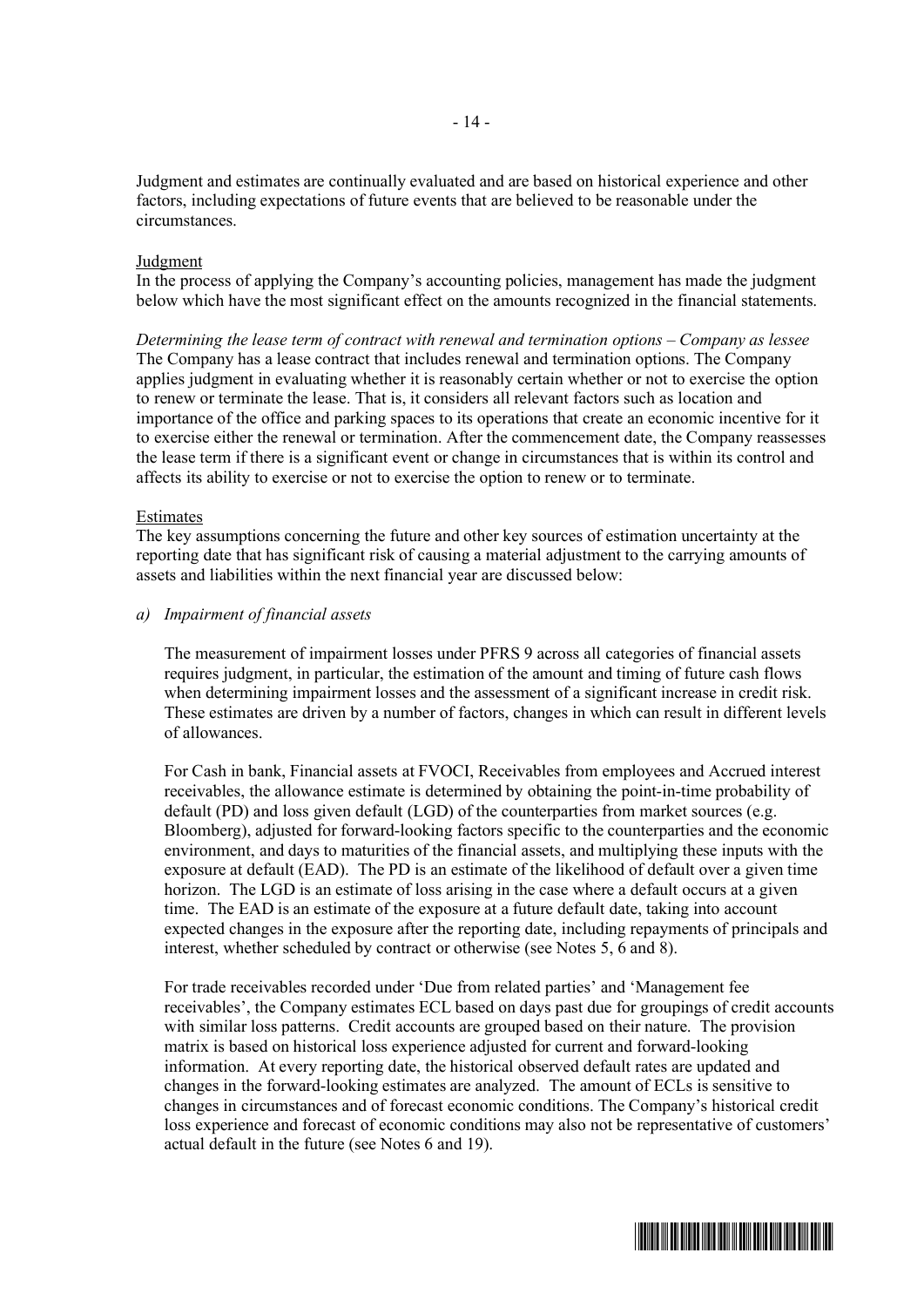As at December 31, 2020 and 2019, the Company has recognized ECL on financial assets at FVOCI amounting to  $\frac{1}{2}0.76$  million and nil, respectively (Note 8).

#### *b) Realizability of deferred tax assets*

Management reviews at each reporting date the carrying amount of the Company's deferred tax assets. The carrying amount of deferred tax assets is reduced to the extent that it is no longer probable that sufficient taxable profit will be available against which the related tax assets can be utilized. Management believes that sufficient taxable profit will be generated in the foreseeable future to allow the recognized deferred tax assets to be utilized.

As at December 31, 2020 and 2019, the Company has recognized deferred tax assets amounting to  $P5.43$  million and  $P3.16$  million, respectively (see Note 18). There are no unrecognized deferred tax assets.

#### *c) Estimating pension obligation*

The determination of pension obligation is dependent on the selection of certain assumptions used in calculating such amount. Those assumptions are described in Note 17 to the financial statements and include discount rates and future salary increases. Due to the long-term nature of the obligation, such estimates are subject to significant uncertainty. While the Company believes that the assumptions are reasonable and appropriate, significant differences in the actual experience or significant changes in the assumptions may materially affect the pension obligation.

The present value of the defined benefit obligation is determined by discounting the estimated future cash out flows using the interest rates of Philippine government bonds with terms consistent with the expected employee benefit payouts as at reporting date.

Salary increase rates are based on historical annual merit, market and promotional increase and future inflation rates.

Other assumptions, such as mortality rates and employee turnover rates, are based on publicly available mortality tables and the Company's historical experience.

Further details about the assumptions used and the carrying value of pension liability as at December 31, 2020 and 2019 are disclosed in Note 17.

#### *d) Leases - Estimating the incremental borrowing rate*

The Company cannot readily determine the interest rate implicit in the lease, therefore, it uses its IBR to measure lease liability. The IBR is the rate of interest that the Company would have to pay to borrow over a similar term, and with a similar security, the funds necessary to obtain an asset of a similar value to the right-of-use asset in a similar economic environment. The IBR therefore reflects what the Company 'would have to pay', which requires estimation when no observable rates are available or when they need to be adjusted to reflect the terms and conditions of the lease.

The Company estimates the IBR using observable inputs (such as market interest rates) when available and is required to make certain entity-specific estimates (such as the credit spread for a stand-alone credit rating).

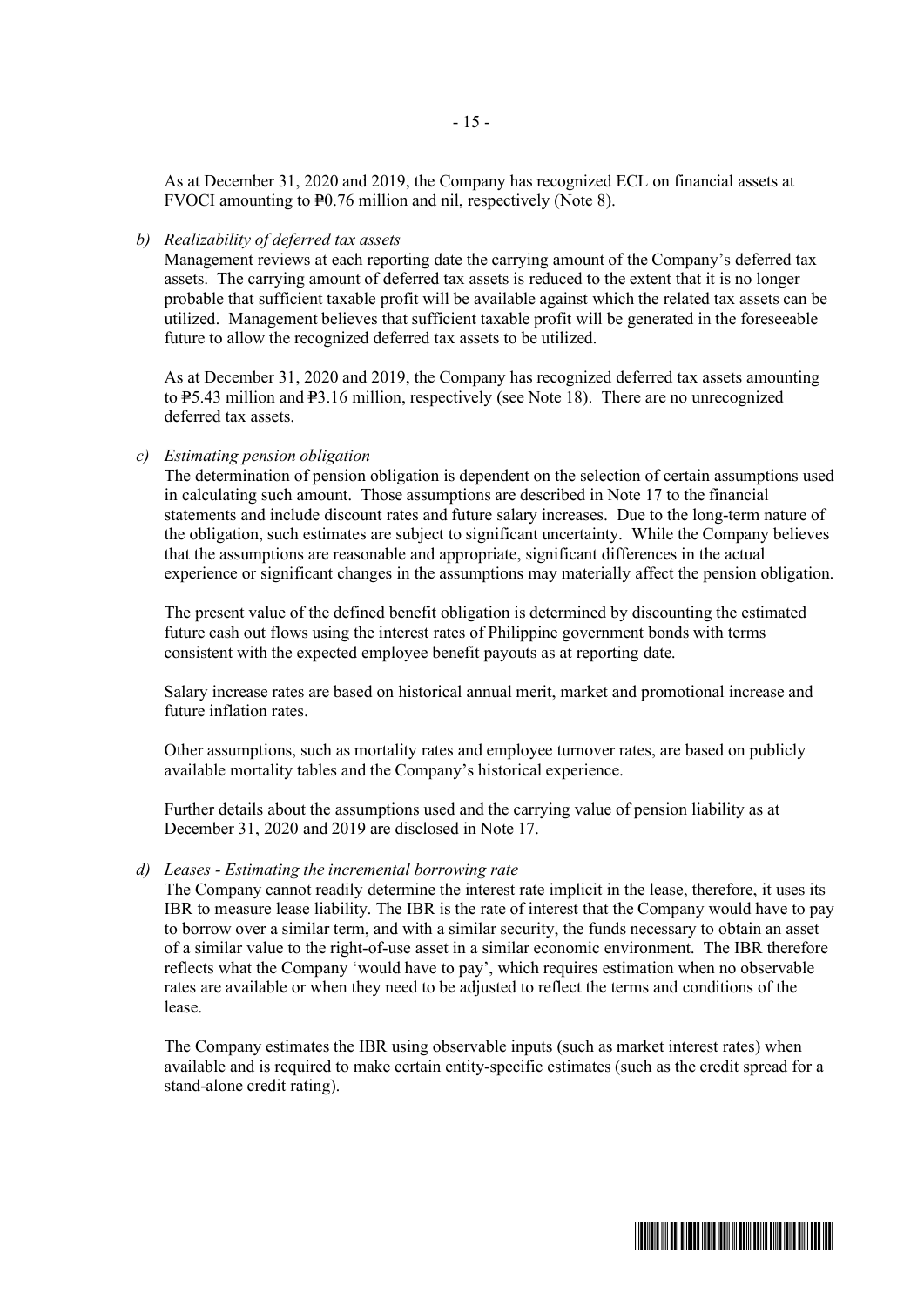### 4. **Financial Risk Management Objectives and Policies**

### General Risk Management Structure

The Company's risk management program is a continuing, proactive and systematic process that focuses on the identification and assessment of financial risks guided by the principles set out in its risk management framework and seeks to implement the policies, procedures and guidelines established by the Company's Risk Oversight Committee.

The policies, procedures and guidelines are meant to manage financial risks to which the Company is exposed to. Discussed below are the risk management policies and measurement tools used by the Company in monitoring and managing its significant financial risks:

#### *Liquidity Risk*

Liquidity risk is the risk of not being able to meet funding obligations on due dates without incurring unacceptable losses due to disruption in funding sources, and/or inability to liquidate assets quickly due to changes in market conditions, and/or unplanned utilization of cash resources.

Liquidity risk is closely related to market risk as any adverse developments on foreign exchange rates, interest rates and market prices of securities could have an impact on liquidity.

Management of liquidity is the responsibility of the Operations Department. Given the nature of the Company's business, mitigation of liquidity risk involves in the first instance forecasting liquidity requirements and ensuring that sufficient balances of cash and cash equivalents to meet immediate needs are maintained.

All of the Company's financial assets and financial liabilities are current and will mature within one year after reporting date except for the financial assets at FVOCI. The table below analyzes the financial assets at FVOCI of the Company into their relevant maturity groups based on the remaining periods at the reporting date to their contractual maturities or expected repayment dates.

|                                            | 2020                     |              |              |         |              |
|--------------------------------------------|--------------------------|--------------|--------------|---------|--------------|
|                                            | Up to a year             | 1 to 5 years | Over 5 years | No term | <b>Total</b> |
| <b>Financial assets at</b><br><b>FVOCI</b> | P54,440,062              | P281,727,302 | P70,257,272  | $P_{-}$ | P406,424,636 |
|                                            |                          |              | 2019         |         |              |
|                                            | Up to a year             | 1 to 5 years | Over 5 years | No term | Total        |
| Financial assets at<br><b>FVOCI</b>        | P <sub>16</sub> ,713,901 | P182,452,124 | P105,498,187 | $P-$    | P304,664,212 |

#### *Credit Risk*

Credit risk refers to the risk that the borrower, issuer or counterparty may fail to perform its obligation to pay on time or that its ability to perform such obligation may get impaired before settlement date. Credit risk is not limited to a company's lending activities but also arises whenever funds are extended, committed, invested, or otherwise exposed, through actual or implied contractual agreements, whether on or off the books.

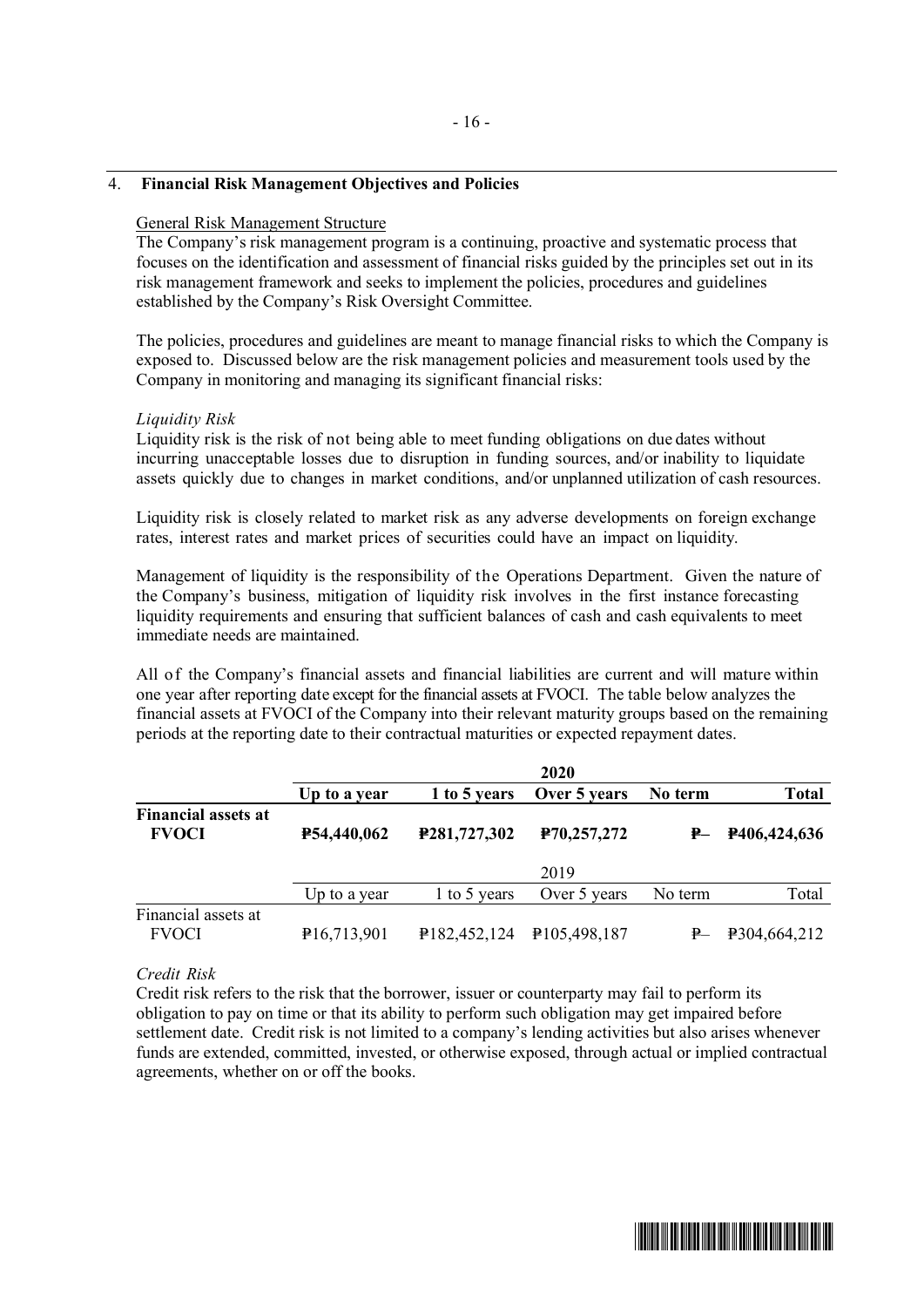|                           | 2020         | 2019         |
|---------------------------|--------------|--------------|
| Financial assets at FVOCI | P352,815,800 | P269,282,380 |
| Cash and cash equivalents |              |              |
| Cash in banks             | 141,016,687  | 104,257,911  |
| Cash equivalents          | 70,000,000   | 93,293,993   |
| Due from related parties  | 31,203,008   | 27,117,340   |
| Receivables               |              |              |
| Management fees           | 4,252,771    | 2,782,782    |
| Accrued interest          | 3,193,683    | 3,095,869    |
| Receivable from employees | 367,258      | 369,949      |
| Other receivables         | 107,099      | 1,332,048    |
|                           | P602,956,306 | P501,532,272 |

The following table provides information regarding the maximum credit risk exposure of the Company as at December 31, 2020 and 2019:

As at December 31, 2020 and 2019, all of the Company's financial assets are neither past due nor impaired.

The Company utilizes an internal credit rating system based on its assessment of the quality of its financial assets. The Company classifies its financial assets into the following credit grades:

- *High grade* This pertains to accounts with a very low probability of default as demonstrated by the debtor's long history of stability, profitability and diversity. The debtor has the ability to raise substantial amounts of funds through the public markets or external financing. The debtor has a strong debt service record and a moderate use of leverage.
- *Medium grade* The debtor has no history of default. The debtor has sufficient liquidity to fully service its debt over the medium term. The debtor has adequate capital to readily absorb any potential losses from its operations and any reasonably foreseeable contingencies.
- *Low grade* The borrower is expected to be able to adjust to the cyclical downturns in its operations. Any prolonged adverse economic conditions would however ostensibly create profitability and liquidity issues. Operating performance could be marginal or on the decline. The borrower may have a history of default in interest but must have regularized its service record to date. The use of leverage is above industry standards but has contributed to shareholder value.

As at the end of each reporting period, the credit quality of the Company's financial assets that are neither past due nor impaired were determined to be high grade and are in stage 1 of the ECL model.

#### *Market Risk*

Market risk is the risk that movements of market prices will adversely affect the Company's financial condition. In managing its market risk exposure, the Company focuses on managing price risk which is the risk of loss arising from any change in the value of any asset or trading instrument.

Foreign Currency Risk

Foreign exchange risk arises when an investment's value varies due to changes in currency exchange rates. Foreign exchange risk arises when future commercial transactions and recognized assets and liabilities are denominated in a currency that is not the Company's functional currency. The Company undertakes certain transactions denominated in US Dollars

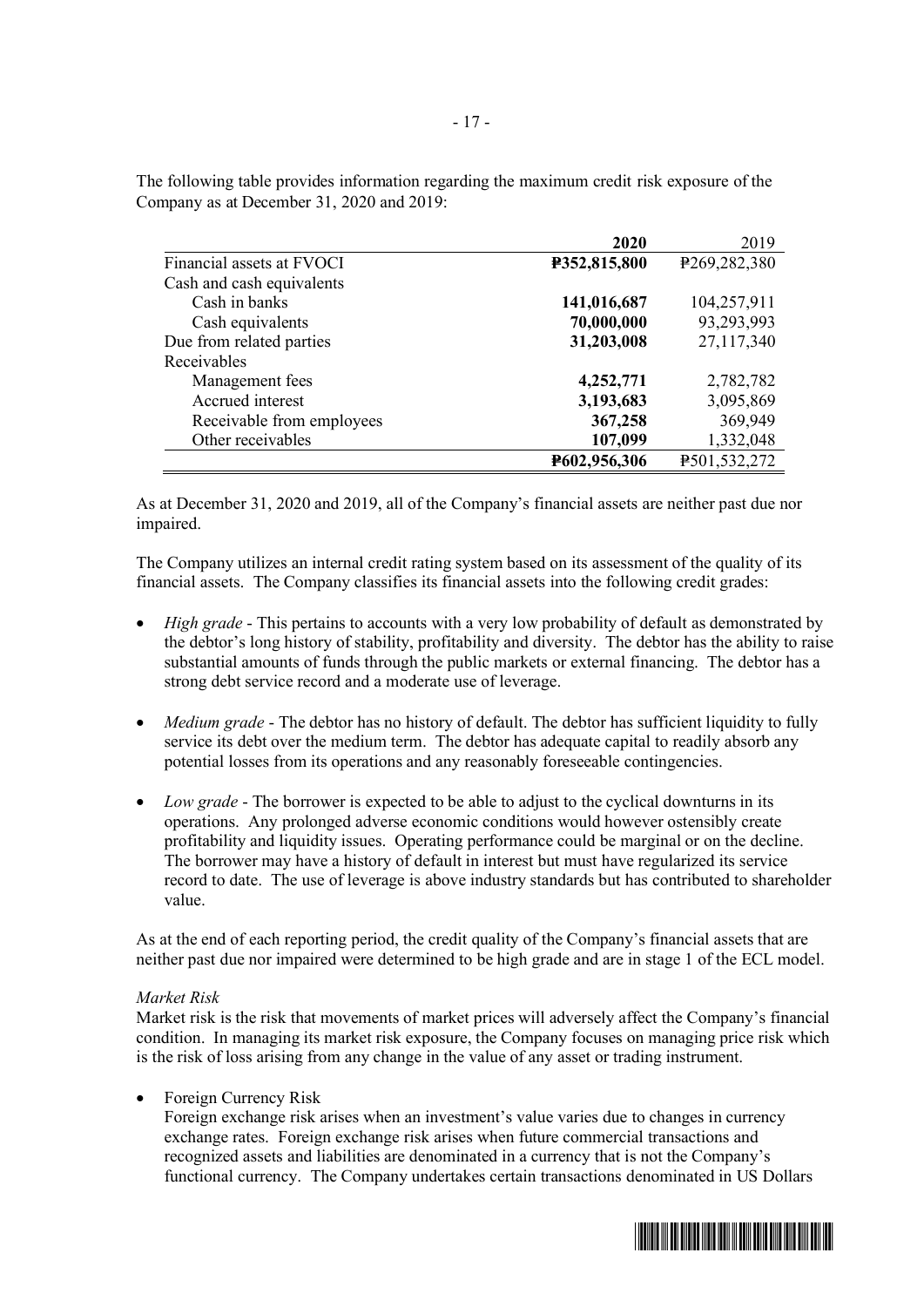(US\$), hence, exposures to exchange rate fluctuations arise with respect to such transactions. Significant fluctuation in the exchange rates could significantly affect the Company's financial condition. The Company has no established policy in managing foreign exchange rate risk. Any favorable or unfavorable movements of foreign currency exchange rates are absorbed by the Company.

The Company's exposure to foreign currency exchange risk arises from its US\$-denominated cash in banks amounting to US\$614,064 (P29,489,210) and US\$337,700 (P17,099,440) as of December 31, 2020 and 2019, respectively. In translating US\$-denominated cash in banks into Philippine Peso amounts, the exchange rate used was  $\texttt{P48.023}$  and  $\texttt{P50.635}$  to US\$1.00 as at December 31, 2020 and 2019, respectively. The profit/equity for the periods ended December 31, 2020 and 2019 will decrease/increase by  $\overline{P}294,892$  and  $\overline{P}170,994$ , respectively, should the Philippine Peso appreciate/depreciate by 100 basis points against the US\$.

#### *Interest Rate Risk*

Interest rate risk arises from the possibility that changes in interest rates will affect future cash flows or the fair value of financial instruments. The interest rate risk to which the Company is typically exposed to is fair value interest rate risk. Fair value interest rate risk is the risk that the value of a financial instrument will fluctuate because of changes in market interest rates.

The Company's fair value interest rate risk relates to financial assets at FVOCI, cash in banks and short-term deposits that carry fixed interest rates. The range of interest rates on these assets are disclosed in Notes 5 and 8.

The following table shows information relating to the Company's exposure to interest rate risk as at December 31, 2020 and 2019:

|                                     |                       |                           |                             |                         |                         | More than 3               |                             |
|-------------------------------------|-----------------------|---------------------------|-----------------------------|-------------------------|-------------------------|---------------------------|-----------------------------|
|                                     | <b>Interest Rates</b> | On demand                 | Up to a year                | 1 to $<$ 2 years        | 2 to $<$ 3 years        | years                     | Total                       |
| <b>Financial assets</b><br>at FVOCI | $2.625\% - 10.25\%$   | $P-$                      | <b>P51,856,500</b>          | <b>P51,903,100</b>      | <b>P35,223,070</b>      | P213,833,130              | <b>P352,815,800</b>         |
| Cash in banks                       | $0.02\% - 0.08\%$     | 141,016,687               |                             |                         |                         | -                         | 141,016,687                 |
| <b>Short term</b><br>deposits       | $0.65\%$              |                           | 70,000,000                  |                         |                         |                           | 70,000,000                  |
|                                     |                       | P <sub>141</sub> ,016,687 | P <sub>121,856,500</sub>    | <b>P51.903.100</b>      | <b>P35.223.070</b>      | P213.833.130              | <b>P563,832,487</b>         |
|                                     |                       |                           |                             |                         |                         |                           |                             |
|                                     | <b>Interest Rates</b> | On demand                 | Up to a year                | 1 to $\leq$ years       | 2 to $\leq$ 3 years     | More than 3<br>years      | Total                       |
| Financial assets at                 |                       |                           |                             |                         |                         |                           |                             |
| <b>FVOCI</b>                        | $3.25\% - 10.25\%$    | $P-$                      | P <sub>15</sub> ,008,750    | P51,827,500             | P50.816.000             | P <sub>151,630,130</sub>  | P <sub>269</sub> , 282, 380 |
| Cash in banks                       | $0.02\% - 0.08\%$     | 104,257,911               |                             |                         |                         |                           | 104.257.911                 |
| Short term                          |                       |                           |                             |                         |                         |                           |                             |
| deposits                            | 1.50% -6.50%          |                           | 93,293,993                  |                         |                         |                           | 93,293,993                  |
|                                     |                       | P <sub>104.257.911</sub>  | P <sub>108</sub> , 302, 743 | P <sub>51,827,500</sub> | P <sub>50.816.000</sub> | P <sub>151</sub> ,630,130 | P466,834,284                |

#### Fair Value Measurement

The following methods and assumptions were used to estimate the fair value of each class of financial instruments for which it is practicable to estimate such value:

*Cash and cash equivalents -* The carrying value approximates the fair value because these are subject to an insignificant risk of change in value considering their short-term nature or demand feature.

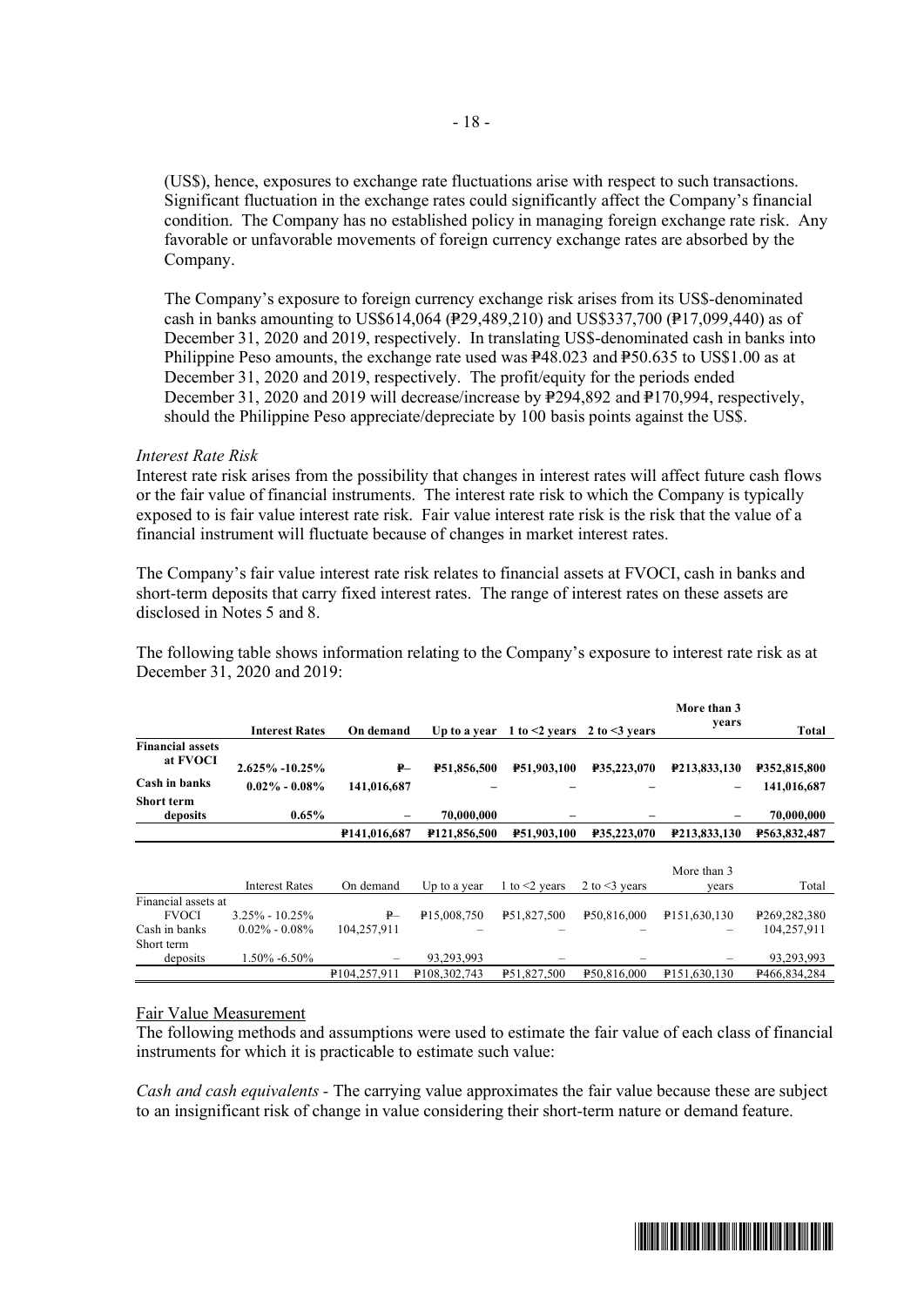*Receivables, due from related parties, accounts payable and accrued expenses (excluding taxes payable) and due to related parties* - The fair values approximate their carrying amounts due to the short-term nature of these financial instruments.

*Financial assets at FVOCI -* The fair values are based on quoted prices published in markets.

The table below presents the fair value level of financial assets at FVOCI as at December 31, 2020 and December 31, 2019:

|                                     |                             |                         | 2020                        |            |                             |  |  |
|-------------------------------------|-----------------------------|-------------------------|-----------------------------|------------|-----------------------------|--|--|
|                                     | Carrying                    |                         | <b>Fair Value</b>           |            |                             |  |  |
|                                     | Value                       | <b>Level 1</b>          | Level 2                     | Level 3    | <b>Total</b>                |  |  |
| <b>Financial assets</b><br>at FVOCI | P352,815,800                | <b>P81,256,200</b>      | <b>P271,559,600</b>         | ₽–         | P352,815,800                |  |  |
|                                     |                             |                         | 2019                        |            |                             |  |  |
|                                     | Carrying                    |                         |                             | Fair Value |                             |  |  |
|                                     | Value                       | Level 1                 | Level 2                     | Level 3    | Total                       |  |  |
| Financial assets<br>at FVOCI        | P <sub>269</sub> , 282, 380 | P <sub>40,960,520</sub> | P <sub>228</sub> , 321, 860 | ₽          | P <sub>269</sub> , 282, 380 |  |  |

In 2020 and 2019, there were transfers between Level 1 and Level 2 and no transfers into and out of Level 3. Transfers in and out of fair value levels are recorded at the beginning of the year.

The table below shows the rollforward for financial assets at FVOCI in 2020 and 2019.

|                                           | 2020           |                |  |
|-------------------------------------------|----------------|----------------|--|
|                                           | <b>Level 1</b> | <b>Level 2</b> |  |
| <b>Opening balance</b>                    | P40,960,520    | P228,321,860   |  |
| <b>Additions</b>                          | 37,030,101     | 50,751,661     |  |
| <b>Maturities</b>                         | (10,000,000)   | (5,000,000)    |  |
| <b>Transfer out of Level 2 to Level 1</b> | 11,217,800     | (11, 217, 800) |  |
| <b>Amortization of net premium</b>        | (205,761)      | (1,025,001)    |  |
| <b>Fair value movements</b>               | 2,253,540      | 9,728,880      |  |
| <b>Closing balance</b>                    | P81,256,200    | P271,559,600   |  |
|                                           |                |                |  |

|                                    | 2019           |              |  |
|------------------------------------|----------------|--------------|--|
|                                    | Level 1        | Level 2      |  |
| Opening balance                    | P87,677,720    | P31,082,745  |  |
| Additions                          | 36,892,343     | 182,423,323  |  |
| Maturities                         | (76,600,000)   | (3,500,000)  |  |
| Transfer out of Level 1 to Level 2 | (10, 236, 400) | 10,236,400   |  |
| Amortization of net discount       | 797,137        | 112,946      |  |
| Fair value movements               | 2,429,720      | 7,966,446    |  |
| Closing balance                    | P40,960,520    | P228,321,860 |  |

In 2020, transfer from Level 2 to Level 1 is attributable to increase in trade activity. In 2019, transfer from Level 1 to Level 2 is attributable to low trade activity. The Company has no Level 3 financial instruments as at December 31, 2020 and 2019.

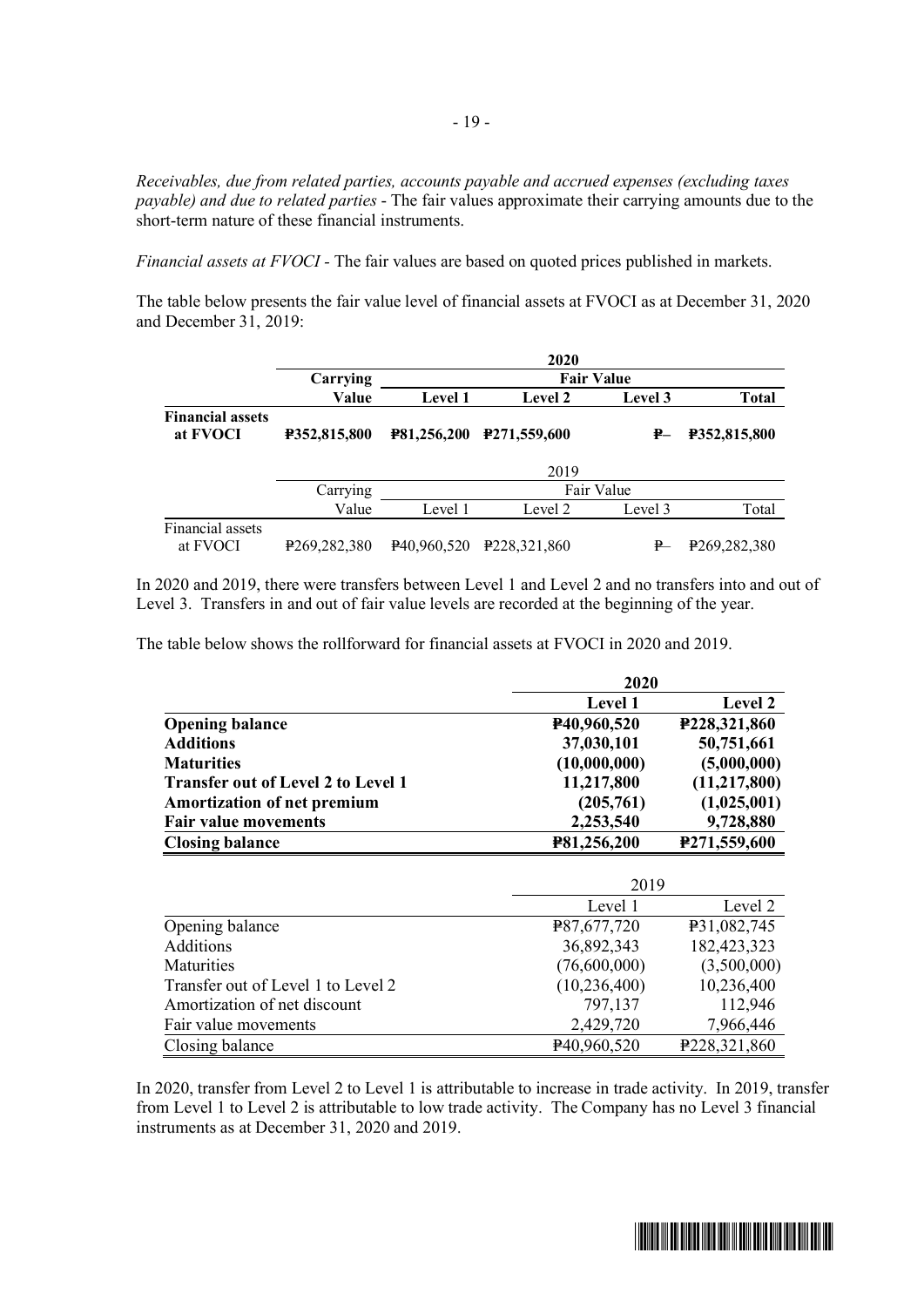### 5. **Cash and Cash Equivalents**

This account consists of:

|                  | 2020                      | 2019                        |
|------------------|---------------------------|-----------------------------|
| Cash in banks    | P <sub>141</sub> ,016,687 | P <sub>104,257,911</sub>    |
| Cash equivalents | 70,000,000                | 93,293,993                  |
|                  | P211,016,687              | P <sub>197</sub> , 551, 904 |

Cash in banks pertain to savings deposits while cash equivalents are time deposits which are due within three months from placement date. Cash in banks maintained with local banks earn annual interest rates of 0.02% to 0.08% in 2020 and 2019. Time deposits held by the Company earn annual interest rate/s of 0.65% and 1.50% to 6.50% in 2020 and 2019, respectively.

Interest income from cash in banks and time deposits amounted to  $P1.23$  million and  $P4.29$  million in 2020 and 2019, respectively.

### 6. **Receivables**

This account consists of:

|                             | 2020       | 2019                      |
|-----------------------------|------------|---------------------------|
| Management fees             | P4,252,771 | P <sub>2</sub> , 782, 782 |
| Accrued interest receivable | 3,193,683  | 3,095,869                 |
| Receivable from employees   | 367,258    | 369,949                   |
| Others                      | 107,099    | 1,332,048                 |
|                             | P7,920,811 | P7,580,648                |

Management fees pertain to accrued management fees charged by the Company to its UITFs and other third-party institutional funds under management and are normally collected within 30 days.

Receivable from employees represent short-term, non-interest-bearing cash advances to employees.

### 7. **Other Current Assets**

This account consists of:

|                              | 2020               | 2019                       |
|------------------------------|--------------------|----------------------------|
| Creditable withholding taxes | <b>P36,515,323</b> | P <sub>28</sub> , 361, 495 |
| Prepaid expenses             | 17,582,629         | 16,575,881                 |
|                              | <b>P54,097,952</b> | P44,937,376                |

Prepaid expenses represent prepayments for commission, insurance, local business tax and salaries.

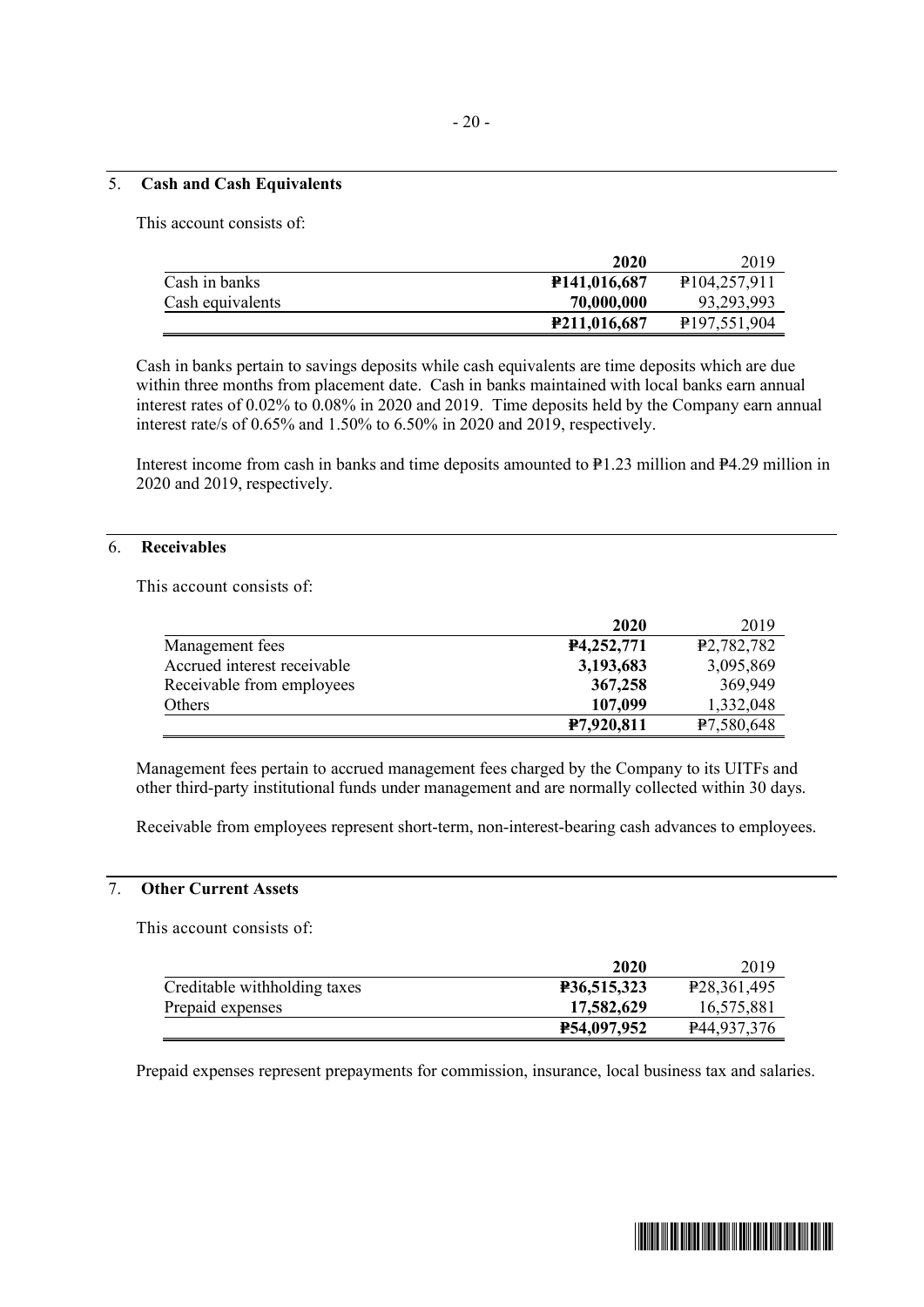### 8. **Financial Assets at Fair Value through Other Comprehensive Income**

This account consists of investments in government bonds amounting to  $P352.82$  million and P269.28 million as of December 31, 2020 and 2019, respectively.

The movements in financial assets at FVOCI follow:

|                                            | 2020         | 2019         |
|--------------------------------------------|--------------|--------------|
| Balance at January 1                       | P269,282,380 | P118,760,465 |
| Acquisitions during the year               | 87,781,762   | 219,315,666  |
| Maturities during the year                 | (15,000,000) | (80,100,000) |
| Amortization of net discount (premium)     | (1,230,762)  | 910,083      |
| Changes in fair value recognized in equity | 11,982,420   | 10,396,166   |
| Balance at December 31                     | P352,815,800 | P269,282,380 |

The amortization of premium and discount of financial assets at FVOCI is included under 'Interest income' in the statements of comprehensive income.

Interest income earned, net of amortization of premium and discount, on financial assets at FVOCI amounted to  $P12.07$  million and  $P4.54$  million in 2020 and 2019, respectively.

The movements in net unrealized gain (loss) on financial assets at FVOCI recognized in OCI follow:

|                                            | 2020                     | 2019         |
|--------------------------------------------|--------------------------|--------------|
| Balance at January 1                       | P5,533,325               | (P4,085,874) |
| Fair value changes during the year         | 11,982,420               | 10,396,166   |
| Provision for credit losses                | 762,424                  |              |
| Income tax effect on changes in fair value | (265, 870)               | (776, 967)   |
| Balance at December 31                     | P <sub>18</sub> ,012,299 | P5,533,325   |

In accordance with BSP Circular No. 884, otherwise known as the Guideline on the Establishment and Operation of Trust Corporations (TC), the Company is required to deposit with the BSP eligible government securities as security for the faithful performance of trust and other fiduciary duties and investment management activities equivalent to  $0.05\%$  of the total book value of the Assets Under Management (AUM). Provided, that at no time shall the basic security deposit (BSD) be less than P500,000. Further, after the first year of operation, the BSD shall be based on the trust rating of the most recent report of examination of the TC, as shown in the table below:

| <b>Trust Rating</b> | <b>Required BSD</b>                                                        |
|---------------------|----------------------------------------------------------------------------|
| 4                   | P500,000 or 0.03% of the total book value of the AUM, whichever is higher. |
| 3                   | P500,000 or 0.05% of the total book value of the AUM, whichever is higher. |
| $\mathcal{D}$       | P500,000 or 0.10% of the total book value of the AUM, whichever is higher. |
|                     | P500,000 or 0.20% of the total book value of the AUM, whichever is higher. |

The Company shall not withdraw, transfer or replace such securities without prior written approval of BSP.

As of December 31, 2020 and 2019, government bonds with market value amounting to P93.24 million and P87.31 million, respectively, are deposited with the BSP in compliance with BSP Circular No. 884.

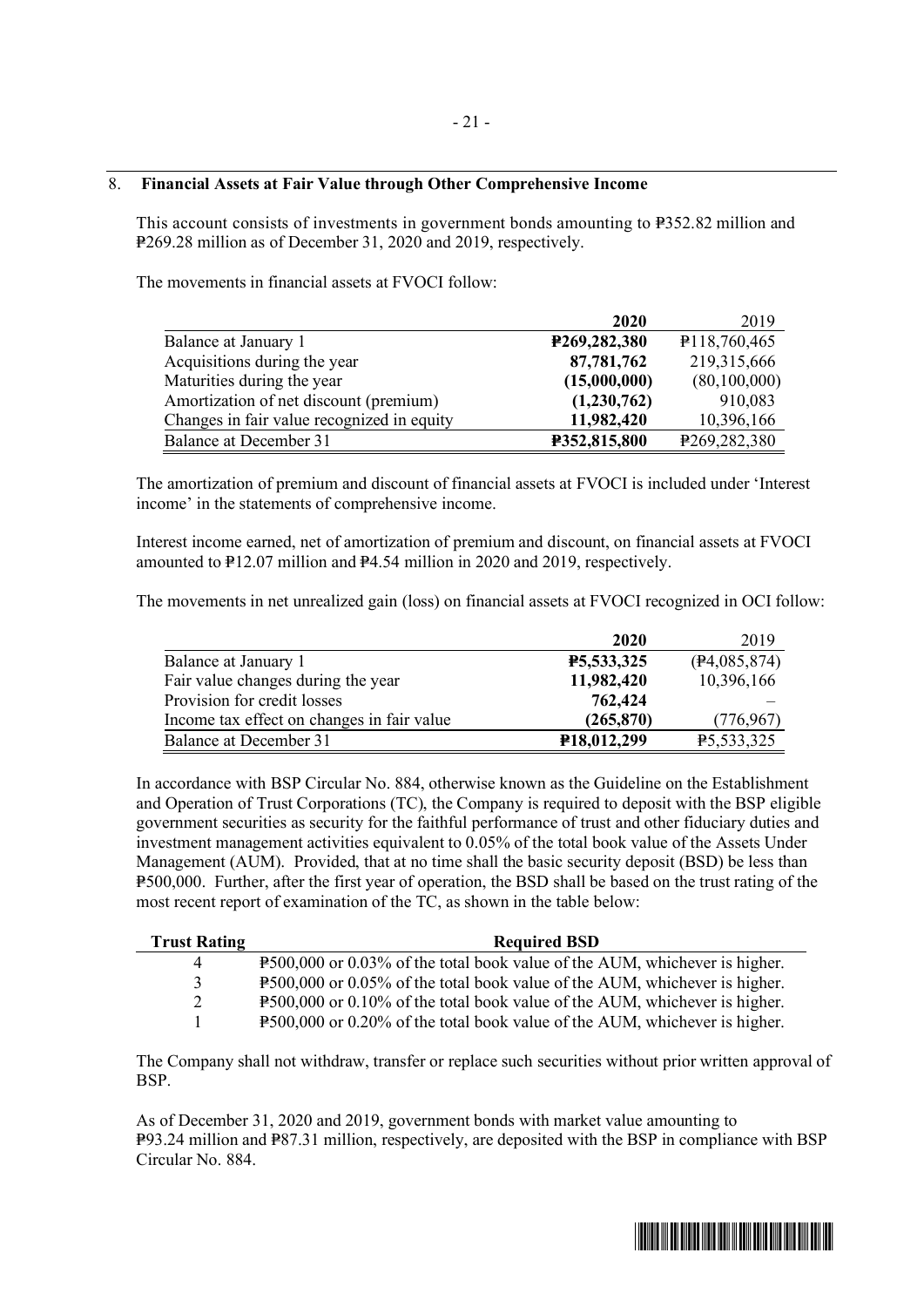# 9. **Property and Equipment**

The composition of and movements in this account follow:

|                                     | 2020                                    |                                                                                |                          |              |
|-------------------------------------|-----------------------------------------|--------------------------------------------------------------------------------|--------------------------|--------------|
|                                     | <b>Furniture and</b><br><b>Fixtures</b> | <b>Transportation ROU Asset - Office</b><br><b>Equipment and Parking Space</b> |                          | <b>Total</b> |
| Cost                                |                                         |                                                                                |                          |              |
| Balance at January 1, 2020          | P587,739                                | <b>P3,263,363</b>                                                              | P <sub>14,987</sub> ,322 | P18,838,424  |
| Additions                           |                                         | 1,329,388                                                                      |                          | 1,329,388    |
| Balance at December 31, 2020        | 587,739                                 | 4,592,751                                                                      | 14,987,322               | 20, 167, 812 |
| <b>Accumulated Depreciation and</b> |                                         |                                                                                |                          |              |
| Amortization                        |                                         |                                                                                |                          |              |
| Balance at January 1, 2020          | 235,312                                 | 662,196                                                                        | 2,497,887                | 3,395,395    |
| Depreciation and amortization       | 118,605                                 | 671,611                                                                        | 2,997,464                | 3,787,680    |
| Balance at December 31, 2020        | 353,917                                 | 1,333,807                                                                      | 5,495,351                | 7,183,075    |
| Net Book Value, December 31, 2020   | P233.822                                | <b>P3,258,944</b>                                                              | P9,491,971               | P12,984,737  |

|                                   |                       | 2019                    |                          |                          |
|-----------------------------------|-----------------------|-------------------------|--------------------------|--------------------------|
|                                   |                       |                         | Right-of-use Asset -     | Total                    |
|                                   | Furniture and         | Transportation          | Office and Parking       |                          |
|                                   | Fixtures              | Equipment               | Space                    |                          |
| Cost                              |                       |                         |                          |                          |
| Balance at January 1, 2019        | P <sub>587</sub> ,739 | P <sub>1</sub> ,624,170 | ₽—                       | P <sub>2</sub> ,211,909  |
| Additions                         |                       | 1,639,193               | 14,987,322               | 16,626,515               |
| Balance at December 31, 2019      | 587,739               | 3,263,363               | 14,987,322               | 18,838,424               |
| Accumulated Depreciation and      |                       |                         |                          |                          |
| Amortization                      |                       |                         |                          |                          |
| Balance at January 1, 2019        | 113,433               | 270,697                 |                          | 384,130                  |
| Depreciation and amortization     | 121,879               | 391,499                 | 2,497,887                | 3,011,265                |
| Balance at December 31, 2019      | 235,312               | 662,196                 | 2,497,887                | 3,395,395                |
| Net Book Value, December 31, 2019 | P352,427              | P <sub>2</sub> ,601,167 | P <sub>12</sub> ,489,435 | P <sub>15</sub> ,443,029 |

As of December 31, 2020 and 2019, there were no fully depreciated property and equipment still in use.

# 10. **Software Costs**

The composition of and movements in this account follow:

|                                 | 2020                     | 2019        |
|---------------------------------|--------------------------|-------------|
| Cost                            |                          |             |
| At beginning of year            | P <sub>29</sub> ,185,010 | ₽ 9,760,353 |
| Additions                       | 113,820                  | 19,424,657  |
| At end of year                  | 29,298,830               | 29,185,010  |
| <b>Accumulated Amortization</b> |                          |             |
| At beginning of year            | 8,207,276                | 3,050,100   |
| Amortization                    | 8,687,860                | 5,157,176   |
| At end of year                  | 16,895,136               | 8,207,276   |
| <b>Net Book Value</b>           | P12,403,694              | P20,977,734 |

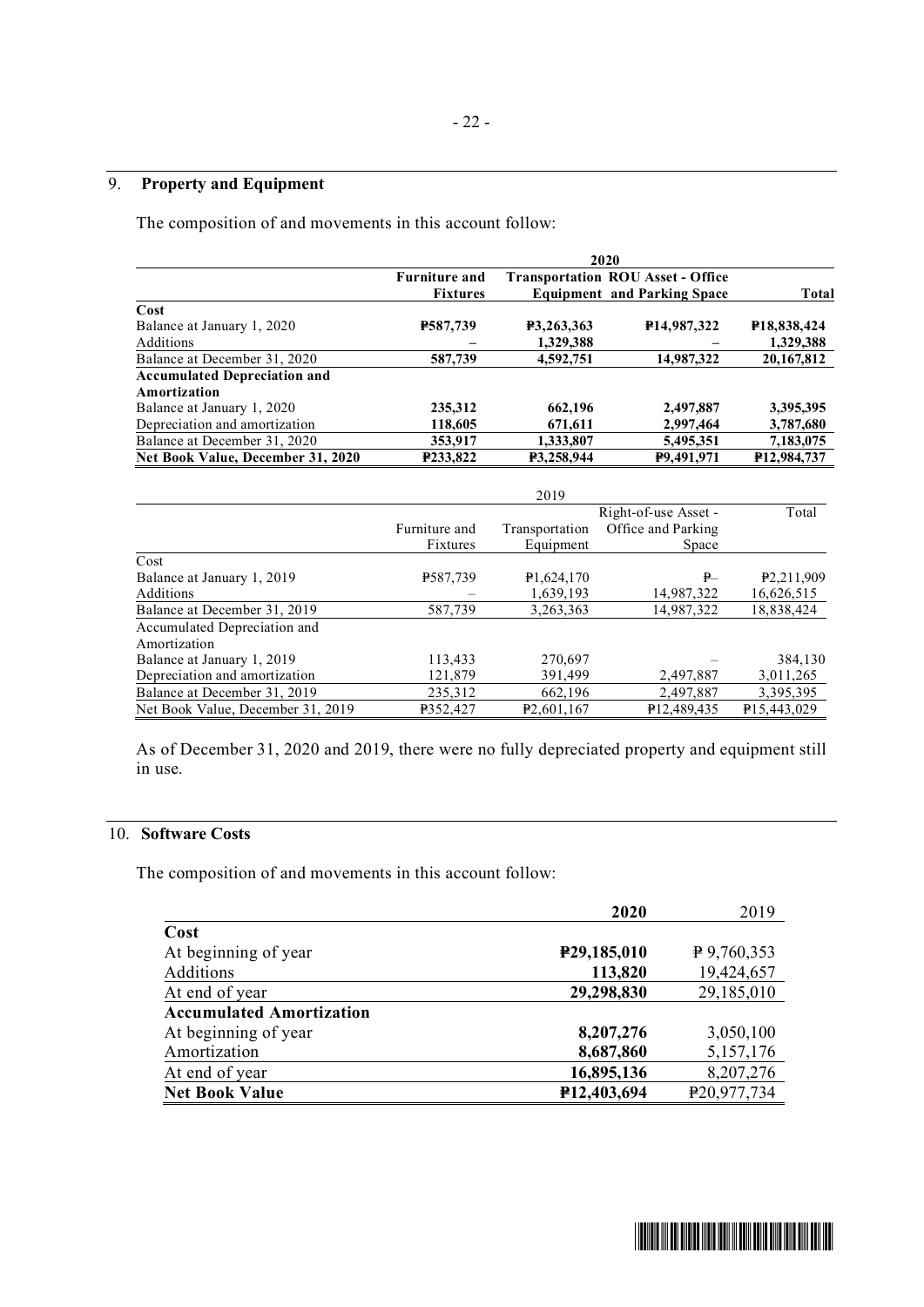### 11. **Accounts Payable and Accrued Expenses**

This account consists of:

|                                  | 2020                     | 2019                     |
|----------------------------------|--------------------------|--------------------------|
| Accrued expenses                 | P <sub>25</sub> ,691,658 | P <sub>20</sub> ,412,585 |
| Gross receipts tax (GRT) payable | 2,587,731                | 2,674,731                |
| Withholding taxes payable        | 2,162,231                | 4,114,756                |
| Accounts payable                 | 963,467                  | 583,474                  |
|                                  | <b>P31,405,087</b>       | P27,785,546              |

Accrued expenses include accruals for agents' commissions and employee bonuses. These are normally settled within one year.

Accounts payable includes payable to suppliers arising from purchases of various office supplies, equipment and other capital expenditures.

### 12. **Other Liabilities**

This account consists of:

|                           | 2020               | 2019        |
|---------------------------|--------------------|-------------|
| Payable to managed funds  | <b>P45,202,244</b> | P37,992,707 |
| <b>GSOP</b> contributions | 4,914,186          | 1,655,200   |
| RSU liability             | 2,647,313          | 2,322,451   |
| Others                    | 634,743            | 816,985     |
|                           | <b>P53,398,486</b> | P42,787,343 |

Payable to managed funds pertains to collections of subscriptions from clients which are due for transfer to chosen UITF.

RSU liability pertains to the fair value of the RSUs granted to officers of the Company under MFC's RSU Plan. In 2020 and 2019, the Company recognized compensation expense related to the RSUs amounting to  $P2.62$  million and  $P1.83$  million, respectively.

GSOP contributions pertains to contributions of qualifying employees to MFC's GSOP for purchase of MFC's common shares that are not yet remitted to the plan. This also include the share of the Company to the GSOP. In 2020 and 2019, the Company recognized compensation expense related to the GSOP amounting to  $P0.82$  million and  $P0.29$  million, respectively.

Others include statutory employee and employer contributions.

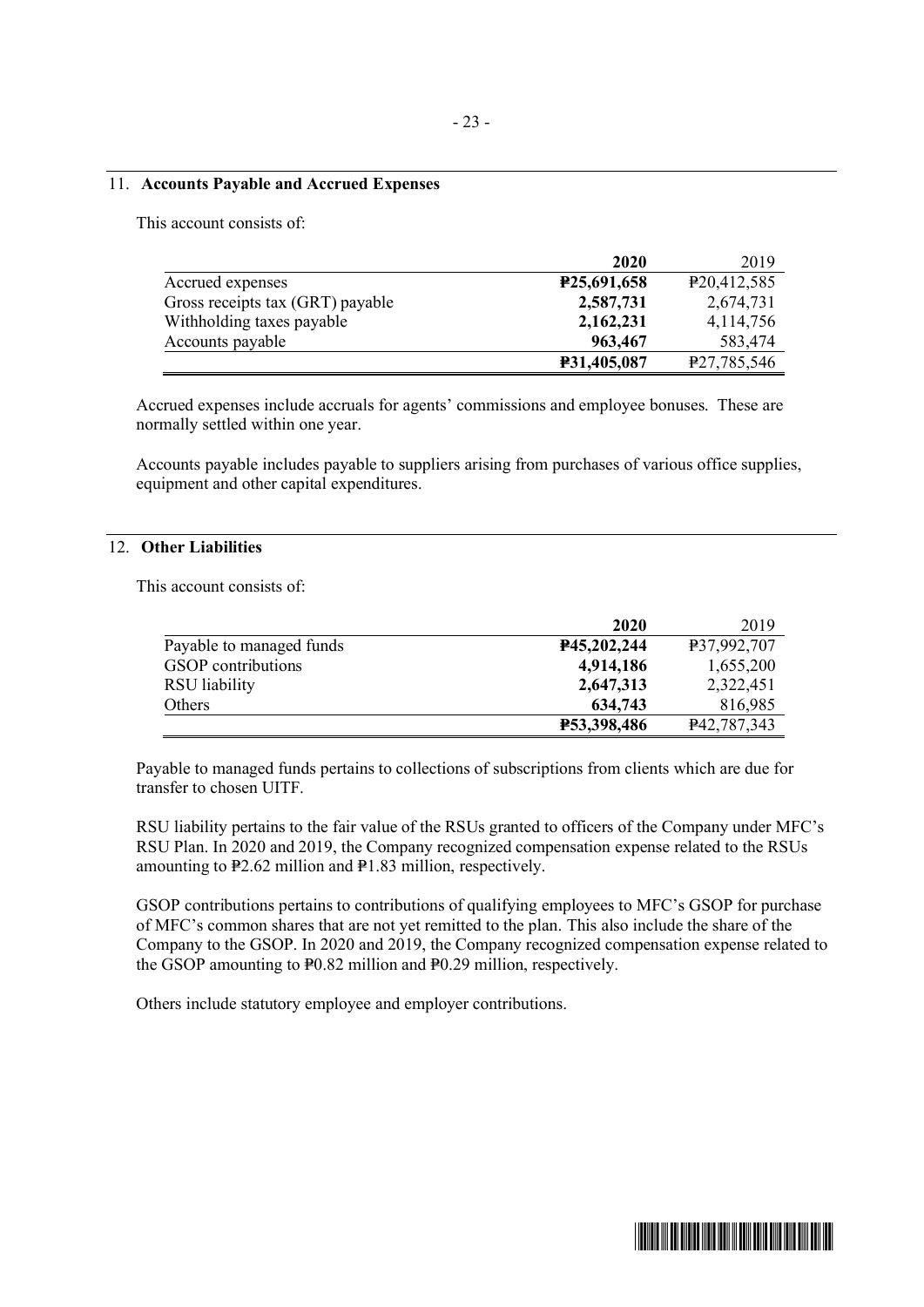### 13. **Equity**

### Capital Stock

The table below summarizes the capital stock of the Company as of December 31, 2020 and 2019:

|                                                           | 2020                       |                      |                     | 2019                                |
|-----------------------------------------------------------|----------------------------|----------------------|---------------------|-------------------------------------|
|                                                           | <b>Number</b><br>of Shares | Amount               | Number<br>of Shares | Amount                              |
| Authorized - $P1,000$ par value                           |                            | 800,000 P800,000,000 |                     | 800,000 P800,000,000                |
| Issued and outstanding                                    |                            |                      |                     |                                     |
| Balance at beginning of year<br>Issuance of capital stock |                            | 300,000 P300,000,000 | 100,000             | 200,000 P200,000,000<br>100,000,000 |
| Balance at end of year                                    |                            | 300,000 P300,000,000 |                     | 300,000 P300,000,000                |

### Capital Management

The primary objective of the Company's capital management is to ensure that it maintains a strong capital ratio in order to support its business, maximize shareholder value and meet regulatory capital requirements.

The Company monitors capital on the basis of debt-to-equity ratio. The ratio is calculated as total debt divided by equity.

|                      | 2020                        | 2019                      |
|----------------------|-----------------------------|---------------------------|
| Total liabilities    | P <sub>161</sub> , 255, 254 | P <sub>143</sub> ,808,614 |
| Total equity         | 526,617,559                 | 442,245,909               |
| Debt-to-equity ratio | 0.31                        | 0.33                      |

In accordance with BSP Circular No. 884, the Company is required to have a minimum unimpaired capital of  $P_{300}$  million or 0.10% of the total book value of its AUM, whichever is higher. Upon incorporation, the Company may have an initial minimum paid-in capital of P100 million and shall be allowed to build-up capital over a period of 5 years. The minimum paid-in capital after 5 years shall be at least P300 million. Further, the minimum capital during the capital build-up phase shall be determined as follows:

| <b>Calendar Year</b>        | <b>Capital Requirement</b>                         |
|-----------------------------|----------------------------------------------------|
| Year 0 - Upon incorporation | $P100$ million                                     |
| End of Year 1               | $P140$ million or 0.10% of AUM whichever is higher |
| End of Year 2               | P180 million or 0.10% of AUM whichever is higher   |
| End of Year 3               | P220 million or 0.10% of AUM whichever is higher   |
| End of Year 4               | P260 million or 0.10% of AUM whichever is higher   |
| End of Year 5 and onwards   | P300 million or 0.10% of AUM whichever is higher   |

The AUM, for this purpose, shall be computed based on the average of the quarter-end balance of AUM for the calendar year.

As at December 31, 2020 and 2019, the Company has complied with this requirement.

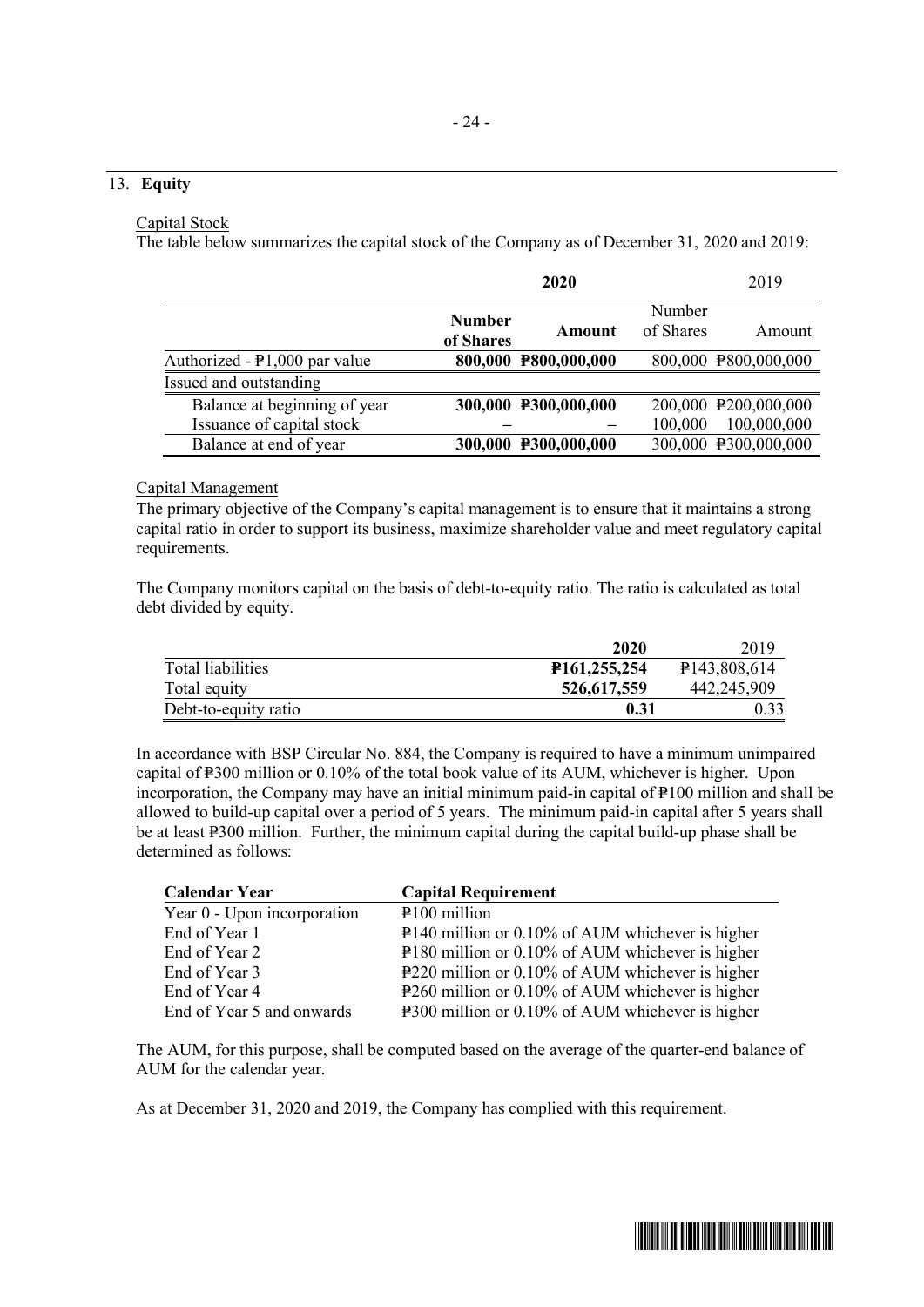# Cost of issuance of capital stock

In November 2019, the Company paid documentary stamp taxes amounting to  $P1.00$  million on account of the issuance of 100,000 shares of stock to its Parent Company for its capital infusion. This was charged directly to equity.

# 14. **Trust Fees**

Set out below is the disaggregation of the Company's revenue arising from trust fees:

|                                       | 2020                        | 2019                        |
|---------------------------------------|-----------------------------|-----------------------------|
| Agency accounts                       | P <sub>260</sub> , 533, 623 | P <sub>246</sub> , 875, 759 |
| Advisory/consultancy                  | 34,907,695                  | 36,953,453                  |
| UITF and institutional trust accounts | 52,146,565                  | 36,771,057                  |
| Revenue from contracts with customers | <b>P347,587,883</b>         | P320,600,269                |

### 15. **Compensation and Employee Benefits**

The account consists of:

|                                 | 2020        | 2019         |
|---------------------------------|-------------|--------------|
| Employee salaries               | P63,099,486 | P56,019,176  |
| <b>Bonus</b>                    | 22,348,473  | 23, 121, 459 |
| Pension benefits (Note 17)      | 5,767,901   | 3,062,992    |
| RSU and GSOP benefits (Note 12) | 3,440,308   | 2,127,329    |
| Other benefits                  | 4,250,318   | 3,143,944    |
|                                 | P98,906,486 | P87,474,900  |

# 16. **Leases**

The Company is a lessee under a non-cancellable lease covering the Company's office and parking spaces. The lease contract is for a period of 5 years and is renewable at the Company's option under certain terms and conditions. The lease contract can be pre-terminated at the Company's option any time after the start of the fourth year of the lease term subject to a 12-month prior notice. The lease contract includes an escalation clause, which is an annual rent increase of 5.00%. As of December 31, 2020 and 2019, the Company has no contingent rent payable.

As of December 31, 2020 and 2019, the carrying amount of lease liability follows:

|                              | 2020                     | 2019                     |
|------------------------------|--------------------------|--------------------------|
| Balance at beginning of year | P <sub>11</sub> ,775,505 | $\mathbf{P}$             |
| Addition                     |                          | 14,208,969               |
| Accretion of interest        | 675,304                  | 679,949                  |
| Payments                     | (3,269,082)              | (3,113,413)              |
|                              | P9,181,727               | P <sub>11</sub> ,775,505 |

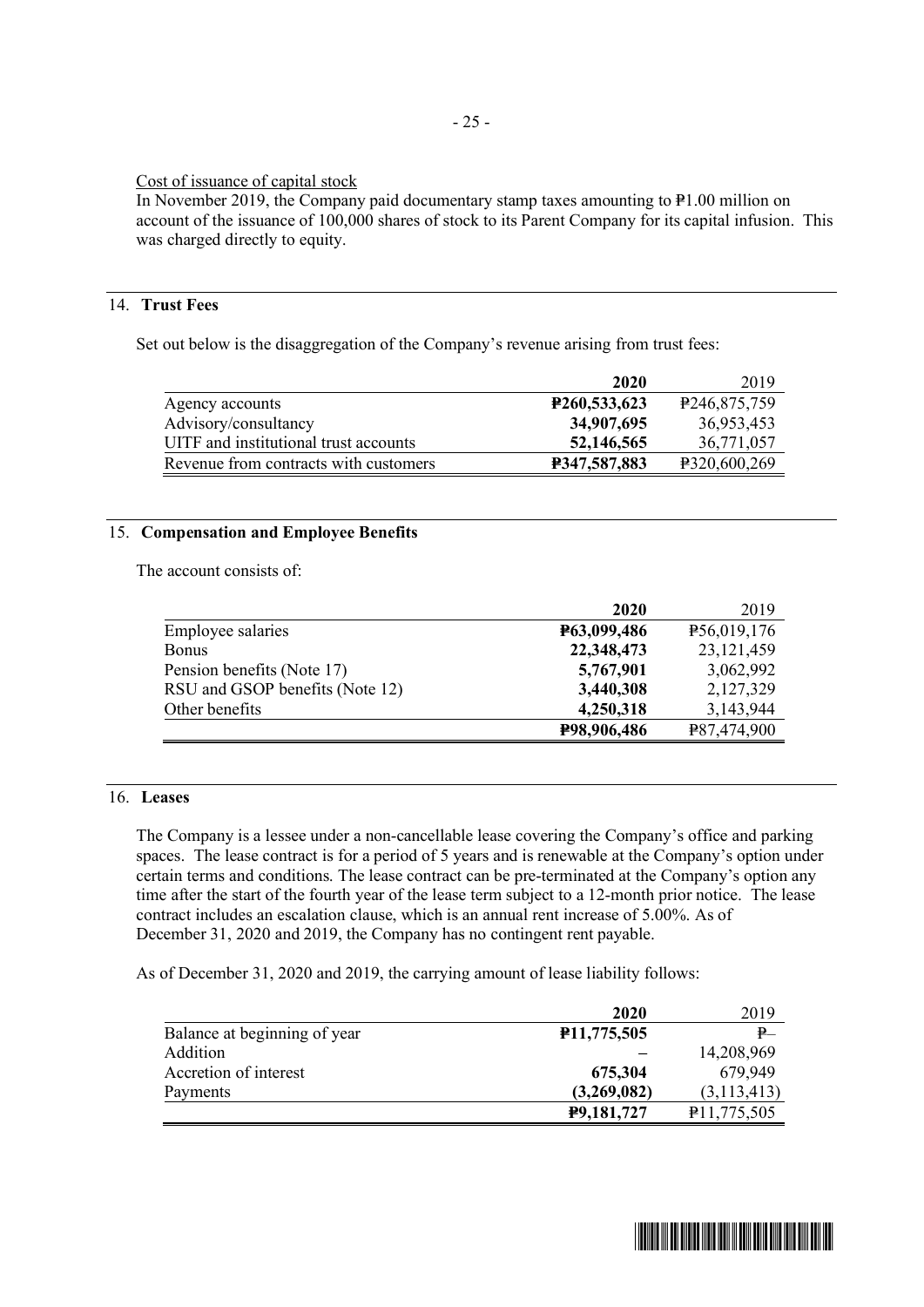The following are the amounts recognized in the statements of comprehensive income:

|                                                      | 2020              | 2019                    |
|------------------------------------------------------|-------------------|-------------------------|
| Amortization expense of right-of-use assets included |                   |                         |
| under property and equipment (Note 9)                | <b>P2,997,464</b> | P <sub>2</sub> ,497,887 |
| Interest expense on lease liability                  | 675,304           | 679,949                 |
|                                                      | <b>P3,672,768</b> | P3,177,836              |

Shown below is the maturity analysis of the undiscounted lease payments as of December 31, 2020 and 2019:

|                              | 2020              | 2019       |
|------------------------------|-------------------|------------|
| Within 1 year                | <b>P3,432,537</b> | P3,259,082 |
| More than 1 year to 2 years  | 3,604,164         | 3,432,537  |
| More than 2 years to 3 years | 2,838,279         | 3,604,164  |
| More than 3 years to 4 years |                   | 2,838,279  |

### 17. **Pension Plan**

As discussed in Note 2, the Company maintains a defined contribution (DC) plan which under Philippine Interpretations Committee (PIC) Q&A 2013-03, *PAS 19 – Accounting for Employee Benefits under a Defined Contribution Plan subject to Requirements of Republic Act (RA) 7641, The Philippine Retirement Law* should be accounted for as a defined benefit plan.

Republic Act (RA) No. 7641, the Retirement Pay Law, requires provision for retirement pay to qualified private sector employees in the absence of any retirement plan in the entity, provided, however, that the employee's retirement benefits in any collective bargaining and other agreements shall not be less than what is provided under the law. The law does not require minimum funding of the plan.

The Company established a formal defined contribution retirement plan for its regular employees. The plan does not require that employees contribute and is of the defined contribution type. It provides a benefit at normal retirement equal to one hundred percent (100%) of the Member's Account Balance (Company contributions ranging from 5% to 10% of Plan Salary plus credited earnings depending on the tenure of eligible employees) or the benefit due under the Labor Code, whichever is greater. The benefit is paid in a lump sum upon retirement or separation in accordance with the terms of the retirement plan.

If the value of the Member's Company Account is less than the retirement benefits to which the Member is entitled under RA No. 7641, any forfeited Company contributions and earnings remaining in the retirement fund shall be used to satisfy the difference. Should such forfeited amounts be insufficient for the purpose, the Company shall pay the amount of any remaining shortfall directly to the Member.

The assets of the plan are held separately from those of the Company in a fund under the management of a trustee bank.

The latest actuarial valuation study of the Company's minimum retirement obligation under RA No. 7641 was made as at December 31, 2020.

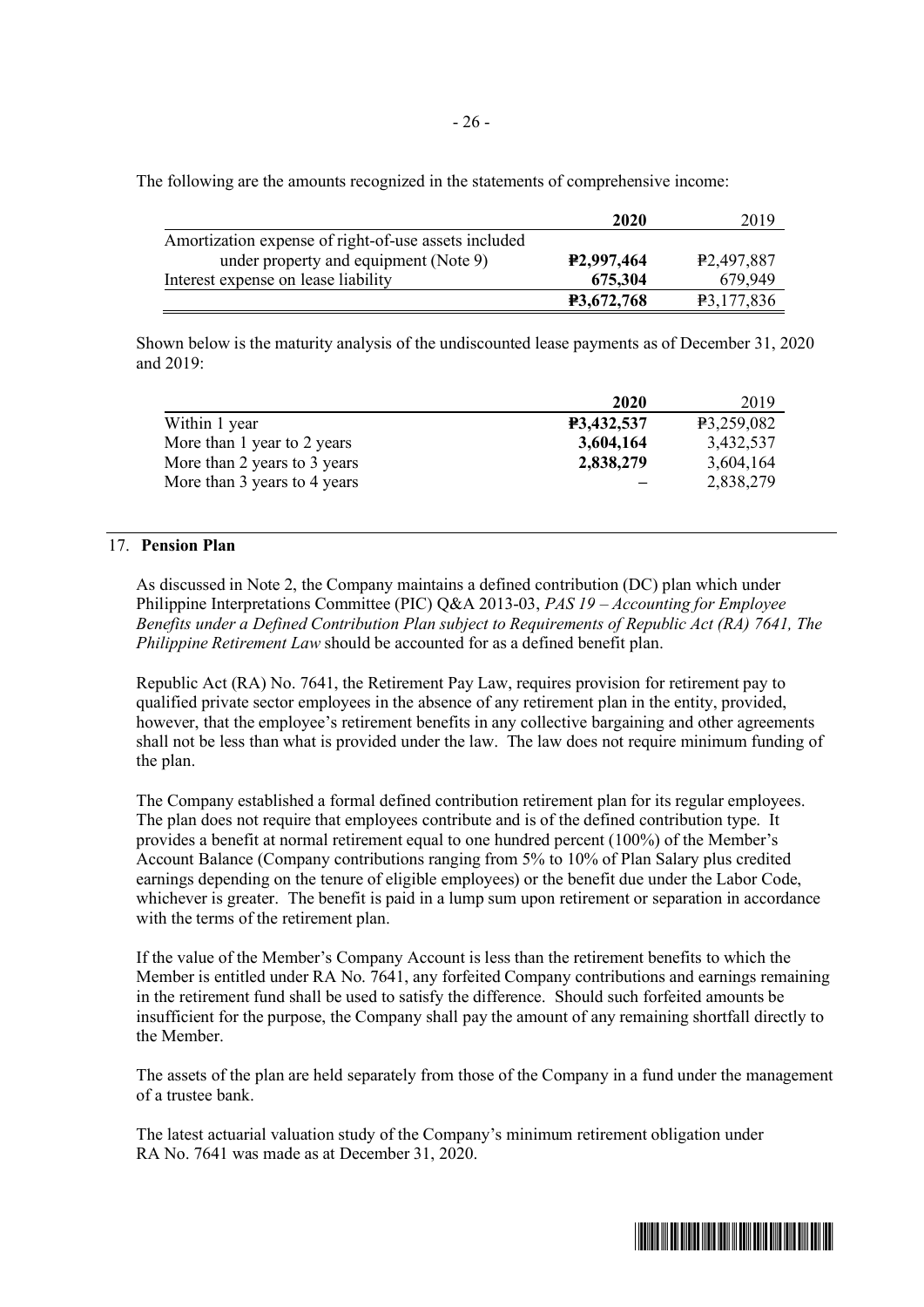The following table compares the present value of the Company's DB obligation and the projected DC obligation as of December 31, 2020 and 2019.

|                                 | 2020                       | 2019                       |
|---------------------------------|----------------------------|----------------------------|
| $DC$ obligation <sup>1</sup>    | P <sub>25</sub> , 054, 789 | P <sub>20</sub> , 921, 220 |
| DB obligation <sup>2</sup>      | 43,172,331                 | 28,758,379                 |
| Excess of DB over DC obligation | <b>P18,117,542</b>         | P7,837,159                 |

*1. Determined on an employee by employee basis as the present value of the projected benefits at retirement attributable to Company contributions to the DC plan, then prorated by accrued service over total service.*

*2. Determined on an employee by employee basis as the present value of the projected benefits based on the minimum guaranteed benefits under RA. 7641.*

The following table summarizes the components of the net benefit expense recognized in the statements of comprehensive income and amounts recognized in the statements of financial position for the plan.

Pension benefits recognized in profit or loss follow:

|                                                    | 2020              | 2019              |
|----------------------------------------------------|-------------------|-------------------|
| Current service cost                               | <b>P5,455,708</b> | <b>P3,053,778</b> |
| Net interest on the net defined benefit obligation | 312,193           | 9.214             |
|                                                    | <b>P5,767,901</b> | P3,062,992        |

Remeasurement effects recognized in OCI follow:

|                                                   | 2020         | 2019         |
|---------------------------------------------------|--------------|--------------|
| Actuarial losses                                  | (P7,514,514) | (P7,689,337) |
| Return on plan assets (excluding interest income) | 1,494,096    | 1,975,853    |
|                                                   | (F6,020,418) | (E5,713,484) |

The amounts recognized in the statements of financial position follow:

|                                     | 2020                     | 2019                       |
|-------------------------------------|--------------------------|----------------------------|
| Present value of benefit obligation | P43,172,331              | P <sub>28</sub> , 758, 379 |
| Fair value of plan assets           | (25,054,789)             | (20, 921, 220)             |
|                                     | P <sub>18</sub> ,117,542 | P7,837,159                 |

Changes in the present value of the defined benefit obligation follow:

|                                                   | 2020                     | 2019        |
|---------------------------------------------------|--------------------------|-------------|
| At January 1                                      | P <sub>28</sub> ,758,379 | P17,020,536 |
| Current service cost                              | 5,455,708                | 3,053,778   |
| Interest cost                                     | 1,443,730                | 1,221,234   |
| Actuarial losses arising from:                    |                          |             |
| Experience adjustments                            | 2,202,847                | 1,344,508   |
| Changes in financial assumptions                  | 5,311,667                | 6,344,829   |
| Benefits paid                                     |                          | (304,960)   |
| Net acquired obligation due to employee transfers |                          | 78,454      |
| At December 31                                    | P43,172,331              | P28,758,379 |

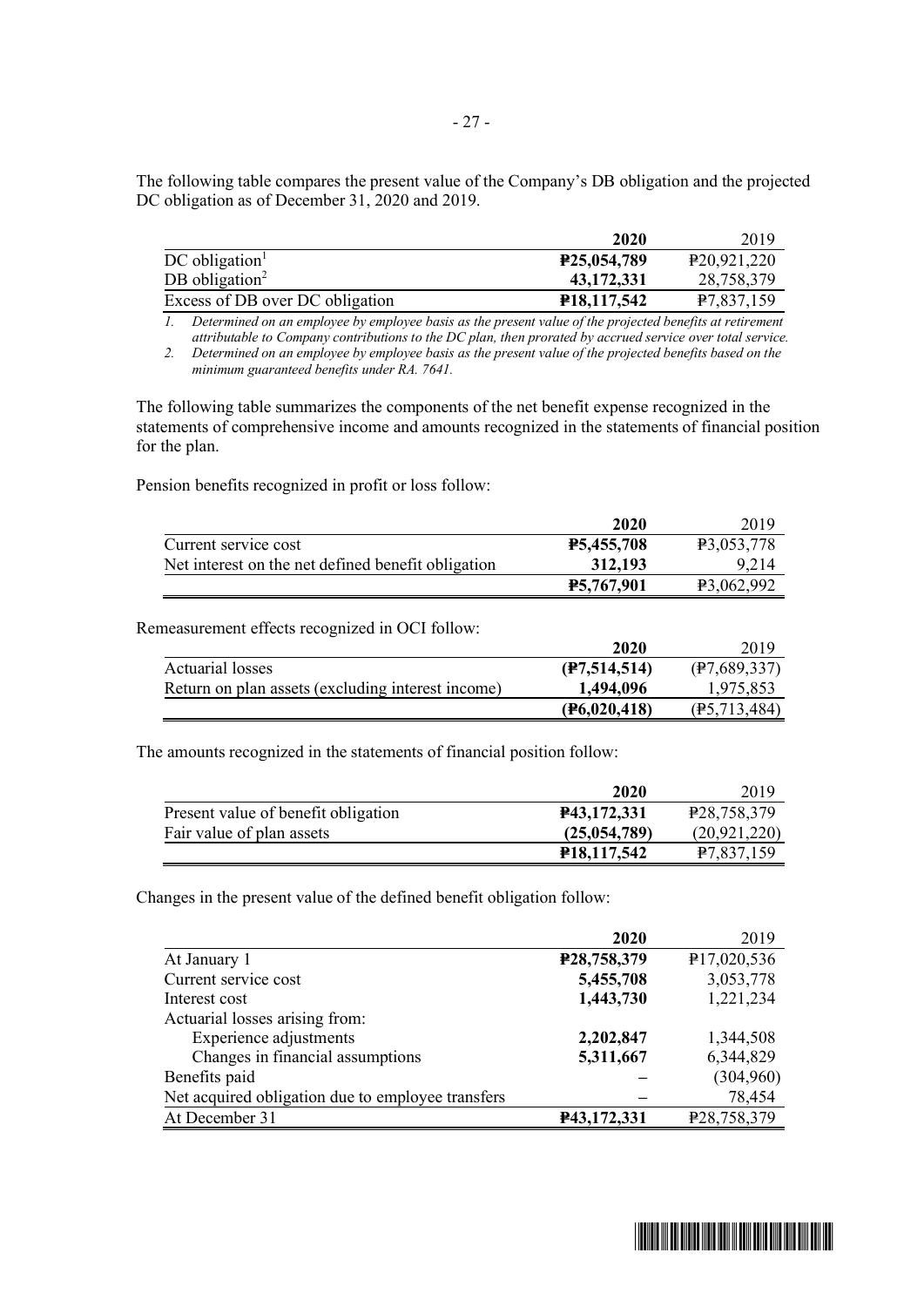Changes in the fair value of the plan assets follow:

|                                                   | <b>2020</b> | 2019        |
|---------------------------------------------------|-------------|-------------|
| At January 1                                      | P20,921,220 | P15,426,449 |
| Interest income                                   | 1,131,537   | 1,212,020   |
| Return on plan assets (excluding interest income) | 1,494,096   | 1,975,853   |
| Actual contributions                              | 1,507,936   | 2,536,961   |
| Benefits paid                                     |             | (304,960)   |
| Net acquired obligation due to employee transfers |             | 74,897      |
| At December 31                                    | P25,054,789 | P20,921,220 |

The retirement fund is co-owned by the Company, the Parent Company, and its affiliates, MCBL and Manulife IT Delivery Center Asia (MITDC), which is in the form of a trust administered by a trustee bank. The carrying values as at December 31, 2020 and 2019 of the fund, which approximate fair values, are as follows:

|                                           | 2020          | 2019                     |
|-------------------------------------------|---------------|--------------------------|
| Cash                                      | P734,647      | P <sub>11</sub> ,281,615 |
| Investments in government debt securities | 447, 643, 177 | 349,510,047              |
| Accrued income receivable                 | 6,602,092     | 5,596,946                |
| Total                                     | 454,979,916   | 366,388,608              |
| Liabilities                               | 35,916,198    | 33,853,345               |
|                                           | P419,063,718  | P332,535,263             |

As at December 31, 2020 and 2019, the retirement fund pertaining to MAMTC amounted to P25.05 million and P20.92 million, respectively.

The average duration of the defined benefit obligation as at December 31, 2020 and 2019 is 16 years and 18 years, respectively.

The Company's expects to contribute  $F3.91$  million to the retirement plan in 2021.

Shown below is the maturity profile of the undiscounted benefit payments:

|                                   | 2020                    | 2019       |
|-----------------------------------|-------------------------|------------|
| Less than one year                | P <sub>1</sub> ,170,297 | P801,768   |
| One to less than five years       | 7,098,958               | 4,900,793  |
| Five to less than ten years       | 46,381,473              | 40,357,088 |
| Ten to less than fifteen years    | 49,437,657              | 36,829,189 |
| Fifteen to less than twenty years | 84,546,465              | 53,054,394 |
| Twenty years and above            | 82,646,610              | 98,172,525 |

The principal assumptions used in determining the defined benefit obligation of the Company follow:

|                             | 2020     | 2019     |
|-----------------------------|----------|----------|
| Discount rate               |          |          |
| At January 1                | $5.09\%$ | 7.34%    |
| At December 31              | 3.80%    | $5.09\%$ |
| Future salary increase rate | 7.00%    | $7.00\%$ |

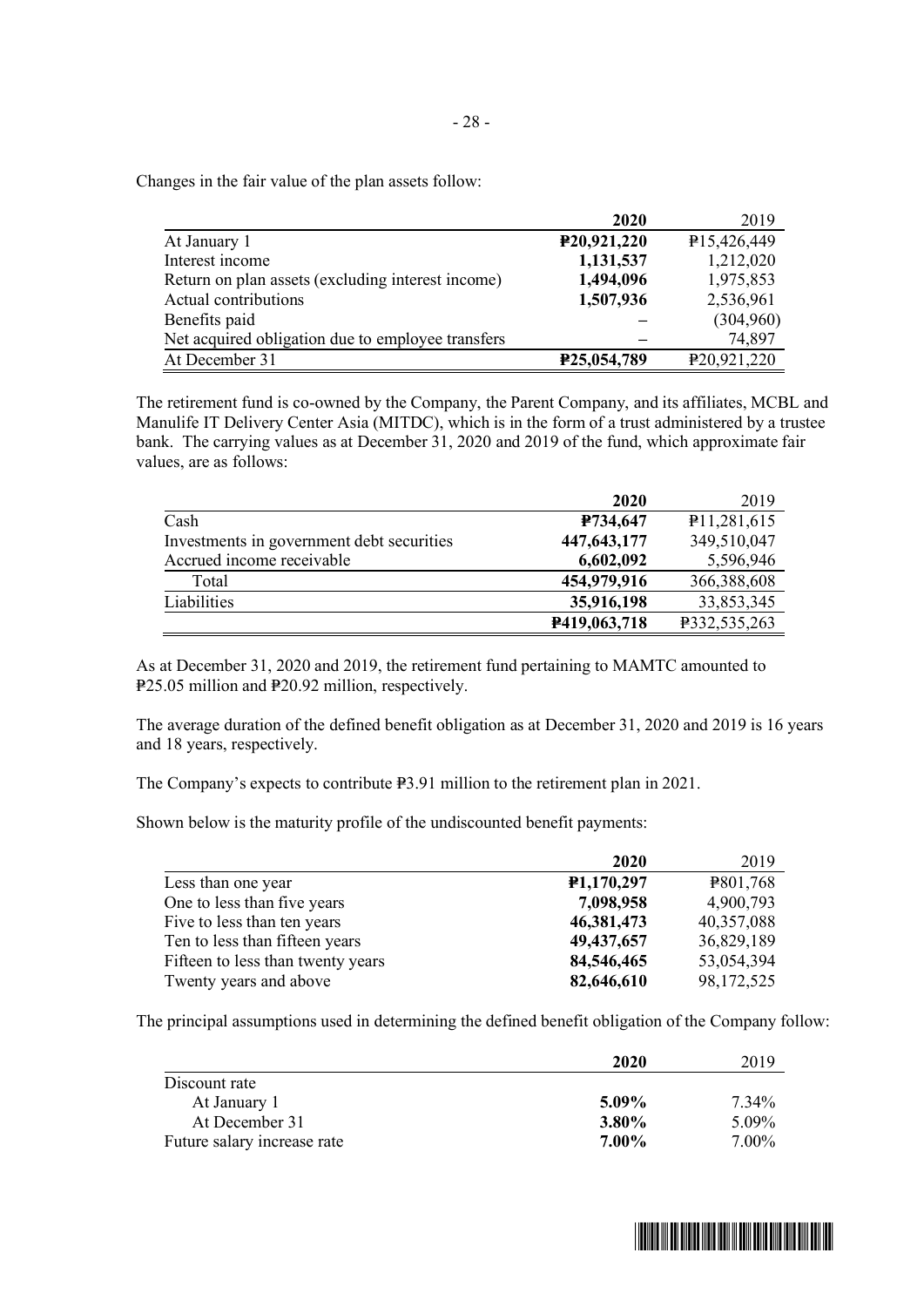The sensitivity analysis below showing estimated increase (decrease) in the retirement benefit obligation has been determined based on reasonably possible changes of each relevant significant assumption as at December 31, 2020 and 2019, assuming all other assumptions were held constant.

|                      |                        | Increase (decrease)   |                |
|----------------------|------------------------|-----------------------|----------------|
|                      | Change in basis points | 2020                  | 2019           |
| Discount rate        | $+100$                 | ( <b>P4,216,768</b> ) | (P2, 473, 509) |
|                      | $-100$                 | 5,249,634             | 2,934,086      |
| Salary increase rate | $+100$                 | 5,274,850             | 2,990,492      |
|                      | $-100$                 | (4,322,100)           | (2,562,614)    |

# 18. **Income Tax**

RA No. 9397, *An Act Amending the National Internal Revenue Code*, provides that the Regular Corporate Income Tax (RCIT) rate shall be 30.00% and the interest expense allowed as a deductible expense shall be reduced by 33.00% of interest income subjected to final tax.

Provision for (benefit from) income tax consists of:

|                       | 2020               | 2019                       |
|-----------------------|--------------------|----------------------------|
| Current               |                    |                            |
| <b>RCIT</b>           | <b>P35,581,561</b> | P <sub>29</sub> , 364, 364 |
| Final withholding tax | 2,916,279          | 1,594,451                  |
|                       | 38,497,840         | 30,958,815                 |
| Deferred              | (2,531,882)        | (2,475,944)                |
|                       | P35,965,958        | P <sub>28</sub> , 482, 871 |

The components of the Company's deferred tax assets and liabilities follow:

|                                                | 2020       | 2019       |
|------------------------------------------------|------------|------------|
| Deferred tax assets:                           |            |            |
| Accrued expenses                               | P7,437,497 | P6,003,776 |
| Lease liability                                | 2,754,518  | 3,532,652  |
| Advance rent                                   | 389,177    | 389,177    |
| Provision for credit losses                    | 228,727    |            |
|                                                | 10,809,919 | 9,925,605  |
| Deferred tax liabilities:                      |            |            |
| Right-of-use-asset                             | 2,847,591  | 3,746,830  |
| Prepaid commission                             | 1,943,041  | 2,922,547  |
| Unrealized gain from financial assets at FVOCI | 319,020    | 53,150     |
| Unrealized foreign exchange gain               | 270,143    | 38,966     |
|                                                | 5,379,795  | 6,761,493  |
|                                                | P5,430,124 | P3,164,112 |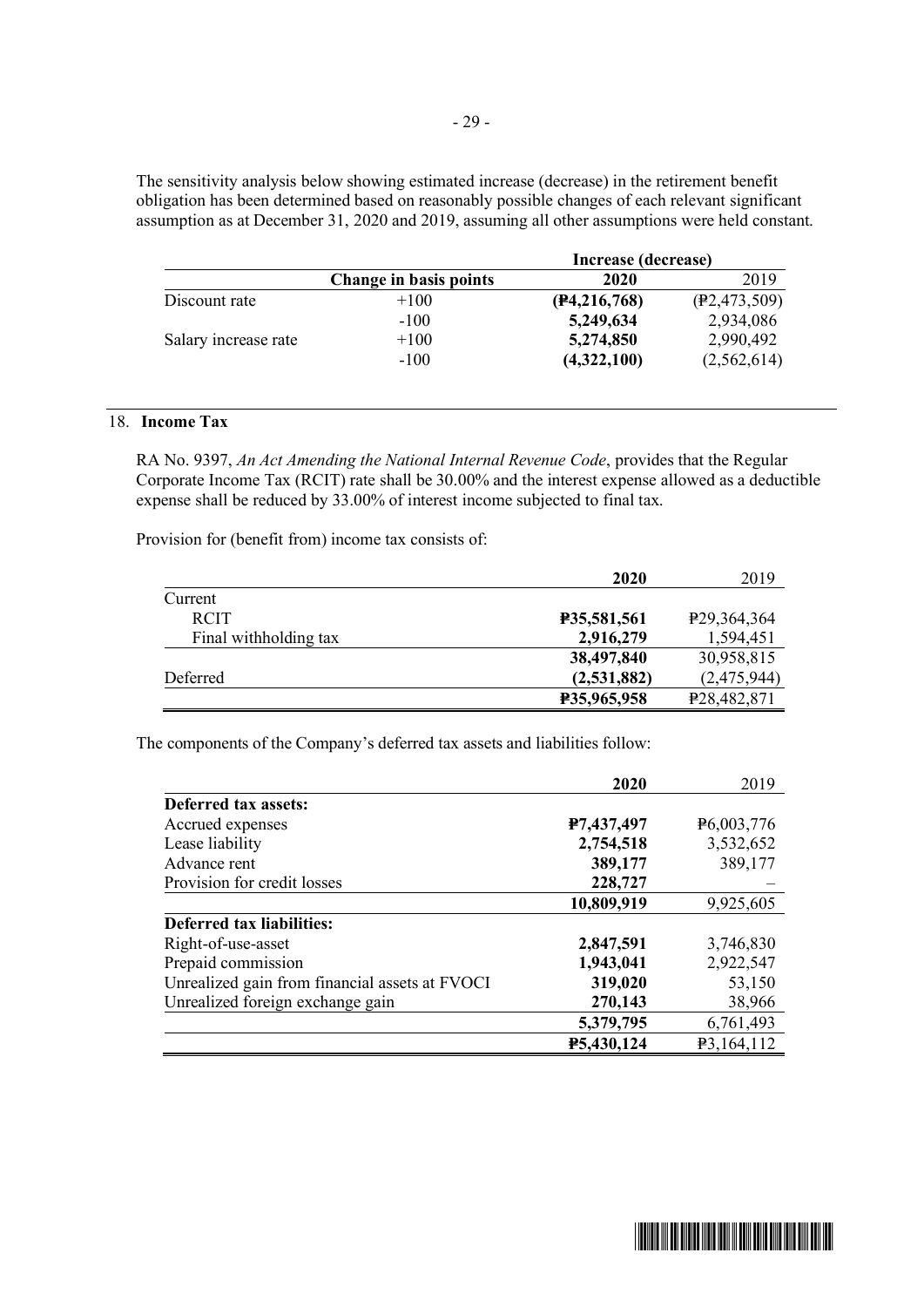Reconciliation between the statutory income tax and the effective income tax follows:

|                                        | 2020        | 2019        |
|----------------------------------------|-------------|-------------|
| Income tax computed at statutory rates | P34,163,716 | P31,011,799 |
| Tax effects of:                        |             |             |
| Changes in deferred tax assets         |             | (2,392,379) |
| Non-deductible expenses                | 3,243,725   | 918,898     |
| Income subject to final tax            | (1,441,483) | (782, 422)  |
| Non-taxable income                     |             | (273, 025)  |
| Income tax expense                     | P35,965,958 | P28,482,871 |

Provision for income tax directly charged to OCI in 2020 and 2019 amounted to P0.27 million and P<sub>0.51</sub> million, respectively.

# 19. **Related Party Transactions**

Related party relationships exist when one party has the ability to control, directly or indirectly, through one or more intermediaries, the other party, or exercise significant influence over the other party in making financial and operating decisions. Such relationships also exist between and/or among entities which are under common control with the reporting enterprise, or between and/or among the reporting enterprise and its key management personnel, directors, or its stockholders.

In considering each possible related party relationship, attention is directed to the substance of the relationship, and not merely the legal form.

Details on significant related party transactions of the Company follow:

|                            |                                             |                                       |                                             |                                                       | <b>December 31, 2020</b>               |                               |
|----------------------------|---------------------------------------------|---------------------------------------|---------------------------------------------|-------------------------------------------------------|----------------------------------------|-------------------------------|
| Relationship               | <b>Entities</b>                             | <b>Financial Statement</b><br>Account | <b>Nature</b>                               | <b>Terms</b> and<br>conditions                        | <b>Transactions</b><br>during the year | Outstanding<br><b>Balance</b> |
| Parent<br>Company          |                                             | Due from related<br>parties           | <b>Trust fees</b>                           | <b>Based on</b><br><b>Management Fee</b><br>Agreement | P208,032,242                           | P21,023,882                   |
|                            |                                             | Due to related parties Service fees   |                                             | <b>Non-interest</b><br>bearing                        | 21,146,848                             | 1,770,295                     |
|                            |                                             |                                       | <b>Advances</b>                             | Non-interest<br>bearing                               | (20, 569, 408)                         | 11,068,366                    |
| Under<br>Common<br>Control | Manulife<br><b>Financial</b><br>Plans, Inc. | Due from related<br>parties           | <b>Trust fees</b>                           | Per investment<br><b>Management Fee</b><br>Agreement  | 19,050,796                             | 1,555,500                     |
|                            |                                             |                                       | <b>Bank charges</b>                         | Non-interest<br>bearing                               |                                        | 32                            |
|                            | Manulife<br>Chinabank<br>Life Assurance     | Due from related<br>parties           | <b>Trust fees</b>                           | Per investment<br><b>Management Fee</b><br>Agreement  |                                        |                               |
|                            | Corp                                        |                                       |                                             |                                                       | 81,959,493                             | 8,297,867                     |
|                            |                                             |                                       | Receivable pertaining<br>to withholding tax | <b>Non-interest</b><br>bearing                        |                                        | 325,727                       |

*(Forward)*

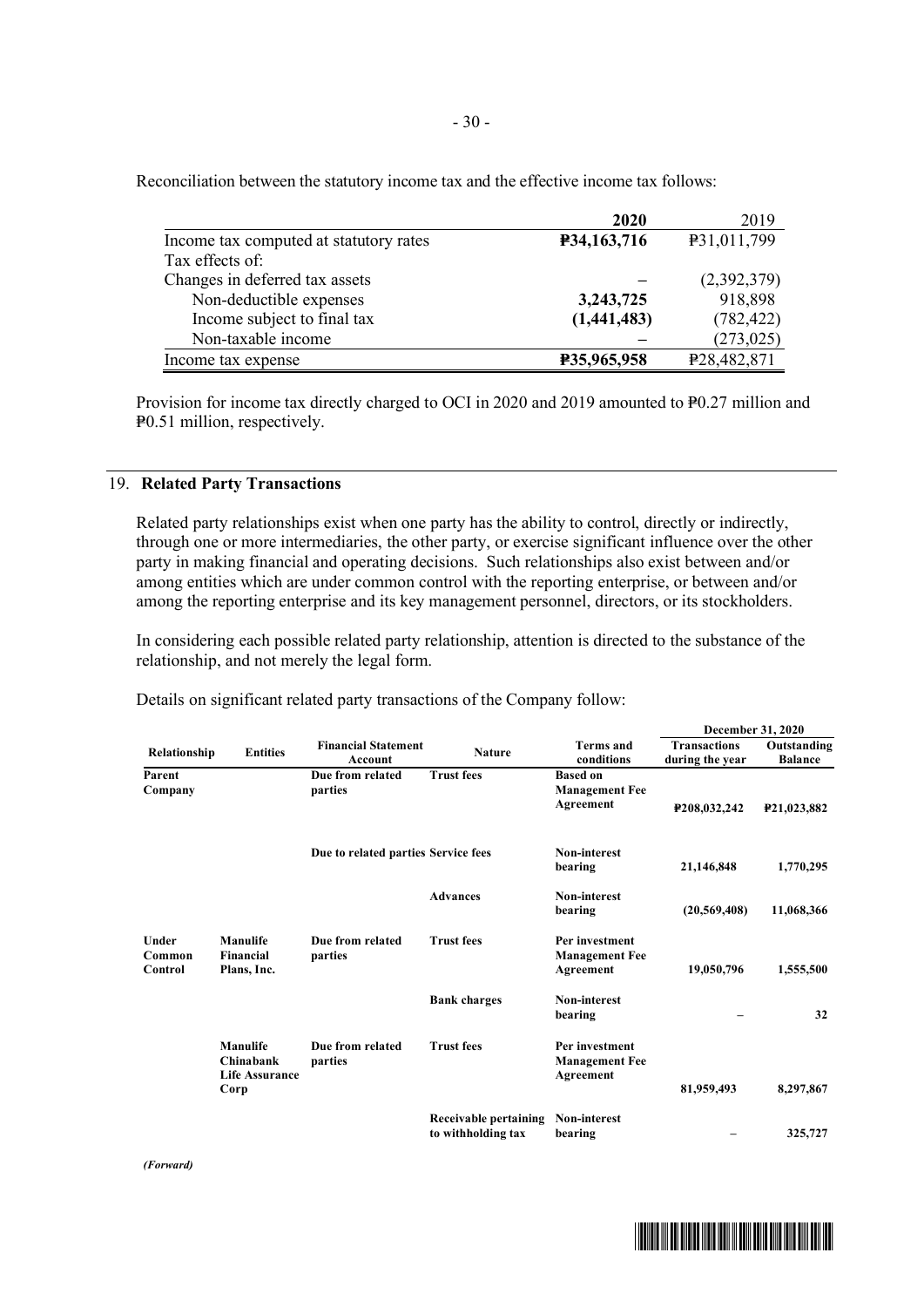|                            |                                                          |                                       |                                                                                                        |                                               |                                        | <b>December 31, 2020</b>      |
|----------------------------|----------------------------------------------------------|---------------------------------------|--------------------------------------------------------------------------------------------------------|-----------------------------------------------|----------------------------------------|-------------------------------|
| Relationship               | <b>Entities</b>                                          | <b>Financial Statement</b><br>Account | <b>Nature</b>                                                                                          | <b>Terms</b> and<br>conditions                | <b>Transactions</b><br>during the year | Outstanding<br><b>Balance</b> |
|                            | <b>Manulife Asset</b><br><b>Management</b> -<br>Hongkong |                                       | Due to related parties Allocated Cost for sub-Non-interest<br>advisory fee                             | bearing                                       | ¥398,591                               | <b>P638,706</b>               |
|                            | Management-<br>Singapore                                 |                                       | Manulife Asset Due to related parties Allocated Cost for sub-Non-interest<br>advisory fee              | bearing                                       | 465,823                                | 1,344,644                     |
| <b>Ultimate</b><br>Parent  | <b>Manulife Life</b><br><b>Insurance</b><br>Company      |                                       | Due to related parties Allocated Cost for the Non-interest<br>data management<br>provided by affiliate | bearing                                       | 11,663,340                             | 20,634,091                    |
|                            | John Hancock<br><b>Life Insurance</b><br>Company         |                                       | Due to related parties Allocated Cost for the<br>data management<br>provided by affiliate              | <b>Non-interest</b><br>bearing                |                                        |                               |
|                            | (USA)                                                    |                                       |                                                                                                        |                                               | 5,599,191                              | 13,794,238                    |
|                            |                                                          |                                       |                                                                                                        |                                               |                                        | December 31, 2019             |
| Relationship               | Entities                                                 | <b>Financial Statement</b><br>Account | Nature                                                                                                 | Terms and<br>conditions                       | Transactions<br>during the year        | Outstanding<br>Balance        |
| Parent<br>Company          |                                                          | Due from related<br>parties           | Trust fees                                                                                             | Based on<br>Management Fee<br>Agreement       | P <sub>203</sub> , 745, 886            | P <sub>17</sub> ,831,215      |
|                            |                                                          |                                       | Receivable pertaining to Non-interest<br>withholding tax                                               | bearing                                       |                                        | 417,927                       |
|                            |                                                          | Due to related parties                | Service fees                                                                                           | Non-interest<br>bearing                       | 28,983,698                             | 3,002,729                     |
|                            |                                                          |                                       | Advances                                                                                               | Non-interest<br>bearing                       | 12,827,890                             | 31,637,774                    |
| Under<br>Common<br>Control | Manulife<br>Financial Plans,<br>Inc.                     | Due from related<br>parties           | Trust fees                                                                                             | Per investment<br>Management Fee<br>Agreement | 18,802,000                             | 1,616,000                     |
|                            |                                                          |                                       | Bank charges                                                                                           | Non-interest<br>bearing                       |                                        | 32                            |
|                            | Manulife<br>Chinabank Life<br>Assurance Corp             | Due from related<br>parties           | Trust fees                                                                                             | Per investment<br>Management Fee<br>Agreement | 78,095,214                             | 7,174,810                     |
|                            |                                                          |                                       | Receivable pertaining to Non-interest<br>withholding tax                                               | bearing                                       |                                        | 325,727                       |
|                            | Manulife Asset<br>Management -<br>Hongkong               | Due to related parties                | Allocated Cost for sub- Non-interest<br>advisory fee                                                   | bearing                                       | 1,020,059                              | 253,175                       |
|                            | Manulife Asset<br>Management -<br>Singapore              | Due to related parties                | Allocated Cost for sub- Non-interest<br>advisory fee                                                   | bearing                                       | 9,830,052                              | 926,621                       |

The Company charged its related parties 0.05% of the net asset value of accounts under management accrued monthly and collected monthly in accordance with the IAA (see Note 1).

The Company charged its related parties fees ranging from 0.18% to 0.90% of the net asset value of accounts under management accrued monthly and collected monthly in accordance with the IMA (see Note 1).

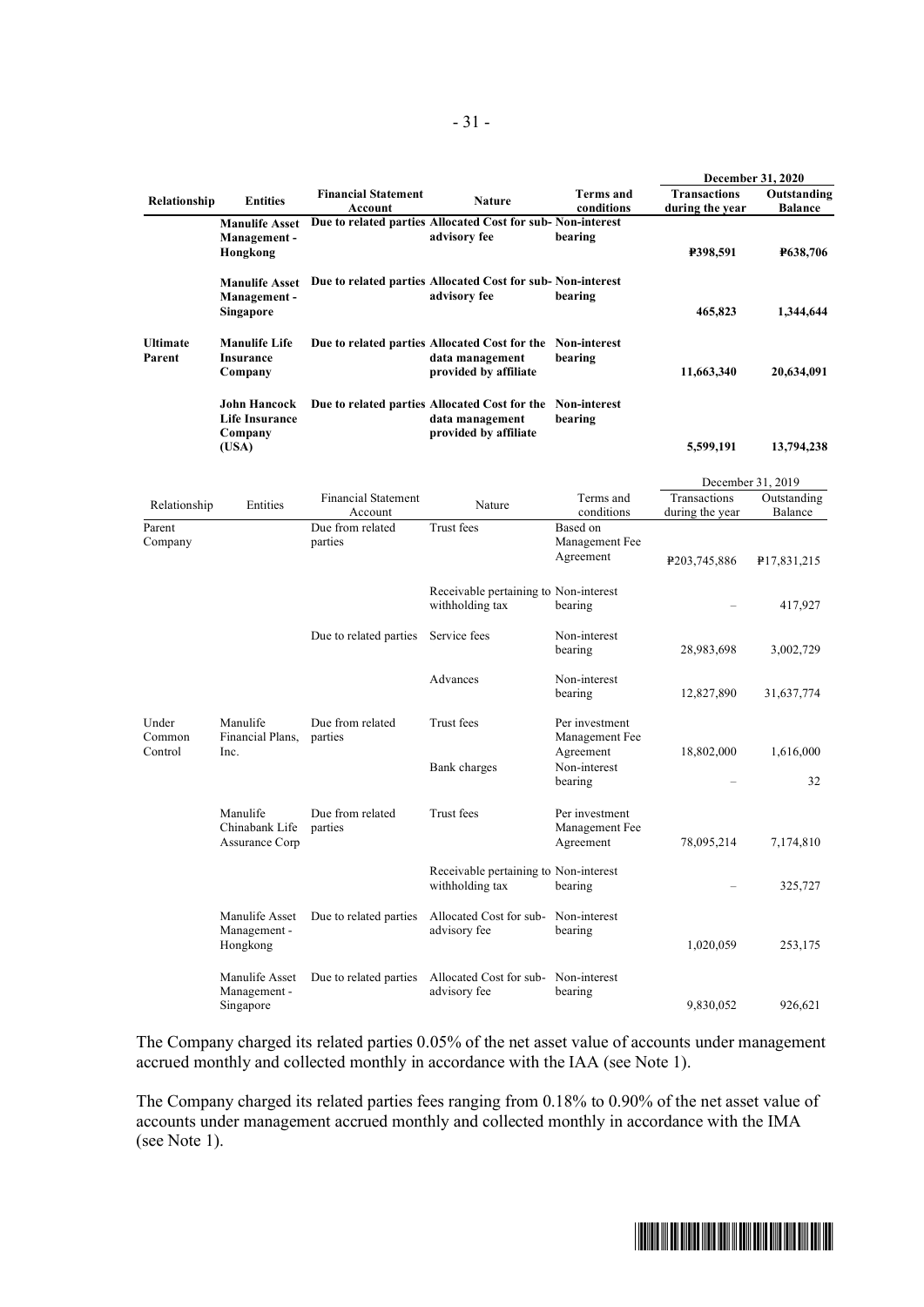In consideration for the performance of administrative services by the Parent Company in accordance with the Administrative Service Agreement (see Note 1), the Company pays service fees equivalent to the actual cost incurred by the Parent Company in rendering the service plus 5% mark-up plus VAT, accrued monthly and paid monthly.

All transactions with related parties are to be settled in cash.

## 20. **Trust Operations**

Securities and other investments held by the Company in fiduciary or agency capacity for clients and beneficiaries amounting to P149.47 billion and P137.62 billion as at December  $31, 2020$  and 2019, respectively, are not included in the accompanying statements of financial position, since these are not assets of the Company.

The Company deposited government bonds classified as financial assets at FVOCI with a total market value of  $\overline{P}93.24$  million and  $\overline{P}87.31$  million as at December 31, 2020 and 2019, respectively, in compliance with the requirements of the BSP relative to its operations (see Note 8).

In 2020 and 2019, trust fee income amounted to  $P347.59$  million and  $P320.60$  million, respectively. Trust fees are charged on a daily or monthly basis (and collected monthly) as a percentage of net asset value of accounts under management (see Notes 14 and 19).

### 21. **Subsequent Events**

President Rodrigo Duterte signed into law on March 26, 2021 the Corporate Recovery and Tax Incentives for Enterprises (CREATE) Act to attract more investments and maintain fiscal prudence and stability in the Philippines. Republic Act (RA) 11534 or the CREATE Act introduces reforms to the corporate income tax and incentives systems. It takes effect 15 days after its complete publication in the Official Gazette or in a newspaper of general circulation or April 11, 2021.

The following are the key changes to the Philippine tax law pursuant to the CREATE Act which have an impact on the Company:

- Effective July 1, 2020, regular corporate income tax (RCIT) rate is reduced from 30% to 25% for domestic and resident foreign corporations. For domestic corporations with net taxable income not exceeding Php5 million and with total assets not exceeding Php100 million (excluding land on which the business entity's office, plant and equipment are situated) during the taxable year, the RCIT rate is reduced to 20%.
- Minimum corporate income tax (MCIT) rate reduced from 2% to 1% of gross income effective July 1, 2020 to June 30, 2023.
- Imposition of improperly accumulated earnings tax (IAET) is repealed.

As clarified by the Philippine Financial Reporting Standards Council in its Philippine Interpretations Committee Q&A No. 2020-07, the CREATE Act was not considered substantively enacted as of December 31, 2020 even though some of the provisions have retroactive effect to July 1, 2020. The passage of the CREATE Act into law on March 26, 2021 is considered as a non-adjusting subsequent event. Accordingly, current and deferred taxes as of and for the year ended December 31, 2020 continued to be computed and measured using the applicable income tax rates as of December 31, 2020 (i.e., 30% RCIT) for financial reporting purposes.

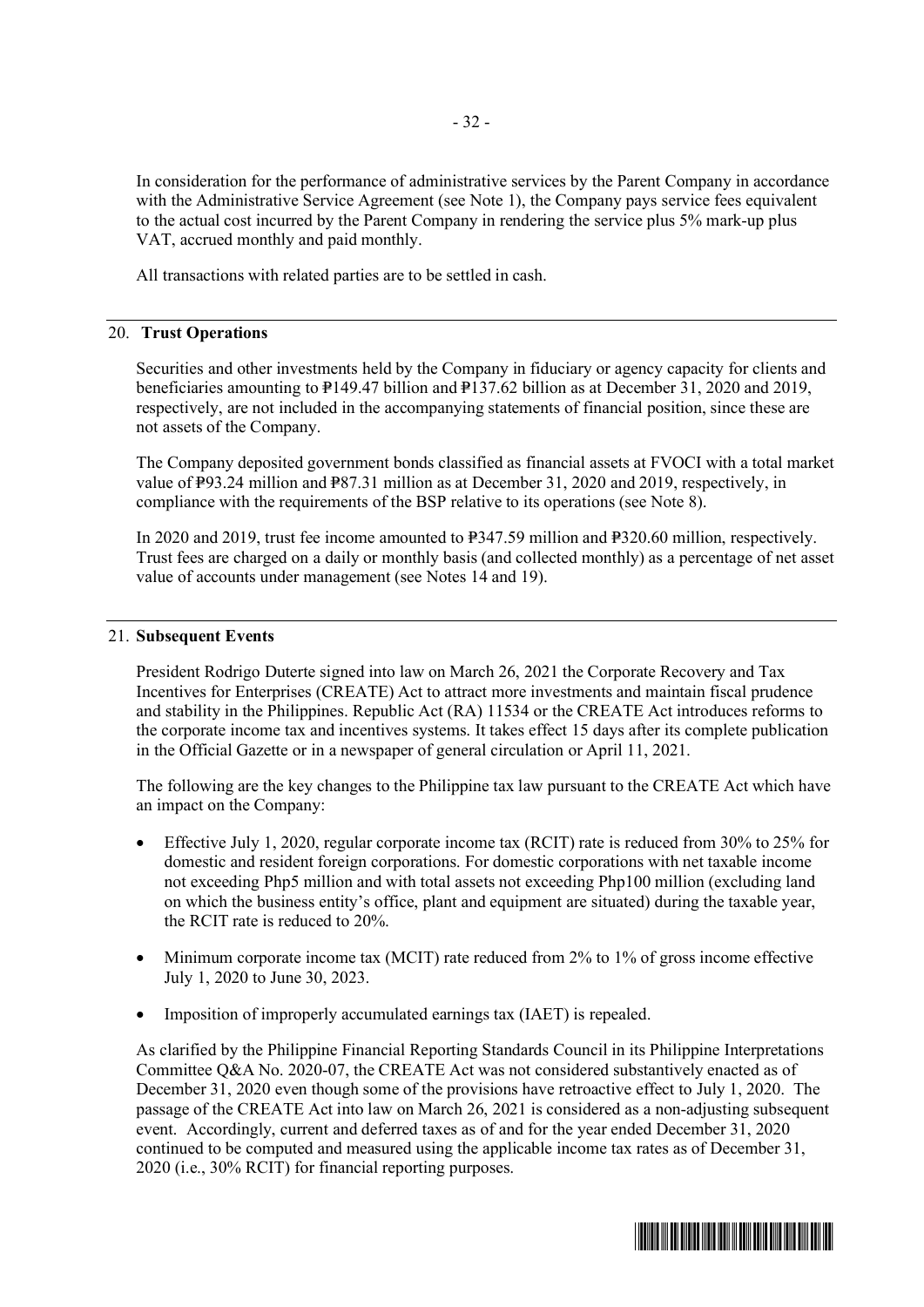Applying the provisions of the CREATE Act, the Company would have been subjected to lower regular corporate income tax rate of 25% effective July 1, 2020.

- Based on the provisions of Revenue Regulations (RR) No. 5-2021 dated April 8, 2021 issued by the BIR, the prorated CIT rate of the Company for CY2020 is 27.50%. This will result in lower provision for current income tax for the year ended December 31, 2020 and higher excess CWT as of December 31, 2020, amounting to  $\overline{P}32.08$  million and  $\overline{P}39.43$  million, respectively, or a reduction of P2.92 million and increase of P2.92 million, respectively. The revised amounts will be reflected in the Company's 2020 annual income tax return. However, for financial reporting purposes, the changes will only be recognized in the 2021 financial statements.
- This will result in lower net deferred tax assets as of December 31, 2020 and higher provision for deferred tax for the year then ended by  $P0.91$  million and  $P0.96$  million, respectively. These changes will be recognized in the 2021 financial statements.

### 22. **Supplementary Information Required Under BSP Circular No. 1075**

This information is presented for purposes of filing with the BSP and is not a required part of the basic financial statements prepared in accordance with PFRS.

#### BSP Circular No. 1075

The Monetary Board (MB), in its Resolution No. 48 dated January 8, 2020 approved the amendments to the relevant provisions of the manual of regulations for non-bank financial institutions prescribing the manner of compliance with any documentary and/or procedural requirements in connection with the preparation and submission of financial statements. Subsection 4190T.4 was further amended to require inclusion in the Notes to Financial Statements supplementary information as prescribed under Annex Q-33-c of Appendix Q-33.

Below are the additional information required by BSP Circular No. 1075:

a. Basic quantitative indicators of financial performance:

|                                                      | 2020                            | 2019        |
|------------------------------------------------------|---------------------------------|-------------|
| Return on average equity $(a/b)$                     | 16.08%                          | 21.20%      |
| a. Net income                                        | P77,913,094                     | P74,889,792 |
| b. Average total equity                              | 484, 431, 734                   | 353,216,609 |
| Return on average assets $(c/d)$                     | 12.23%                          | 15.83%      |
| c. Net income                                        | 77,913,094                      | 74,889,792  |
| d. Average total assets                              | 636,963,668                     | 473,215,569 |
| Percentage of total trust fees to total assets under |                                 |             |
| management $(AUM)$ (e/f)                             | 0.23%                           | 0.23%       |
| e. Trust fees                                        | 347,587,883                     | 320,600,269 |
| f. Assets under management                           | 149,474,747,842 137,620,683,941 |             |

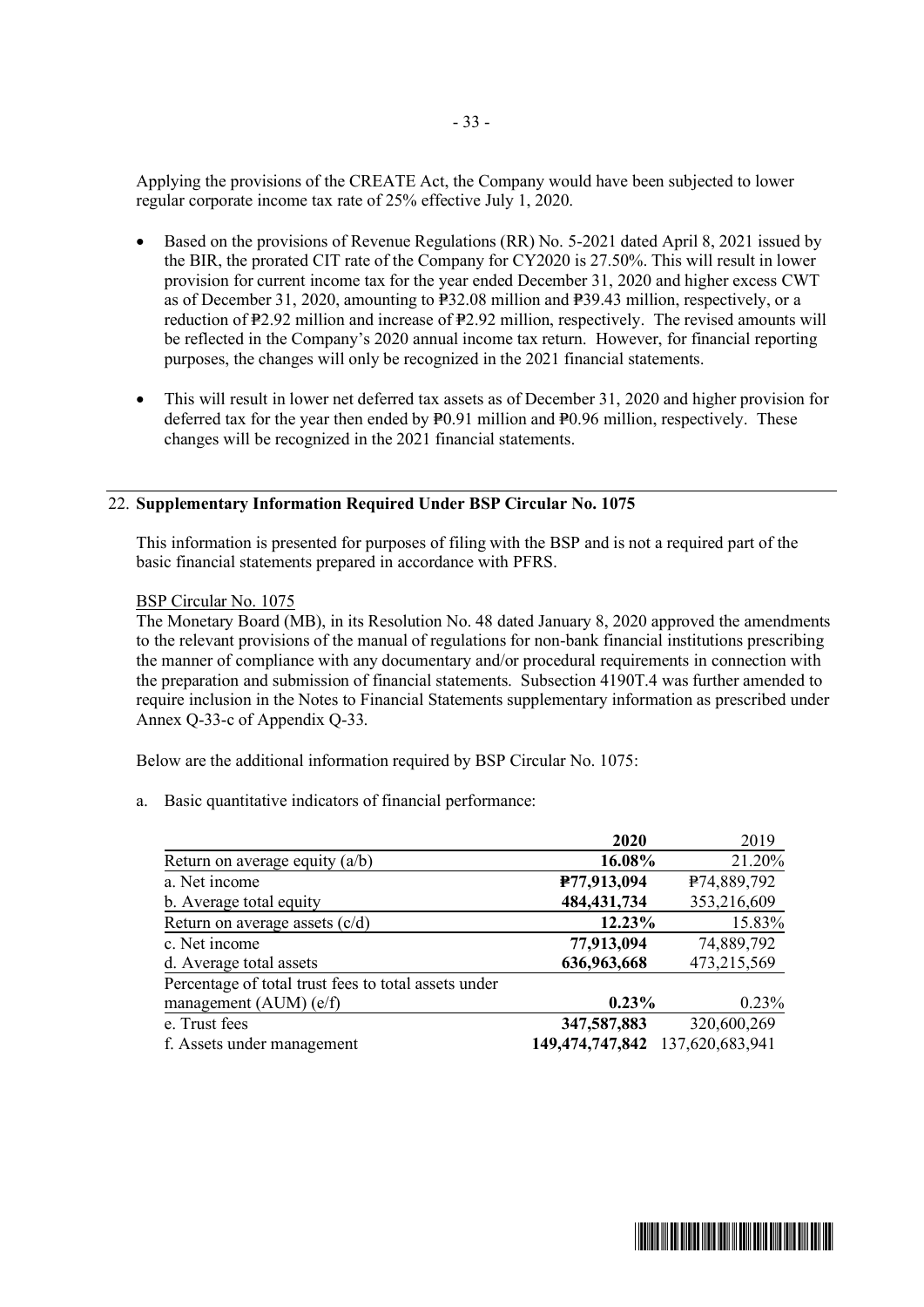b. Total outstanding investment, loans and other credit accommodations to the Company's DOSRI and related parties with name of DOSRI/related parties, and breakdown, if applicable, as to (i) security (secured, including type of security; and unsecured) and (ii) status (performing and non-performing)

None to report.

c. Large exposures as defined under Section 4303T

None to report.

d. Nature and amount of contingencies and commitments arising from off-balance sheet items

None to report.

e. Aggregate amount of secured liabilities and assets pledged as security

None to report.

### 23. **Supplementary Information Required Under Revenue Regulations (RR) 15-2010**

In compliance with the requirements set forth by RR 15-2010 hereunder is information on taxes and license fees paid or accrued in 2020.

## **A. Withholding Taxes**

|                                  | <b>Total Remittances</b> | <b>Balance</b>         |
|----------------------------------|--------------------------|------------------------|
| Expanded withholding tax         | P <sub>14,994,704</sub>  | P <sub>750</sub> , 329 |
| Tax on compensation and benefits | 24,062,292               | 1,411,903              |
|                                  | P39,056,996              | P2,162,232             |

### **B. All Other Taxes (Local and National)**

### *Other taxes paid during the year recognized under 'Taxes and licenses' account*

| $a_{\cdot}$ | <b>Local Taxes</b>        |             |
|-------------|---------------------------|-------------|
|             | Mayor's permit            | P427,854    |
|             | Barangay clearance        | 1,870       |
|             | Community tax certificate | 2,200       |
|             |                           | P431,924    |
|             | <b>b.</b> National Taxes  |             |
|             | Gross receipts            | 17,164,690  |
|             | BIR annual registration   | 500         |
|             | Other licenses and fees   | 7,540,153   |
|             |                           | P25,137,267 |